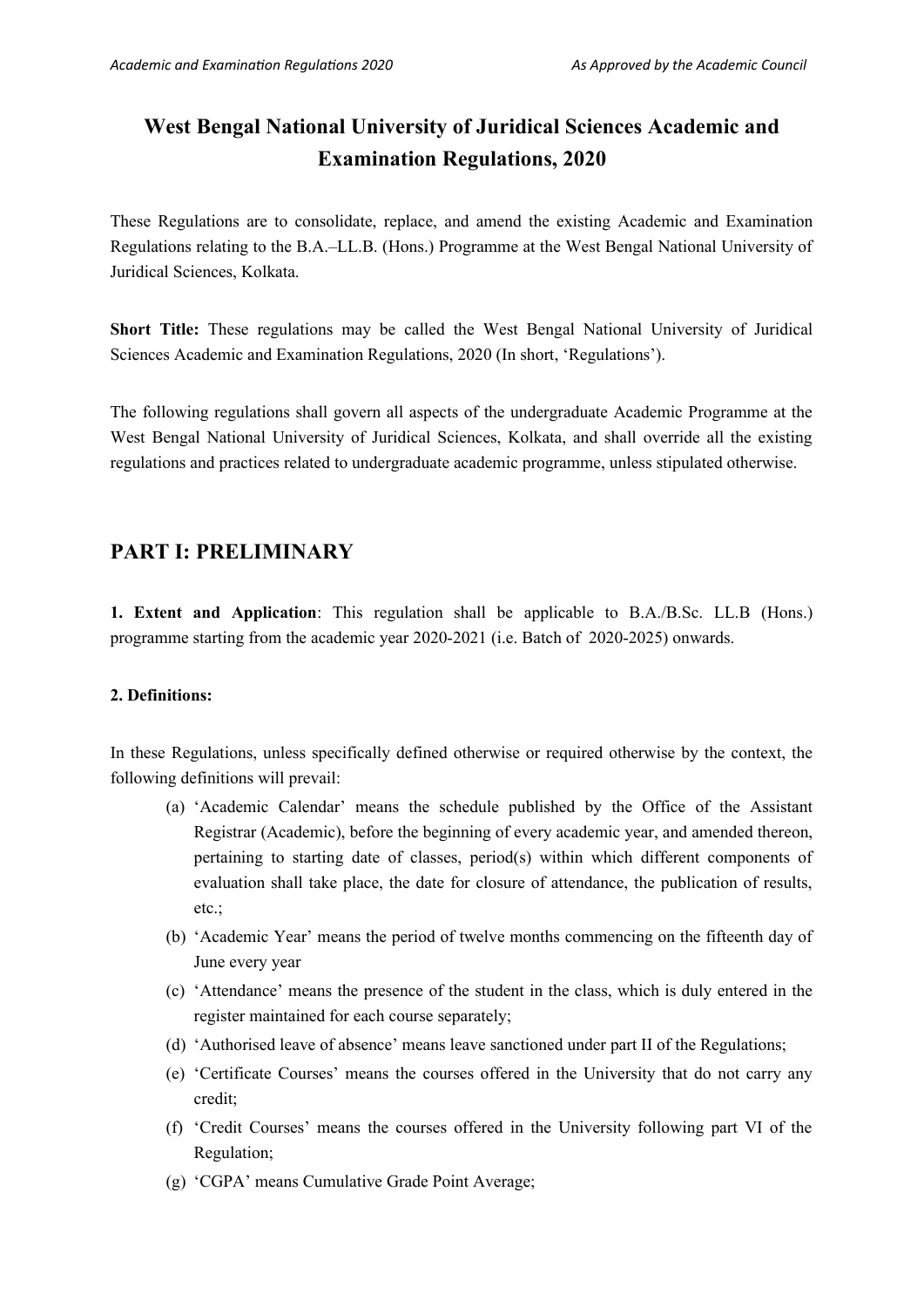- (h) 'Compulsory Course' means a course recognised as compulsory by the Academic Council as compulsory courses, and evaluated as per part IV of the Regulation;
- (i) 'Curriculum Review Board' means the Board constituted by the Vice-Chancellor under Regulation 11.
- (j) 'Elective Course' means a course recognised by the Curriculum Committee and the Academic Council as an Elective Course, and evaluated as per part IV of the Regulation;
- (k) 'Office of the Assistant Registrar (academic)' means the section of the University, headed by the Assistant Registrar (Academic) (AR (Acad)) that deals with academic and examination related administrative matters, and assist the UC in the administration and implementation of the Regulations.
- (l) 'Faculty Advisor' means the concerned faculty who is duly deputed by the University for particular SJA Committees/Other Committees and notified by the University circulars from time to time:
- (m) 'Learning Management System' means such software or programme designated by the University for use as an online tool for teaching and learning
- (n) 'Moderation Committee' means the Committee constituted by the Vice-chancellor, for the purpose of moderation of question papers and examination results;
- (o) 'Regulations' means the West Bengal National University of Juridical Sciences Academic and Examination Regulations, 2020
- (p) 'Undergraduate Council' (UC) means the Council constituted by the Vice-Chancellor under Regulation 3 for administration and implementation of the Regulations;
- (q) 'University' means the West Bengal National University of Juridical Sciences, Kolkata.

## **PART II: FUNCTIONING OF UNDERGRADUATE COUNCIL**

#### **3. Constitution of Undergraduate Council**

3.1 The Undergraduate Council (UC) shall be constituted by the Vice-chancellor. The UC shall have a Chairperson, and five (05) other members from the Faculty, all nominated by the Vice-Chancellor by rotation.

3.2 50% of the members shall be substituted with new members at the beginning of every academic year. No faculty shall be a member of the UC for more than two consecutive terms.

3.3 The AR (Acad) shall act as the Secretary to the UC.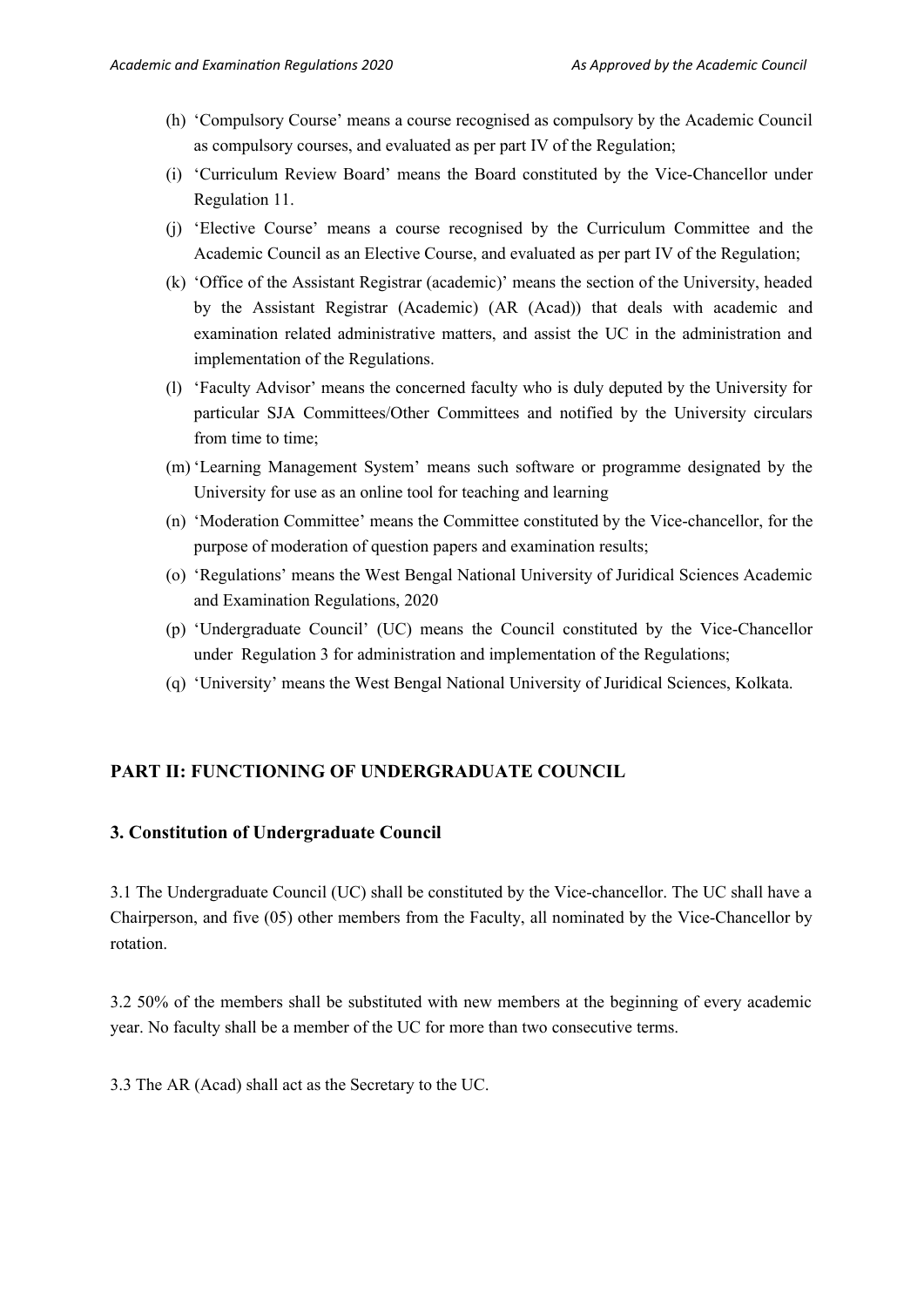#### **4. Functioning and Powers of the UC**

4.1 All matters related to undergraduate education will be referred to the UC for its decision after an application is made in writing, to the AR (Acad). The AR (Acad) shall forward the received applications to the UC within two working days from the date of receipt of the application. The UC shall arrive at a reasoned decision within seven working days from the date of receipt of the application from AR (Acad). Every such decision shall be communicated in writing or by email to the applicant within fourteen working days from the date of receipt of the application.

4.2 Meetings of the UC shall be convened by the Secretary in consultation with the Chairperson. Presence of at least three members shall be sufficient to constitute the quorum. Decisions of the UC shall be taken on the basis of a simple majority. In case of a tie, Chairperson shall have an additional casting vote.

4.3 The Secretary shall maintain the Minutes of the meetings and also act as the custodian of records of the UC.

4.4 A copy of the minutes of the UC Meeting shall be made available in the Office of the AR (Academic) within five working days from the date of approval of the minutes by the Chairperson, for inspection by faculty and students.

#### **5. Appellate Authority**

Any appeal shall lie before the Vice-Chancellor from the decisions of the UC. Any such appeal must be made within seven working days of the communication of such decision to the aggrieved party.

#### **PART III: ATTENDANCE**

#### **6. Attendance**

No student shall be eligible for the end semester examination in a subject if the student concerned has not attended a minimum of 70% of the classes held in the subject.

*Provided* that all the moot court-room exercises, tutorials and practical training conducted in the subject for which attendance have been recorded may also be used for calculation of the total percentage of attendance of a student.

*Provided* further that if a student for any exceptional reasons fail to attend 70% of the classes held in any subject, the Vice-Chancellor may allow the student to take the test if the student concerned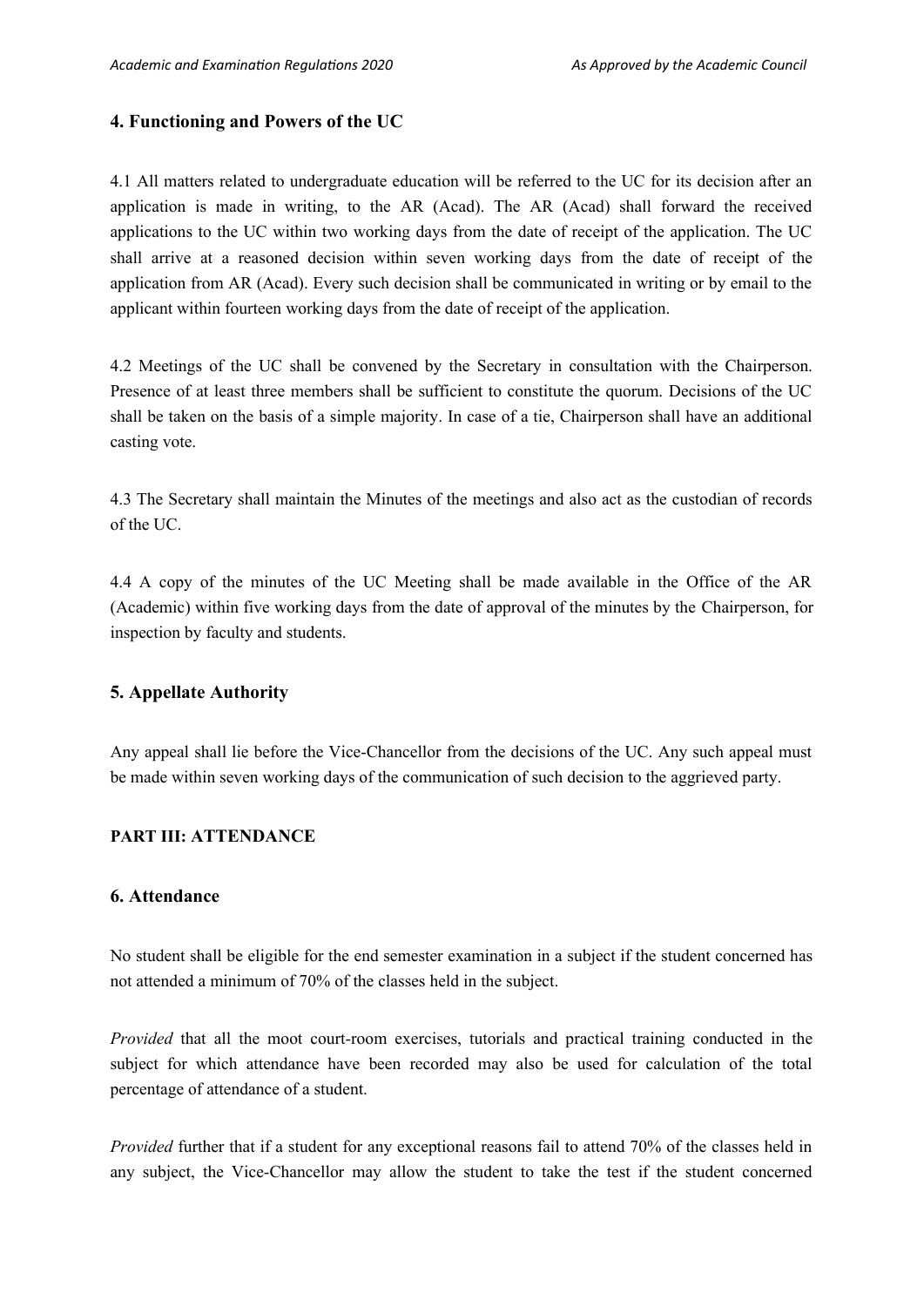attended at least 65% of the classes held in the subject concerned and attended 70% of classes in all the subjects taken together.

*Provided further* that a list of such students allowed to take the test with reasons recorded be forwarded to the Bar Council of India.

## **7. Condonation of Absence**

Attendance up to further 4% may be condoned for students who represent the University in any University approved competition/activities or on medical reasons.

*Explanations:* -

- i) University approved competitions and activities mean those approved by the Vice-Chancellor at the beginning of every academic year within thirty days of commencement of the session (SJA or the relevant societies shall submit a list of competitions /activities to be considered for being University approved). The approved list may be altered later, on application to the Vice-Chancellor and on his approval in consultation with the UC. For such purposes, the UC may consult the concerned Faculty Advisor.
- ii) Medical reasons means a contagious disease or any disease for which a student has been admitted to a hospital for in-patient care.

Provided that medical reasons may also include a case of a psychological condition, wherein it is certified by the counsellor engaged by the University that the concerned student required a prolonged leave of absence for treatment and recuperation from the condition in question.

## **8. Procedure for condonation of absence**

8.1 Application in writing to the office of the AR (Acad) for the purposes of condonation shall be submitted with all relevant and sufficient supporting documents to substantiate the reasons of absence within seven workings days from the date of first leave of absence sought. All other relevant documents which are obtained later than the initial submission shall be submitted within the next working day of re-joining. **[Annexure 1A, 1B]**

8.2 AR (Acad) shall forward all such applications within seven days of receipt of the final documents to the UC for consideration.

8.3 The UC shall take a decision on the matter within seven working days of receipt of such documents from the office of the AR (Acad). AR (Acad) in turn shall communicate it to the student forthwith.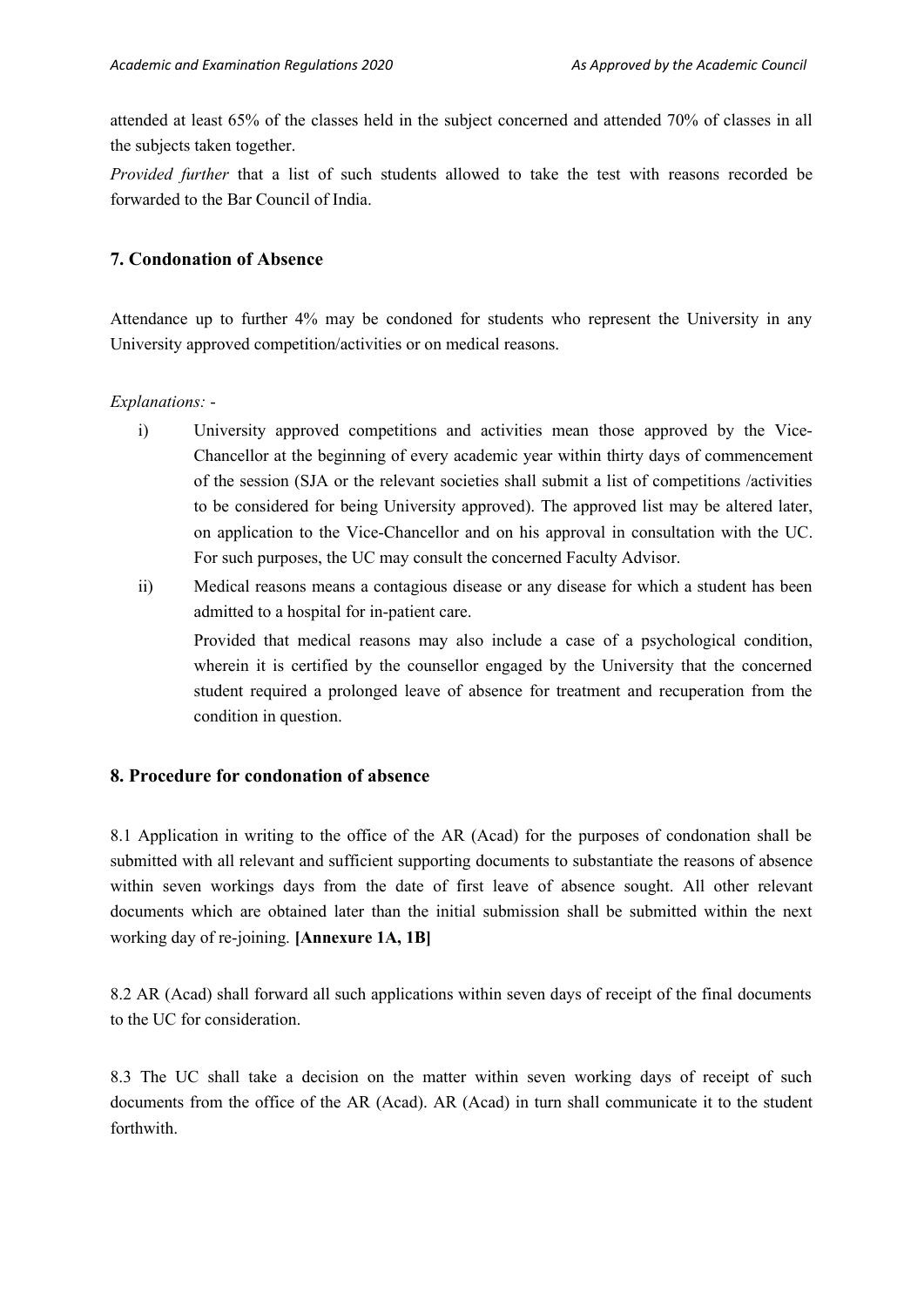8.4 The student may appeal to the Vice-chancellor for redressal of grievance, if any, over the decision of the UC, as per Regulation 5.

## **9. Publication and Notification of Attendance Status**

9.1 The Office of the AR (Acad) shall publish the status of attendance of students for every month within the first week of the next month.

9.2 Students shall be informed of their monthly attendance through alerts on the University Learning Management System Portal. The monthly attendance status may also be uploaded to the University Website within the same week.

9.3 In appropriate cases, parents/guardians shall be notified in writing about the shortfall of attendance of their concerned wards by the AR (Acad).

9.4 Date for the closure of attendance shall be as specified in the Academic Calendar announced at the beginning of the semester.

9.5 The list of students declared ineligible to appear in the End Semester Examination shall be notified by the AR (Acad) within three working days of closing of attendance of each semester.

9.6 Office of the AR (Acad) shall inform the parents/guardians of debarred students in writing about the ineligibility of their ward.

## **10. Bar on Appearing for Examination**

Any student debarred from the end-semester examination of any subject for reasons of shortage of attendance shall be eligible to appear for the end-semester examination in that subject during the repeat examinations for the same subject only in the next academic year.

## **PART IV: COURSE STRUCTURE**

## **11. Categories of Courses in the BA-LLB (Hons) Programme**

The following categories of courses shall be offered to students in the B.A.-LL.B. (Programme)

- (a) Compulsory Courses carrying such credits as approved by the Academic Council.
- (b) Elective Courses carrying such credits as approved by the Academic Council.
- (c) Credit Courses carrying such credits as allocated by the Curriculum Review Board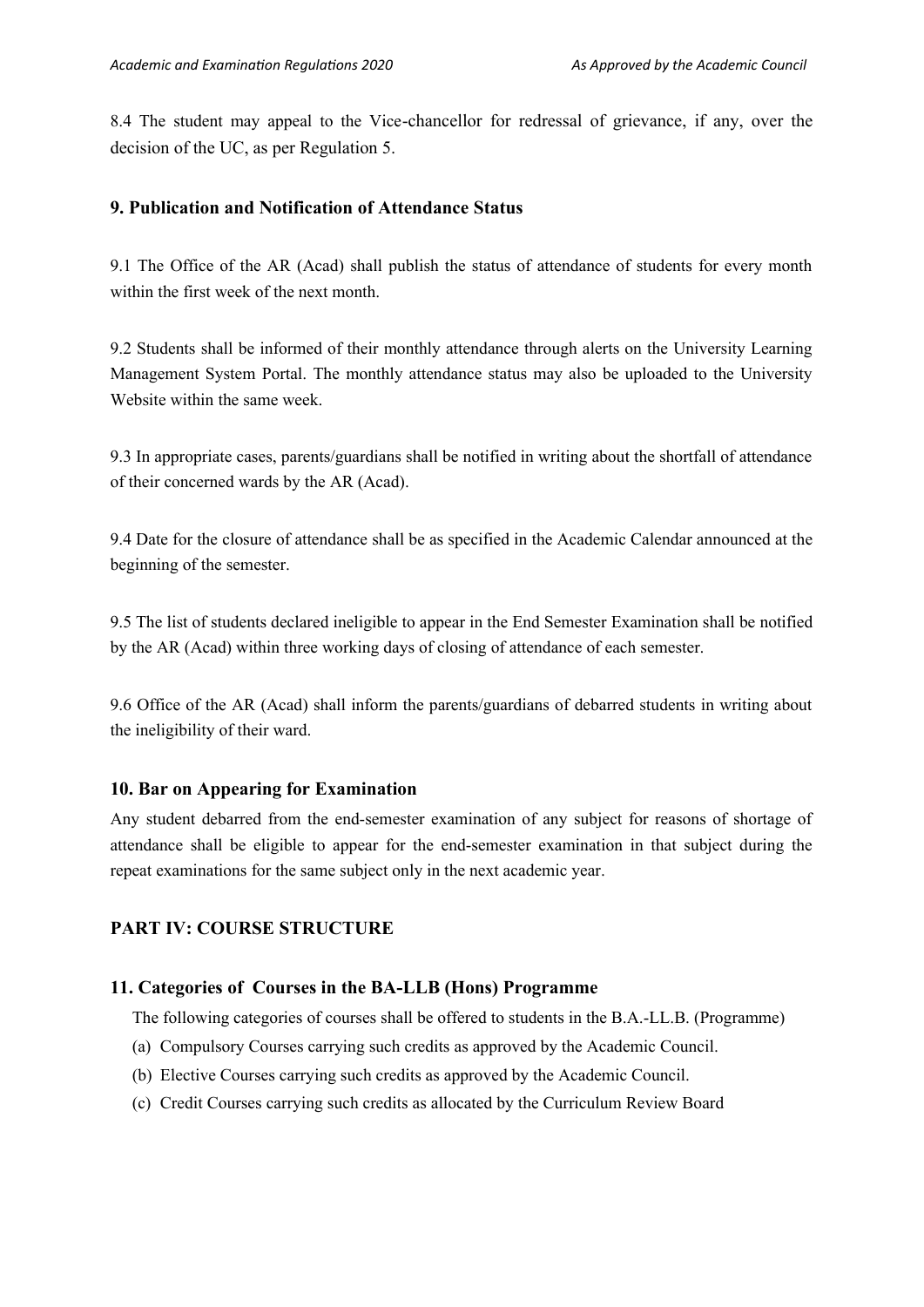## **12. Curriculum Review Board**

12.1 At the commencement of every academic calendar year, the Vice-Chancellor shall constitute a Curriculum Review Board. The Curriculum Review Board shall consist of Four Faculty Members and two external members - one reputed Academic from Social Sciences and one distinguished Academic from Law.

12.2 The presence of three members shall constitute quorum for a meeting of the Curriculum Review Board.

12.3 One of the Faculty Members shall be nominated by the Vice-Chancellor as the Chairperson of this Boad. Two of the Faculty Members of the Curriculum Review Board shall be replaced by new members every academic calendar year. No single Faculty Member shall serve for more than two consecutive years on the Faculty Curriculum Board.

12.4 The Curriculum Review Board shall advise the Vice-Chancellor on changes in the overall curriculum of the B.A. LL.B. (Hons.) Programme. Any proposal for a change in the the Curricular Structure of the Programme shall be first placed before the Curriculum Review Board for its views. The Curriculum Review Board shall shall forward its recommendation on the proposal to the Vice-Chancellor.

12.5 The Curriculum Review Board shall be empowered to recommend approval of the introduction of new elective courses after consultation with the concerned Faculty. Any Faculty proposing a new elective course shall submit the course outline along with the proposed evaluation structure to the Curriculum Review Board and the Board shall forward its recommendation on the proposal to the Vice-Chancellor and the concerned Course Faculty.

## **13. Grouping of Elective Courses**

13.1 Once in every two academic years, the Curriculum Review Board shall prepare a list of elective courses and classify these into ten different baskets: a) Commercial and Corporate Laws b) Constitutional Law and Public Laws c) Criminal Law and Theory, d) International law e) Law and Public Policy f) Law and Social Sciences g) Comparative Laws and Legal Theory h) Intellectual Property Laws i) Business and Transaction Laws j) Dispute Resolution and Procedural Laws

13.2 The Curriculum Review Board shall strive to ensure that there is at least one elective course on offer from each of these baskets for the students of  $4<sup>th</sup>$  and  $5<sup>th</sup>$  Year classes in every semester in that two-year cycle.

## **14. Faculty Seminar on Course Content**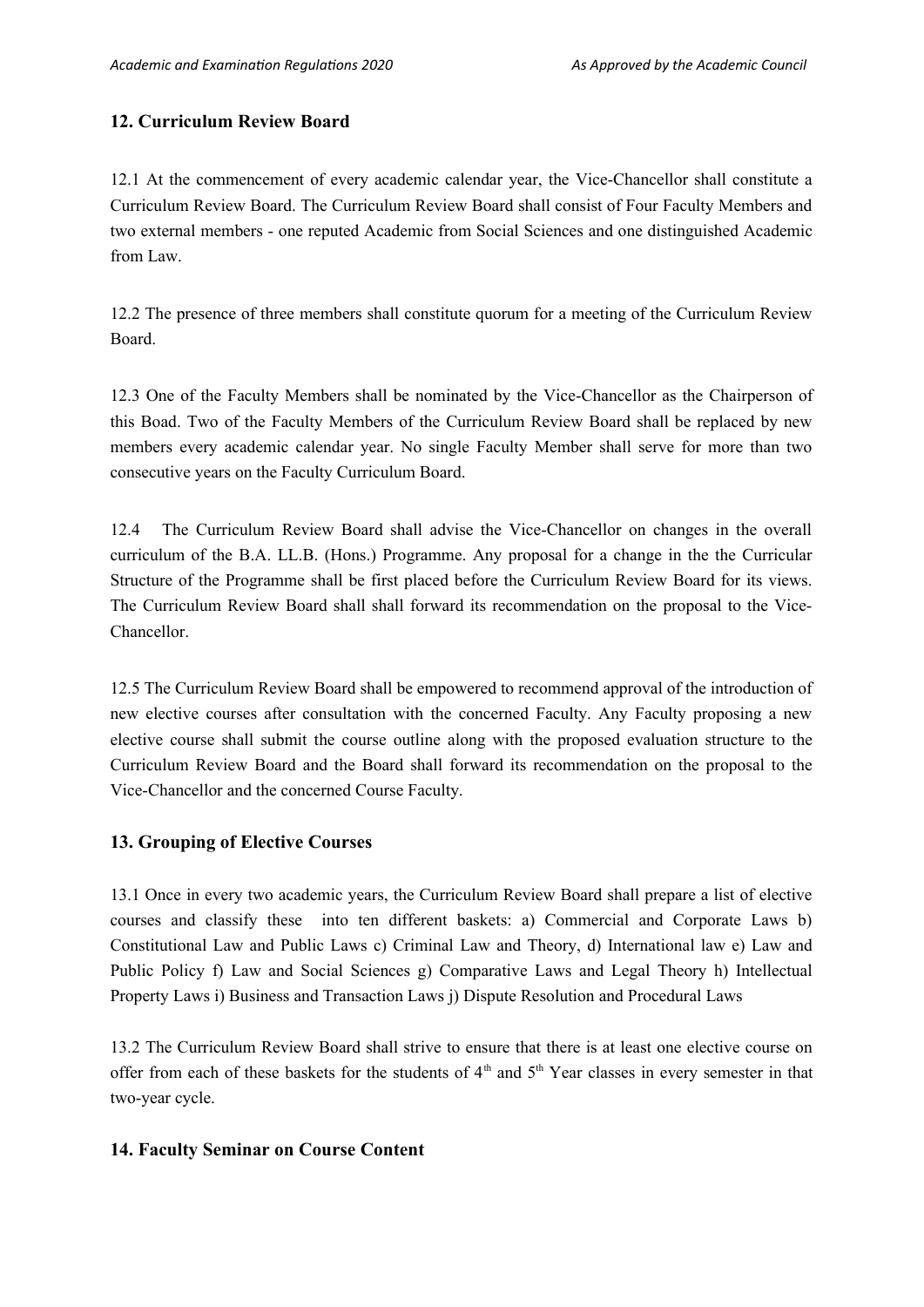14.1 The Curriculum Review Board shall organise a Seminar during the month of March or April every academic year on the course content and teaching methodology for the courses listed for the next academic year. Every Faculty Member shall present the course-outline and teaching methodology for his/her course before the entire Faculty. Feedback received from other Faculty may be used to refine and improve the course design and content.

14.2 Course Outline, containing a module-wise categorisation of themes, list of readings and daily plan must be shared with the class for at the beginning of the semester by the Faculty for every course.

## **15. Finalisation of List of Electives for Every Academic Year**

15.1 The Faculty shall submit to the Office of the AR (Acad) the names of the Elective Courses (along with course descriptions, maximum number of students allowed and criteria for selection, if any) they plan to offer during the forthcoming academic year (Monsoon Semester and Winter Semester) on or before March 15 every year.

15.2 The AR (Acad) shall forward the aforementioned documents to the Curriculum Review Board and the Vice-Chancellor.

15.3 The Curriculum Review Board shall finalise the list of the courses, after consideration of the Plan finalised under Regulation 12 and consultation with the Vice-Chancellor and the concerned Faculty

15.4 The preliminary list of all these courses shall be finalised by the Curriculum Review Board and circulated to the students on or before April 30 every year.

Explanation – This publication is intended to afford an opportunity to the students to request for introduction of additional Elective Courses in the forthcoming academic year.

15.5 Based on the comments received during the Faculty Seminar under Regulation 7 and from the Curriculum Review Board, the Course Outlines for the Elective Courses shall be finalised and submitted by the concerned Faculty to the AR (Acad) at least one month before the commencement of the Semester in which the Course is to be offered.

15.6 A final list of Elective Courses, along with the Course Outlines, shall be shared with the students on appropriate electronic medium by the AR (Acad) at least three weeks prior to the commencement of that semester.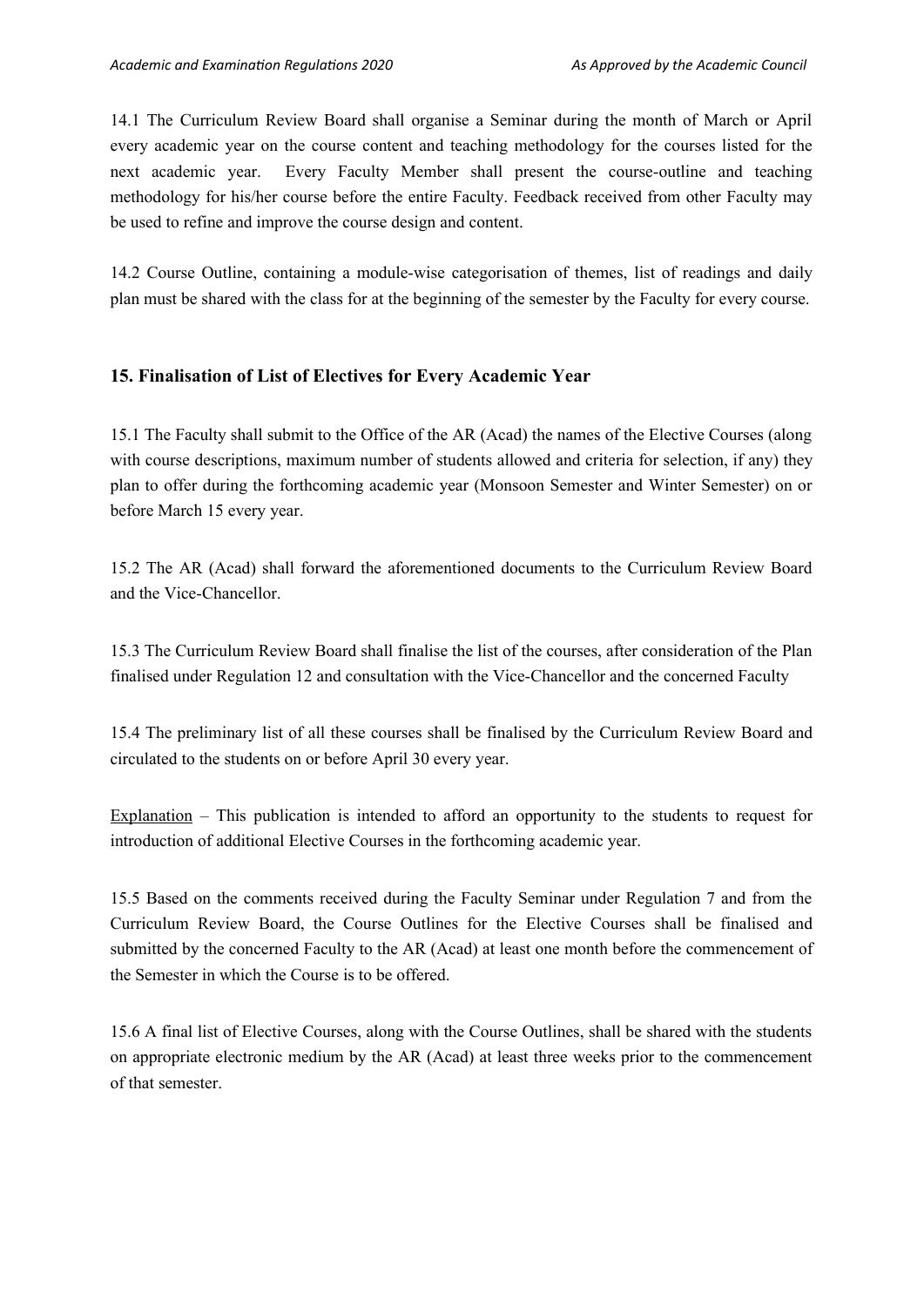15.7 Students shall be required to submit their choices of Elective Course by such electronic medium as directed by the Office of the AR (Acad) at such time, no later than 15 days prior to the commencement of the concerned Semester, as determined by the AR (Acad).

15.8 Unless specified otherwise by the Faculty teaching the course, students shall be selected for an Elective Courses on the basis of the follwing formula: 50% of the students would be selected on the basis of first-come-first-served rule and the remaining 50% would be selected on the basis of CGPA.

15.9 The Office of the AR (Acad) shall publish a first list of students enrolled for each of the Elective Course not later than at least one week prior to the commencement of the Semester.

15.10 After commencement of the Semester, students shall have a window of ten working days to withdraw from a course and join another course. Students can change a course only by submitting a designated form **[Annexure 2]** to the Office of the AR (Acad) by email or in such other format as may be specified. On submission of such form, necessary changes shall be made in the Register of Enrolment.

15.11 No student shall be allowed to register or deregister in a course directly with the course teacher. It must be done through the office of the A.R (Acad) as specified in Clause.

15.12 The Office of the AR (Acad) shall publish a final list of students enrolled for each of the Elective Course, not later than on the fiftheenth working day from the commencement of the Semester. This list shall be final and subject to 5.10A, there cannot be any change after its publication.

15.13 In case, any student is aggrieved due to an error in the published list, he/she may appeal to the Undergraduate Council within three days of publication of the list under 5.10. If the Undergraduate Council finds that there has indeed been an error in the published list, it shall direct the rectification of that error.

15.14 Students shall not be allowed to deregister from the courses after the publication of the final list and the grades for such course shall be included in their transcripts (even where they fail to attend the classes/exams).

15.15 Attendance shall be marked for all elective courses from the first working day of every Semester.

15.16 The total number of classes that a student attended in an Elective Course in a semester before migrating to another course, in accordance with Regulation 15.10, shall be added to the tally of the total number of classes attended in the latter course at the end of Semester for determining his/her eligibility to appear in the End-Semester Examination.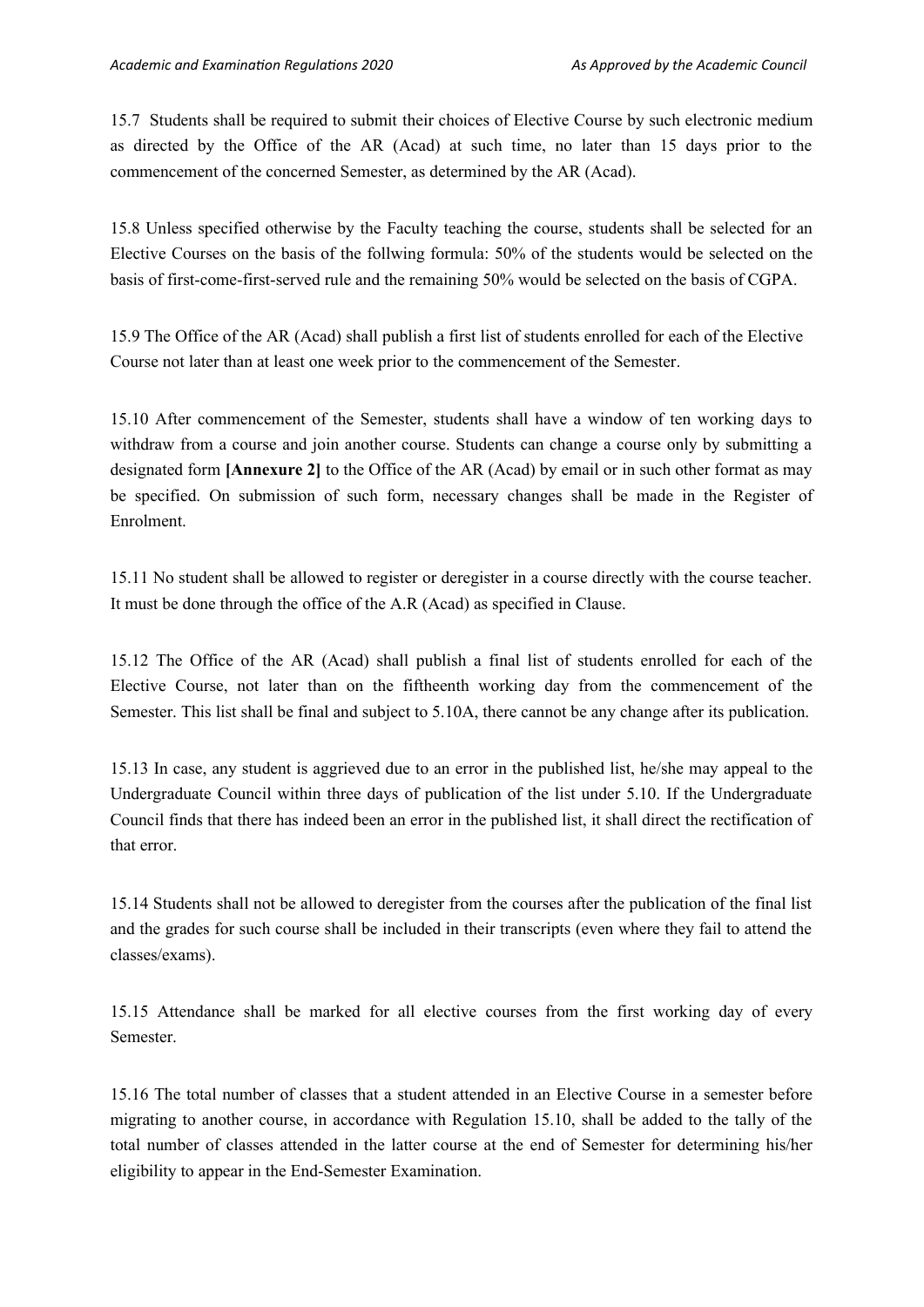15.17 The Attendance Regulations, as specified in Part III of the Regulation, shall apply to all Elective Courses.

## **PART V: EVALUATION**

### **16. Evaluation of Compulsory Courses**

16.1 Subject to the provisions of next clause, every Compulsory Course shall have the following evaluation components:

- 1. End-Semester Examination of 60 Marks
- 2. Internal Components
- 3. Viva on Essay 5 Marks

16.2 The course teacher, with the prior written permission of the Curriculum Review Board, shall decide the appropriate internal components for the course, including Class Participation, Mid-Semester Examination, Take Home Examination or any other mode of evaluation, within fourteen working days from the beginning of the semester, and subsequently inform the AR (Acad), who shall notify the students.

*Provided* however that where the Course Teacher seeks to follow a structure of evaluation approved and followed for the same course in the previous academic year, prior permission of the Curriculum Review Board shall not be necessary.

*Provided* further that the marks allotted for class-participation shall not be more than 5.

16.3 Subject to Regulation 16.2, every course shall ordinarily include a Research Paper as an applicable internal component. The aforesaid essay shall ordinarily be evaluated out of 25 marks.

Explanation: For students of First, Second and Third Year Batches, the maximum length of the research paper shall ordinarily be two thousand words (excluding footnotes). For students of Fourth and Fifth Year Batches, the maximum length of the research paper shall be three thousand words (excluding footnotes), unless the Faculty decides otherwise.

16.4 The Topics for the Research Papers shall be finalised in the following manner:

(a)The topics shall be finalized within twenty days from the commencement of the semester by the Course-Teacher. The Course-Teacher may also allow the students to choose their topics in consultation with the course teacher concerned.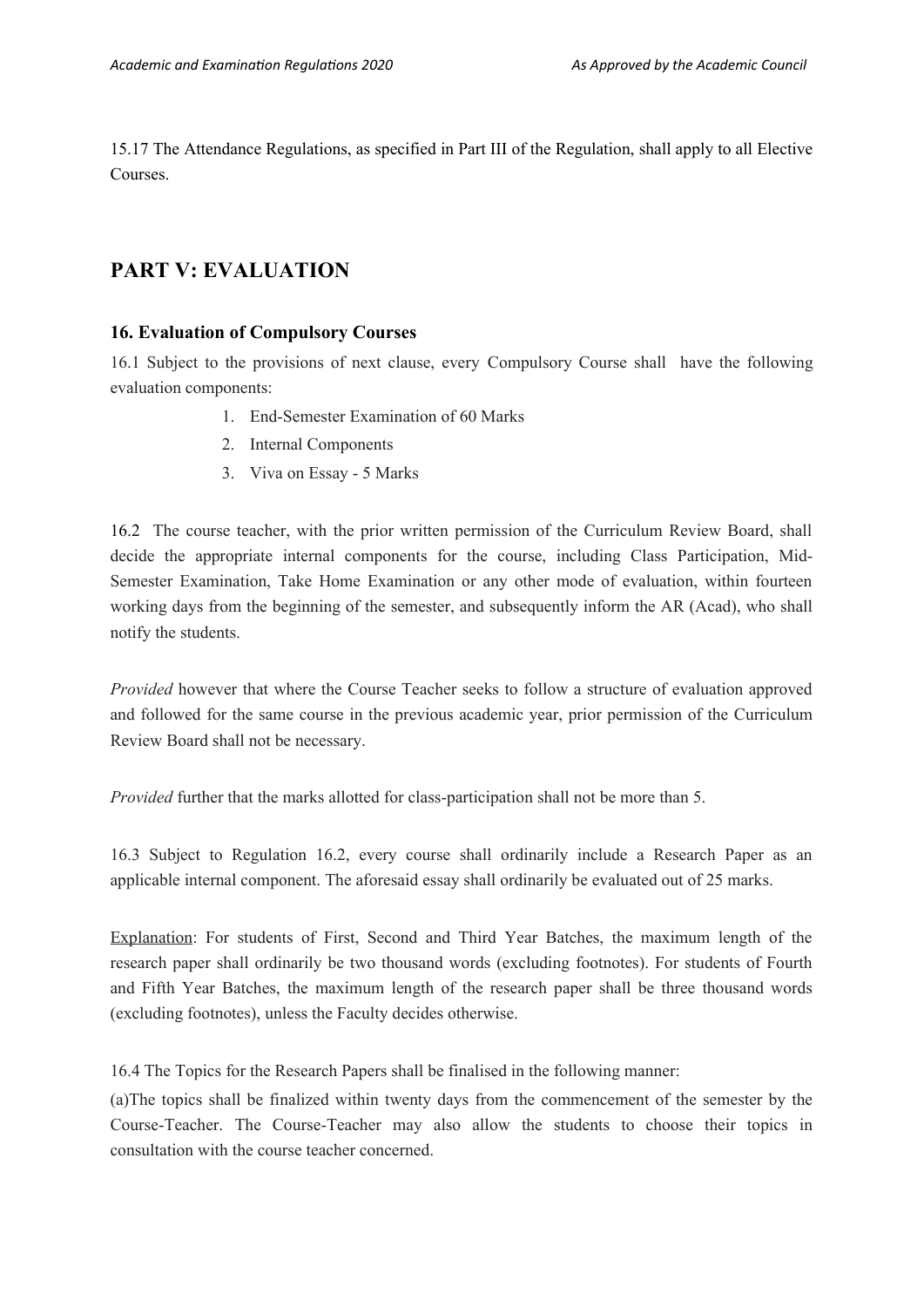*Provided* that a course teachers shall, on or before the final date of finalization project topics (as determined by the Academic Calendar), submit an evaluation criteria stipulation, providing clearly explained criteria and marks break-up by which projects will be evaluated.

(b) The complete list of essay topics shall be submitted by the Course Teacher to the AR(Acad) within six weeks from the beginning of the semester.

16.5 The Submission Deadline for the Research Papers shall apply in the following manner:

- (a) The electronic copy (as well as the print copy wherever mandated) must be uploaded within the aforementioned deadline. Students shall submit the essay before 5 p.m. on the first working day after the end of 8th week from the commencement of the semester. A Course Teacher may defer the deadline with the approval of the UC.
- (b) An electronic copy of the Research Project shall be uploaded on Turnitin or on such electonic medium as directed. A Faculty may also direct submission of the print copy to the designated staff in the Office of the AR (Acad). *Provided* however that submission of print copy shall not be mandatory unless the Course

Faculty directs otherwise.

- (c) Submission of a project paper shall be deemed to be complete only after the submission of the electronic copy (as well as the print copy wherever mandated).
- (d) If a student does not submit the project on or before the aforementioned deadline, any such late submission shall attract a penalty of deduction of one mark for every day of delay in submission.

*Provided* that no project shall be accepted for submission after the fourth calendar day from the notified deadline for submission and the student shall receive no marks for both, project and viva-voce in the concerned subject. In the event that the fourth day is not a working day, no printed copy of the project shall be accepted after the next working day.

Explanation: The penalty for late submission shall apply even where a printed copy has been submitted but the soft copy has not been submitted or where a soft copy has been submitted but the printed copy (where mandatory) has not been submitted in accordance with this Regulation.

## **17. Evaluation of the Elective Courses**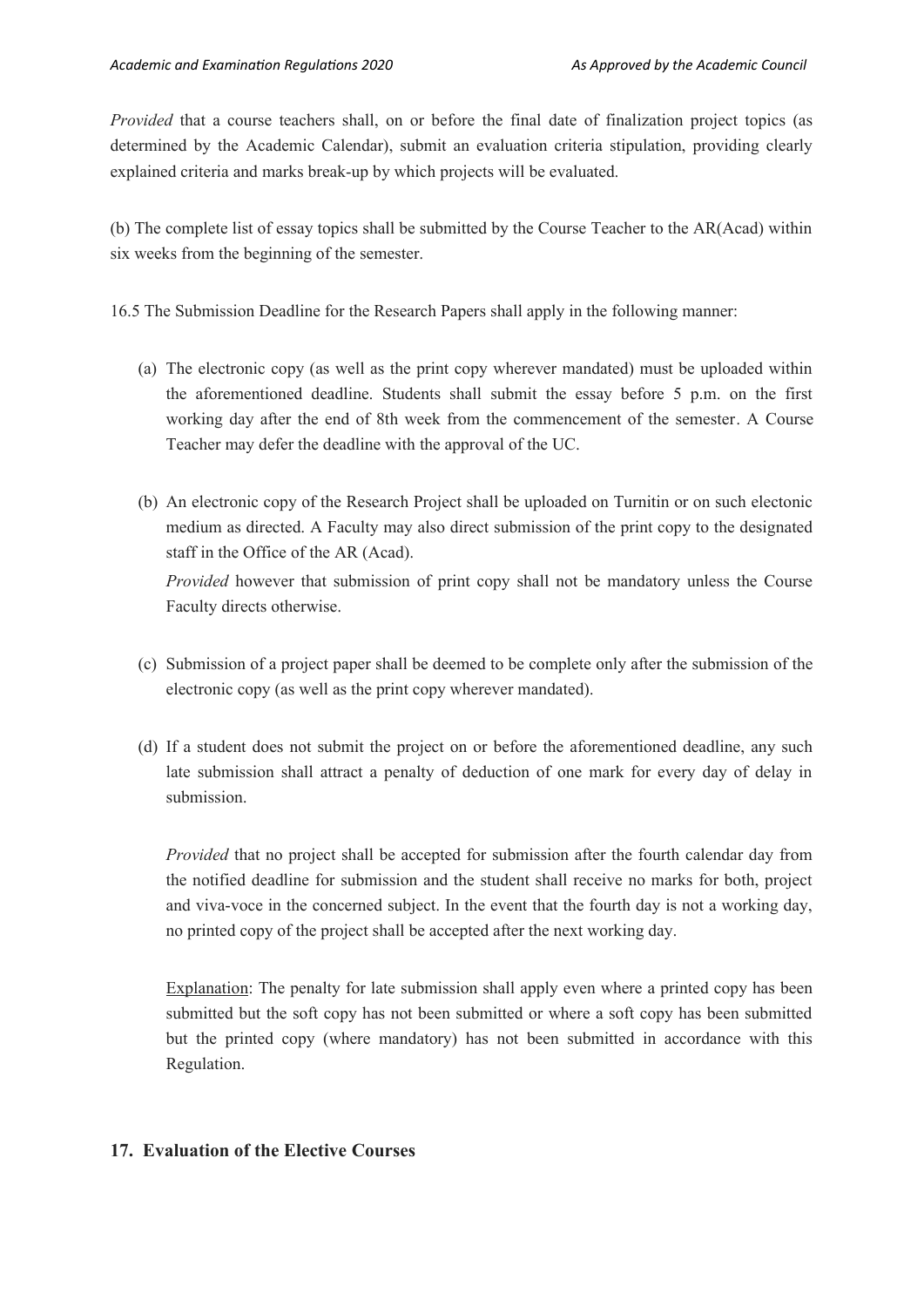17.1 Every Elective Course for third, fourth and fifth Year LL.B. students must have the following evaluation components:

- 1. End-Semester Examination 50 Marks
- 2. Internal Components 50 Marks (following clause 7.3)

17.2 The course teacher, with the prior written permission of the Curriculum Review Board, shall decide the appropriate internal components for the course, including Class Participation, Mid-Semester Examination, Take Home Examination or any other mode of evaluation, within fourteen working days from the beginning of the semester, and subsequently inform the AR (Acad), who shall notify the students.

*Provided* that where the Course Teacher seeks to follow a structure of evaluation approved and followed for the same course in the previous academic year, prior permission of the Curriculum Review Board shall not be necessary.

*Provided* further that the marks allotted for class-participation shall not be more than 5.

17.3 Subject to the preceding clause, every student shall be required to write a research project of approximately three thousand words in each elective course that he/she registers for. Such research project shall ordinarily be evaluated out of 30 marks.

17.4 Subject to Regulation 17.2, every student shall also have to present the research project in a classroom in front of the course teacher concerned and such number of students as the course teacher deems fit. The presentation shall ordinarily carry a total of 10 marks. All the presentations shall be completed by the course teacher at least 5 days prior to the last teaching day of the Semester

17.4 The Topics for the Research Papers shall be finalised in the following manner:

(a)The topics shall be finalized within twenty days from the commencement of the semester by the Course-Teacher. The Course-Teacher may also allow the students to choose their topics in consultation with the course teacher concerned.

*Provided* that a course teachers shall, on or before the final date of finalization project topics (as determined by the Academic Calendar), submit an evaluation criteria stipulation, providing clearly explained criteria and marks break-up by which projects will be evaluated.

(b) The complete list of essay topics shall be submitted by the Course Teacher to the AR(Acad) within six weeks from the beginning of the semester.

17.5 The Submission Deadline for the Research Papers shall apply in the following manner: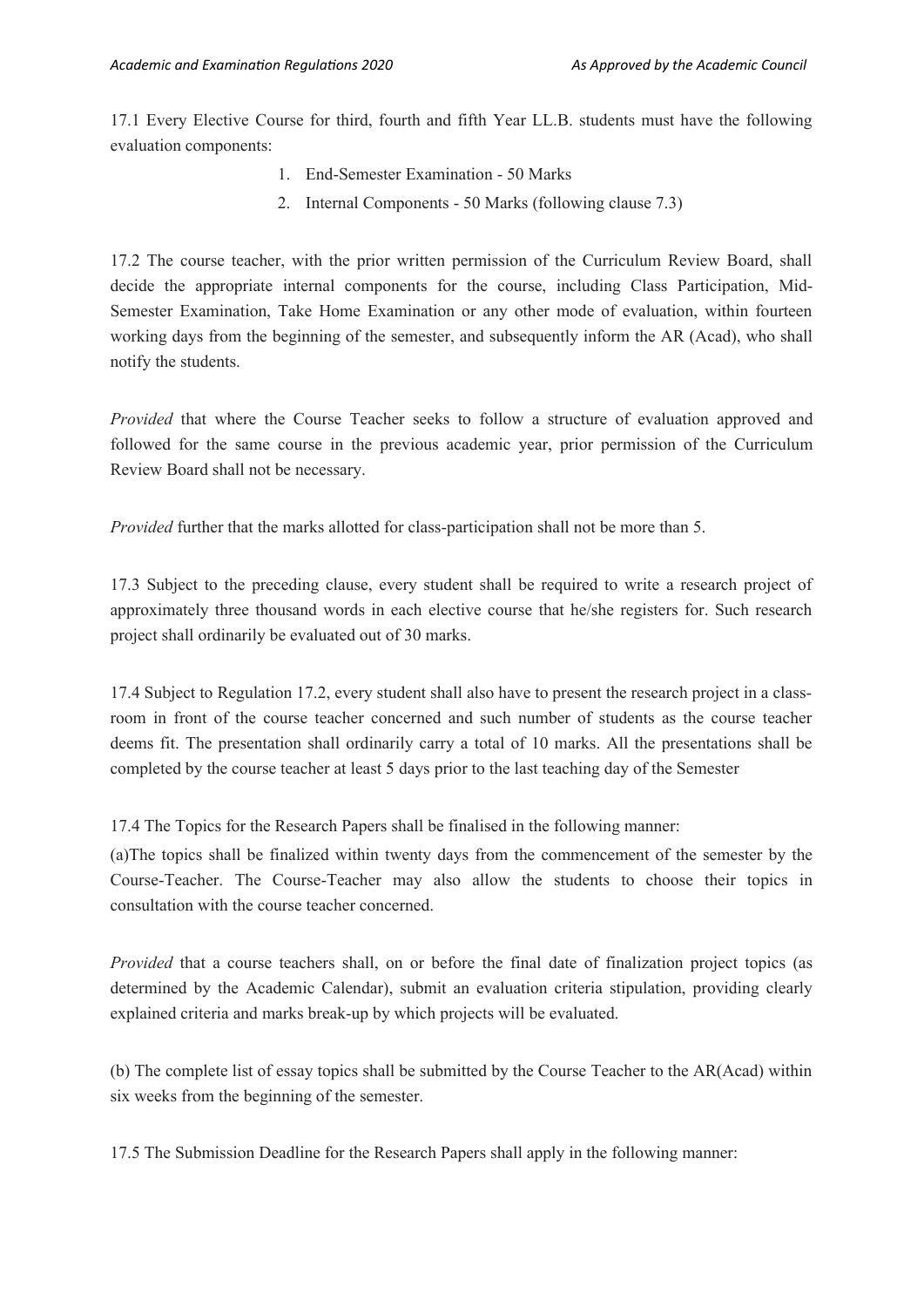- (a) The deadline for the submission of the research project shall be finalized by the Course Teacher.
- (b) Such deadline shall however be in no case be later than the last teaching day of the Semester.
- (c) The electronic copy (as well as the print copy wherever mandated) must be uploaded within the aforementioned deadline. Students shall submit the essay before 5 p.m. on the stipulated deadline. A Course Teacher may, however, defer the deadline with the approval of the UC.
- (d) An electronic copy of the Research Project shall be uploaded on Turnitin or on such electonic medium as directed. A Faculty may also direct submission of the print copy to the designated staff in the Office of the AR (Acad).

Provided however that submission of print-copy shall not be mandatory unless the Course Faculty directs otherwise.

- (e) Submission of a project paper shall be deemed to be complete only after the submission of the electronic copy (as well as the print copy wherever mandated).
- (f) If a student does not submit the project on or before the aforementioned deadline, any such late submission shall attract a penalty of deduction of one mark for every day of delay in submission.

Provided that no project shall be accepted for submission after the fourth calendar day from the notified deadline for submission and the student shall receive no marks for both, project and viva-voce in the concerned subject. In the event that the fourth day is not a working day, no printed copy of the project shall be accepted after the next working day.

Explanation: The penalty for late submission shall apply even where a printed copy has been submitted but the soft copy has not been submitted or where a soft copy has been submitted but the printed copy (where mandatory) has not been submitted in accordance with this Regulation.

#### **18. Feedback and Consultation**

Faculty shall, wherever requested by the student, provide written feedback on his/her project. The Faculty may also opt to have a consultation session with the student on the project.

#### **19. Extension for Participation in Moot Courts**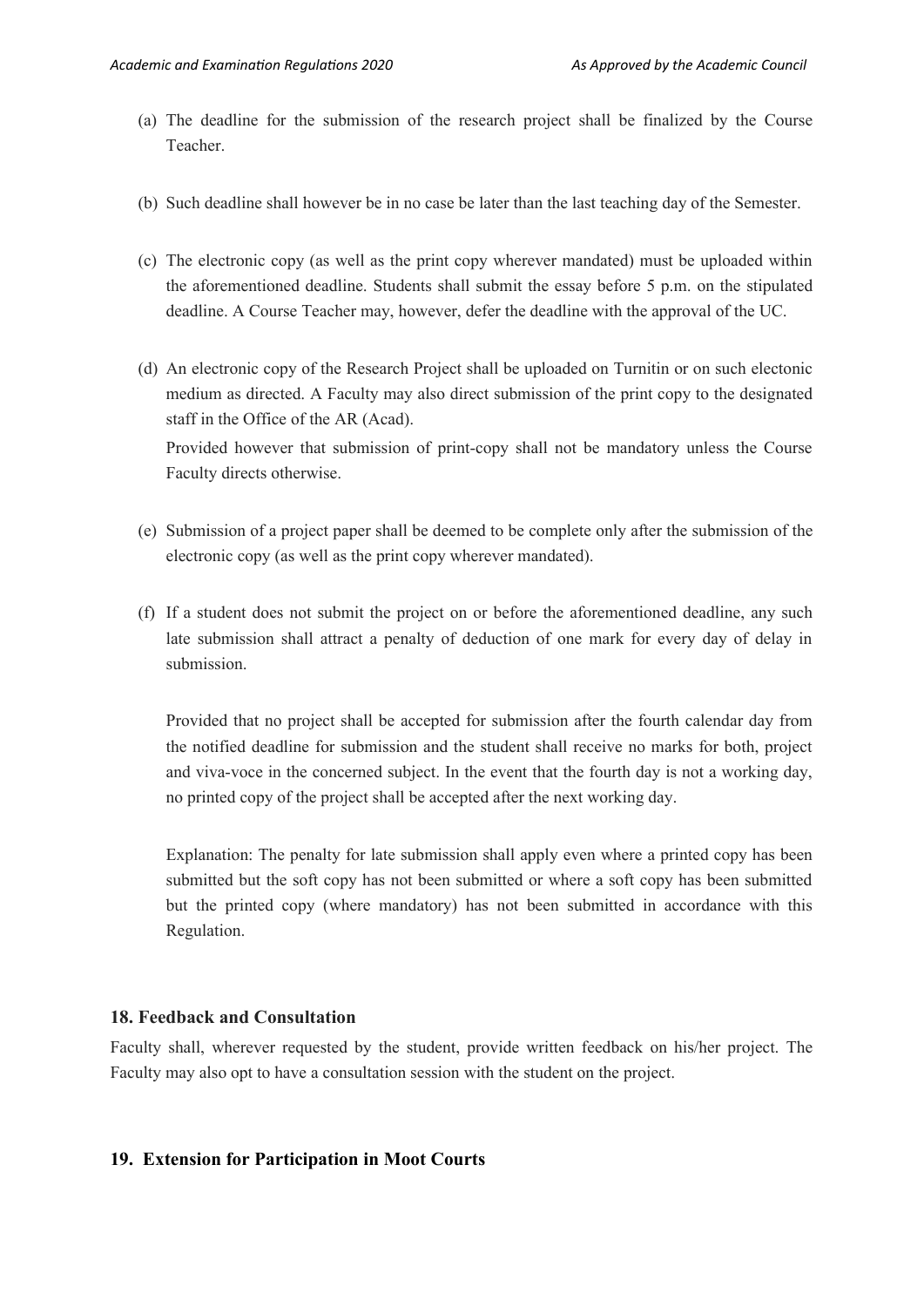19.1 No exemption from project submission shall be provided to students who publish any research paper, including those published in a University journal or represent the University in any Inter-University moot court competition.

19.2 A student representing the University in any Inter-University moot court competition (where such participation has been sanctioned by the Moot Court Society) would be entitled to claim 15 additional days beyond the respective official deadline, for submission of project paper for the subjects in that semester.

19.3 The aforesaid extension would be available only in the semester in which the concerned moot court competition is scheduled to be held or, where such moot court competition is scheduled to be held during the Summer Vacation or the Winter Vacation (separating two semesters), in the semester immediately preceding such Vacation.

19.4 The following shall be the procedure for obtaining the extension referred to in this Regulation:

- (a) Any student seeking to avail of this extension must submit a letter, specifying the subject for which extension has been sought as well as the details of the Moot Court Competition, to the AR (Acad). **[Annexure-3]**
- (b) A copy of such letter must also be submitted to the concerned Course Teacher.
- (c) The aforesaid letter must also be endorsed by the Faculty Advisor of the Moot Court Society who shall attest that the concerned student has in fact been selected for representing the University in such moot court competition as stated in the letter.
- (d) AR (Acad) shall forward such application to the UC.

## **PART VI: EVALUATION AND PROMOTION CRITERIA**

## **20. Evaluation Criteria**

Students shall be evaluated on grades in a ten-point scale with the corresponding grade values given below:

| Sl. No. | Percentage of marks obtained | Grade              | Grade Value |
|---------|------------------------------|--------------------|-------------|
|         | 95 and above                 | O (Outstanding)    | 10          |
| 2.      | 90 and above but below 95    | $E+$ (Excellent)   |             |
| 3.      | 80 and above but below 90    | $A+$ (Distinction) | 8           |
| 4.      | 70 and above but below 80    | A (Very Good)      |             |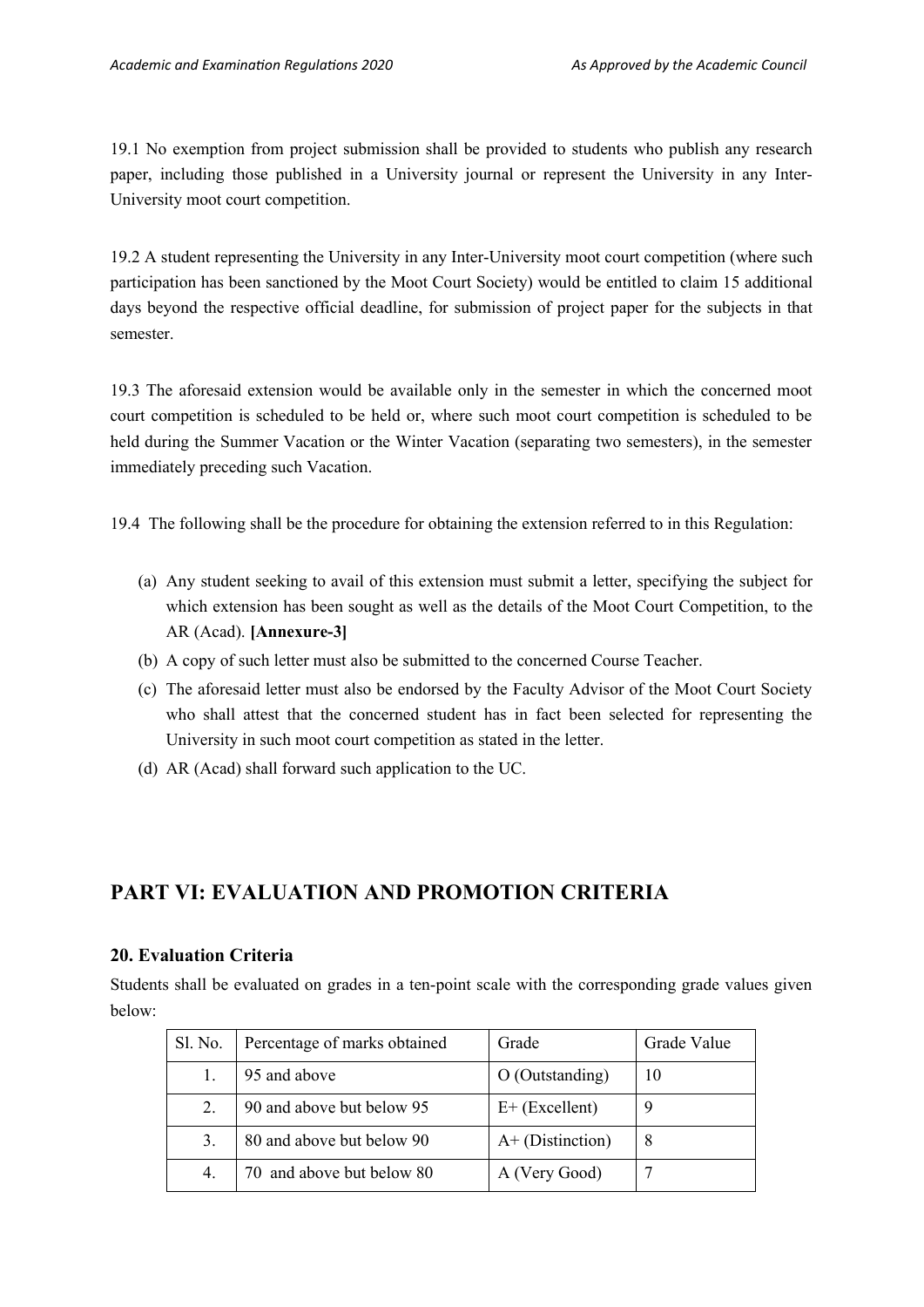|    | 60 and above but below 70 | $B+$ (Good) |  |
|----|---------------------------|-------------|--|
| 6. | 50 and above but below 60 | B (Average) |  |
| 7. | 40 and above but below 50 | $C$ (Pass)  |  |
|    | Below 40                  | $F$ (Fail)  |  |

## **21. Cumulative Grade Points Average [CGPA]**

The Cumulative Grade Points Average [CGPA] shall be calculated in accordance with the formula set out in **Annexure 4.**

## **22. Repeat Examination**

Any student who secures F grade in a subject shall be eligible to write the repeat examination for that subject in the same academic year subject to the following condition:

(a) A student who has been debarred from appearing in end-semester examination due to shortage of attendance will not be eligible to appear for repeat examination in that academic year (clause 4.5).

(b) Marks obtained in a repeat examination written under this Regulation shall not be considered for the purpose of any medal, prize or honour to be awarded on the basis of grades obtained in any subject.

*Provided* however that no student who writes a Repeat Examination shall, however, be debarred for any gold medal, award, prize or honour awarded for any overall rank in the University/class.

(c) The Grade Value earned by the student in the Repeat Examination shall be deducted by 2 points for the purpose of calculation of CGPA.

*Provided* however that Grade Value after such deduction shall never be less than 4.

## Illustration:

A student obtains F grade in a subject and writes a Repeat Examination. In the Repeat Examination, she obtains A grade. The grade value for the purpose of calculation of CGPA would be 5. If she secures C grade in the Repeat Examination, the grade value for the purpose of calculation of CGPA would be 2.

Explanation: On announcement of Repeat Examination schedule, eligible students shall apply for writing Repeat Examination by submitting the Form provided in **Annexure-5** to the Office of the AR Acad.

## **23. Other students eligible to appear in a Repeat Examination**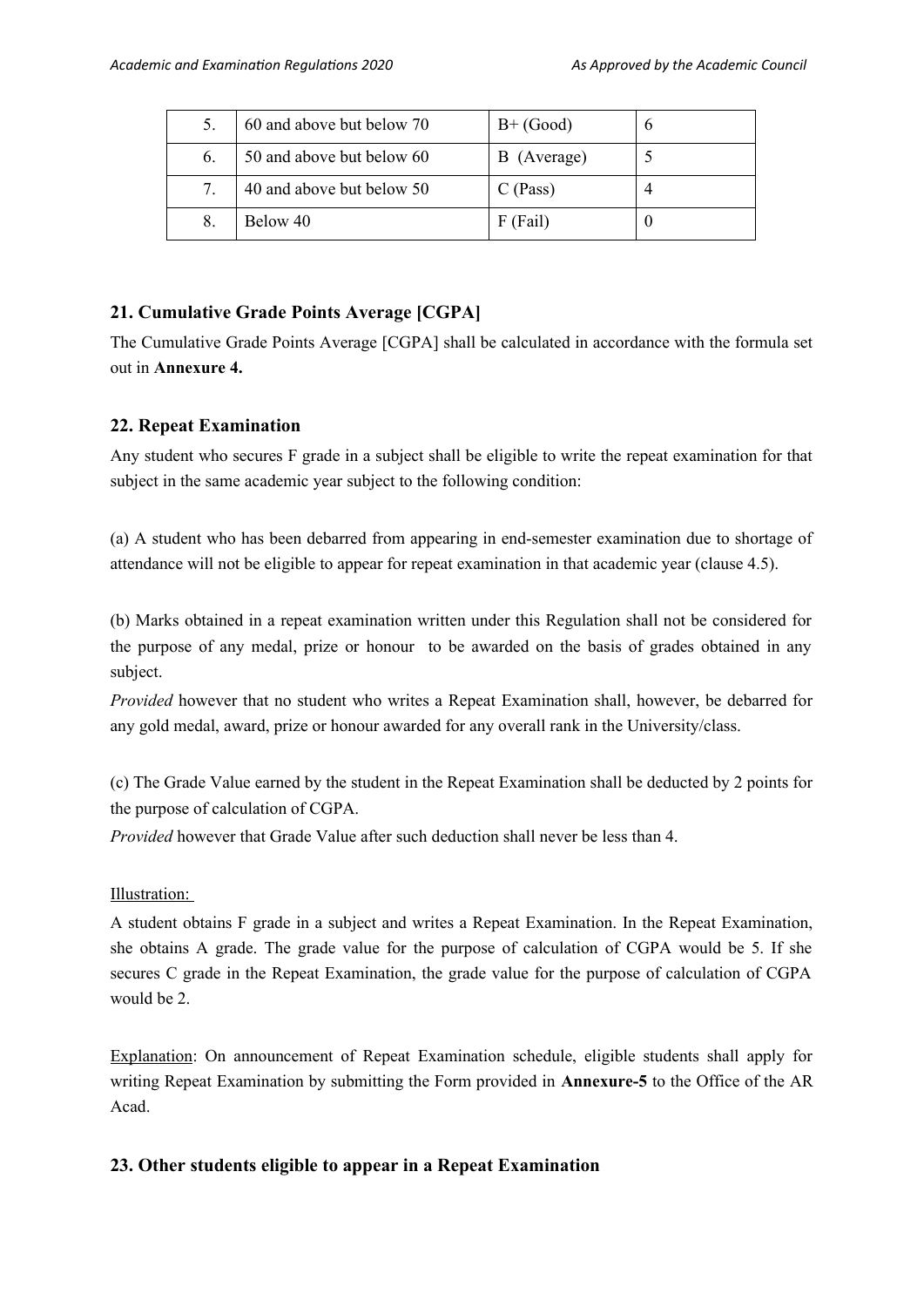The following students shall also be eligible to appear in the Repeat Examination held for a subject:

- (a) A student who has missed a regular end semester examination due to participation in a University-approved moot court competition and other co-curricular event held during the end semester examination. The student must obtain a prior exemption from the end-semester examination by applying to the UC.
- (b) A student who was unable to write the end semester examination due to hospitalization or a contagious disease or a serious psychological condition.

Explanation: A serious psychological condition means a case of a psychological condition, wherein it is certified by the counsellor engaged by the University that the concerned student required a prolonged leave of absence for treatment and recuperation during the examination. *Provided* that no student shall be eligible to write repeat examination of any subject under this clause unless he or she informs, by phone or in writing, the office of the Assistant Registrar (Academic) or any other person designated as the Controller of Examinations, of his/her illness before the commencement of the examination in that subject.

- (c) A student who participated in a Foreign Exchange Programme under Part X and allowed to write a repeat exam under Regulation 72.
- (d) A student whose examination has been cancelled due to violation of examination regulations during the previous academic year.
- (e) A student debarred from the end-semester examination of any subject for reasons of shortage of attendance in the previous academic year

Explanation I: A student who has been debarred from appearing in end-semester examination due to shortage of attendance will not be eligible to appear for repeat examination in that academic year (clause 4.5).

Explanation II: Marks obtained in a repeat examination written under clause (d) and (e) of this Regulation shall not be considered for the purpose of any medal**,** prize or honour to be awarded on the basis of grades obtained in any subject.

*Provided* however that no student who write a Repeat Examination shall be debarred for any gold medal, award, prize or honour awarded for overall rank in the University/class.

Explanation III: On announcement of Repeat Examination schedule, eligible students shall apply for writing Repeat Examination by submitting the Form provided in **Annexure-5** to the Office of the AR Acad.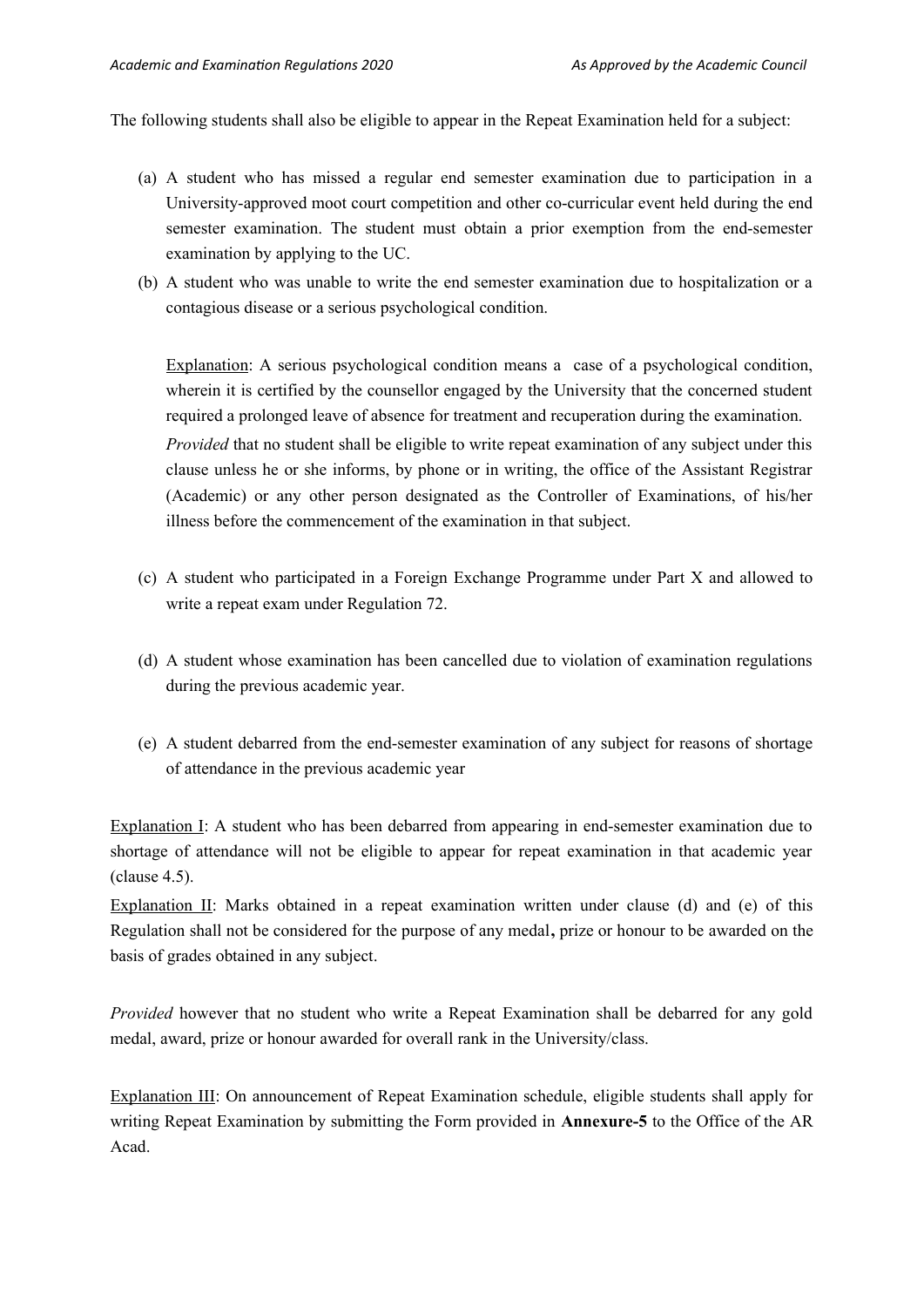#### **24. Indication of Repeat in Transcript**

24.1. The transcript shall carry the letter "R" next to the subject in the following cases:

- (a) A student who secured "F" grade in the first attempt and secured a pass grade on a subsequent attempt. This regulation shall also be applicable to re-admitted students as per regulation (clause 11).
- (b) A student whose examination has been cancelled due to violation of any examination regulations during the previous academic year.

24.2 The Grade Value earned by the student (who secured "F" grade in the first attempt or whose examination has been cancelled due to violation of any examination regulations during the previous academic year) in the Repeat Examination shall be deducted by 2 points for the purpose of calculation of CGPA.

*Provided* however that Grade Value after such deduction shall never be less than 4.

Illustration:

A student obtains F grade in a subject and writes a Repeat Examination. In the Repeat Examination, she obtains A grade. The grade value for the purpose of calculation of CGPA would be 5. If she secures C grade in the Repeat Examination, the grade value for the purpose of calculation of CGPA would be 2.

#### **25. Indication of Debarred in Transcript**

25.1 The transcript of a student who had been debarred from appearing in end semester exam due to a shortage of attendance in the previous academic year shall carry the letter "D" besides his/her grades in the concerned subjects for which he/she was debarred.

25.2 The Grade Value earned by the student (who had been debarred from appearing in end semester exam due to a shortage of attendance in the previous academic year) in the Repeat Examination shall be deducted by 2 points for the purpose of calculation of CGPA.

*Provided* however that Grade Value after such deduction shall never be less than 4.

#### Illustration:

A student obtains F grade in a subject and writes a Repeat Examination. In the Repeat Examination, she obtains A grade. The grade value for the purpose of calculation of CGPA would be 5. If she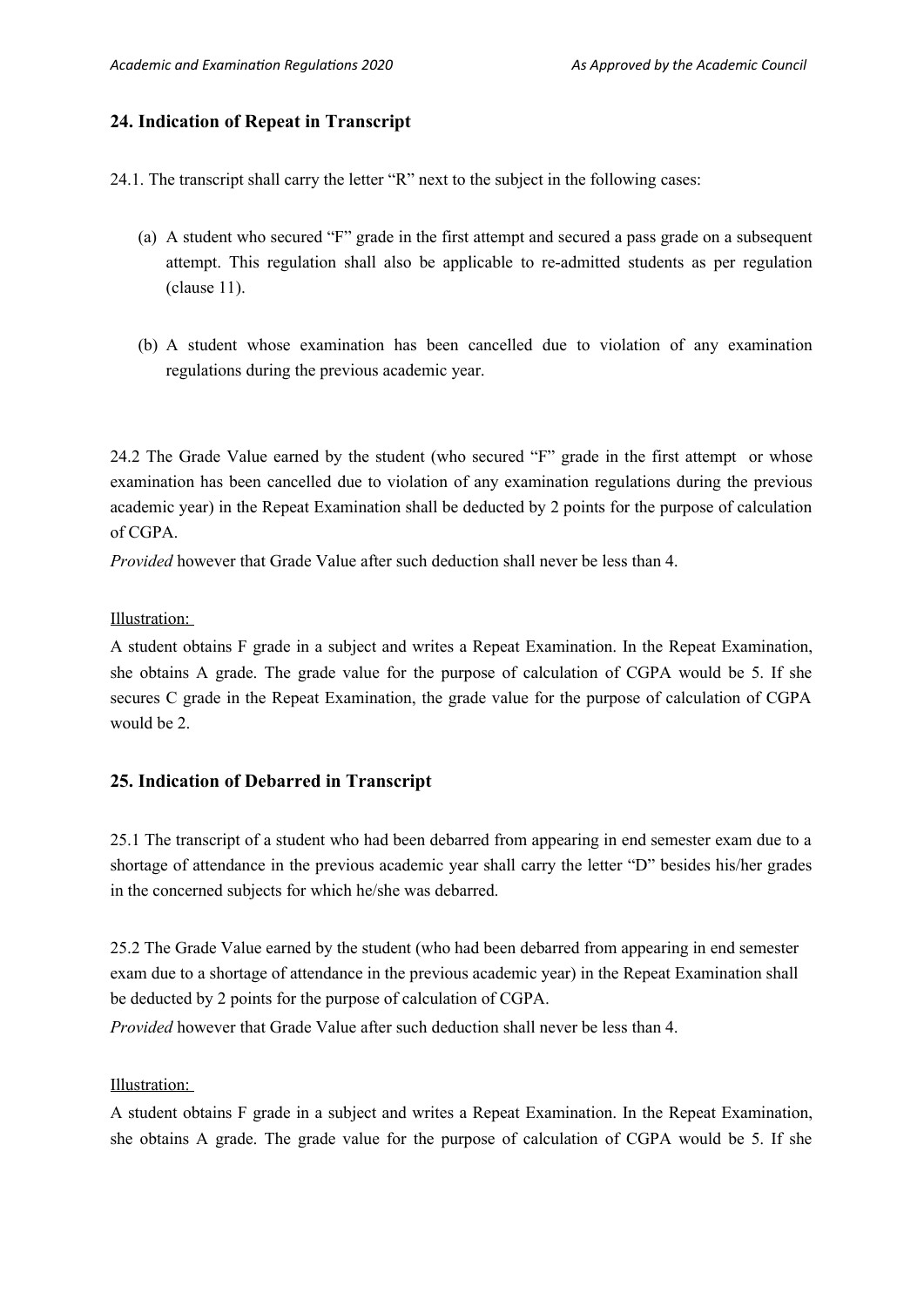secures C grade in the Repeat Examination, the grade value for the purpose of calculation of CGPA would be 2.

#### **26. Repeat of Internal Components**

Any student who seeks to write the repeat examination for any subject in the same academic year shall have to repeat only the internal components in which he/she obtained less than 40% of the total marks allotted for that component.

*Provided* however that where class-participation marks were one of the internal components, the original marks for class-participation shall always be retained

Explanation: A student who writes a repeat examination of a subject in the next Academic Year shall, also repeat only such internal components in which he/she obtained less than 40% of the total marks allotted for that component in the previous academic year. The marks allocated for classparticipation, however, shall be assigned to repeat end-semester examination in such a case.

### **27. Promotion Criteria**

27.1 A student must secure at least a minimum of "C" grade in 8 out of 10 courses offered in one academic year to secure promotion to the next academic year.

27.2 A student who has failed in more than two subjects in an academic year shall be deemed unsuccessful and shall be admitted to the same class in the next academic year and shall study the subjects which she/he could not pass and get evaluated afresh, following all the requirements of a regular student.

#### Illustration:

A student who has failed only in Commercial Law, Sociology-I and Tort, in an academic year, will take readmission in the next academic year and will appear in these three subjects.

Explanation: Following all the requirements of a regular student entails compliance with attendance requirements as specified in Regulation 6. However, the total number of classes under Regulation 6 shall be calculated in all such cases from the date of readmission to the same class.

27.3. Every student who fails to obtain promotion as per Regulation 27.2. shall have to take readmission in the same batch. Re-admission shall entail payment of the following fees:

- a) Examination Fee
- b) Library Fee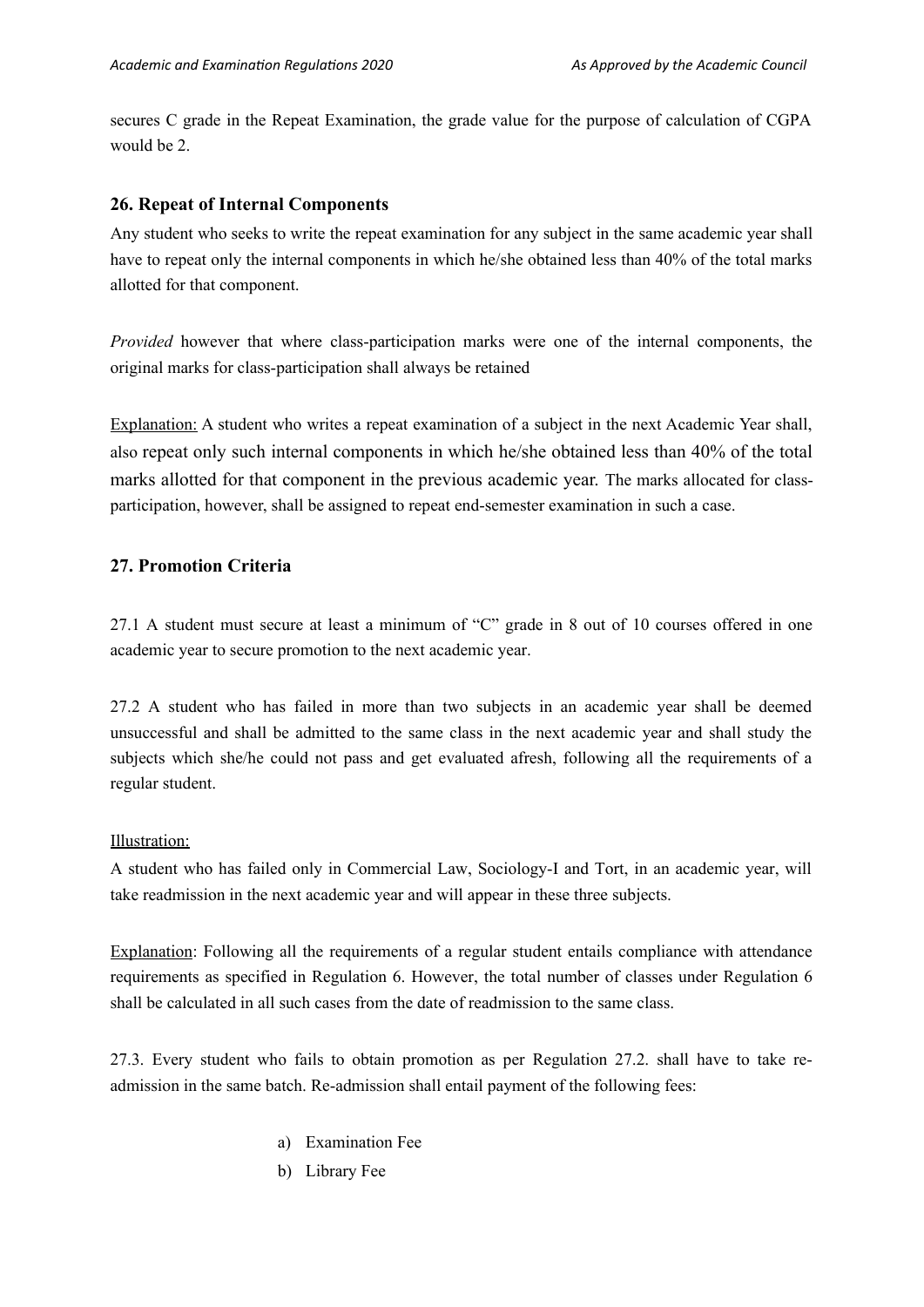- c) Re-admission Fee
- d) Composite (Hostel) Fee
- e) Adjustable (Hostel) Deposit
- f) Re-registration Fee

The amount to be paid under these heads shall be notified by the Accounts Section from time to time.

27.4 A student, who has failed in a maximum of two subjects after the Repeat Examination in the same academic year, shall carry forward the subjects only to the next academic year subject to Regulation 20.5. He/she shall re-register for the repeat examinations for the failed subjects and clear the same to be considered for promotion in the subsequent academic year. Such student shall repeat such internal components of the subjects that he/she has failed in as required under Regulation 26.

#### Illustration:

A student, who secured pass grade in all the subjects in his First Year and passes eight subjects and fails in Family Law – II and Economics – II in his Second Year, shall be promoted to third year. He/she shall re-register for in Family Law – II and Economics – II. In case, he had received 20/30 in Family Law-II Project and 10/30 in Economics-II Project in his Second Year, he shall have to repeat the Project in Economics -II and his original marks for Project in Family Law-II shall be retained.

27.5 Notwithstanding anything contained in Regulation 20, a student who has secured at least grade C in at least 8 subjects of that academic year but failed to clear the backlog of a previous academic year shall not be promoted. He/she shall re-register for examination in the failed subjects in the new academic year and clear the same to be considered for promotion to the next class. Such a student shall attend the classes and complete all the internal components as applicable to the subject in the new academic year.

#### Illustration:

A student, who has secured pass grade in all subjects of Second Year but still could not pass Contract I offered in the First Year, shall not be promoted to Third Year but shall re-register for Contract I and complete all the requirements of that Course including attendance and clear the subject. Once the subject is cleared, he/she shall be promoted to the Third Year.

Explanation I: In case the subjects are not offered in the relevant academic year, the University shall conduct a special examination for the same.

Explanation II: For the purpose of re-registration, a student shall pay the stipulated amount per course to the University. Student shall apply for re-registration in writing to the Examination Section with a copy of the receipt of payment mentioned above within the time specified by the University.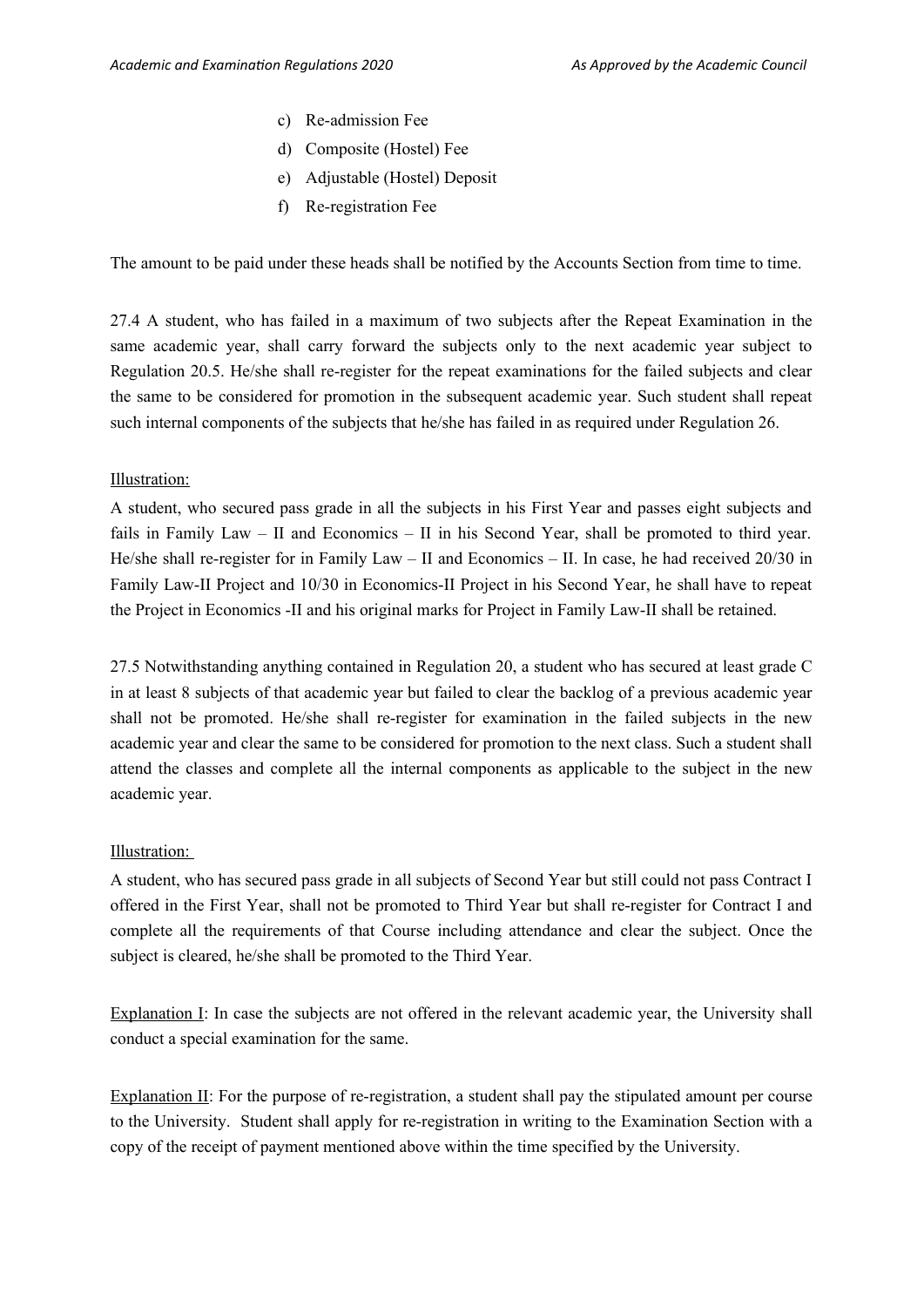### **28. Detailed Criteria for Promotion**

28.1 For promotion to second year – candidates have to pass at least 8 out 10 subjects offered in the first year.

28.2 For promotion to third year – candidates have to pass

- (a) pass all the subjects offered in the first year, and
- (b) pass at least 8 subjects out of 10 offered in the second year

28.3 For promotion to fourth year, candidates have to

- (a) pass all the subjects offered in the first and second years, and
- (b) pass at least 8 subjects out of 10 offered in the third year

28.4 For promotion to fifth year, candidates have to

(a) pass all the subjects offered in the first, second and third years, and

(b) pass at least 8 subjects out of 10 offered in the fourth year

#### **29. Criteria for Completion of the B.A.-LL.B. Degree**

Subject to Regulation 70**,** a student shall complete 200 Credits within a maximum period of 10 years from the date of admission for the successful completion and award of the degree.

#### **30. Preparation of Interim Rank List**

30.1 This provision will govern the calculation of CGPA for the purpose of any Rank List published by the University, in particular the AR (Acad), from time to time. In case this Rank List is published in the time period between a regular examination session and a repeat examination session, the Rank List shall reflect all those subjects which the students have appeared in, till the date of publication of such Rank List.

 $30.2$  If any student has obtained a valid exemption from appearing for a subject(s) in the regular examination, and will be appearing as a fresh candidate in the forthcoming repeat exam session, the Rank List and CGPA therein shall only reflect those subjects that the student has appeared in and not the subjects he/she has received exemption from. The exempted subject(s) shall not feature in the numerator or denominator when calculating CGPA, and rank.

Explanation: A student who fails any examination or has been debarred from the ens-semester subject of any examination or has been punished for unfair means in pursuance of Regulation 36 or Part VIII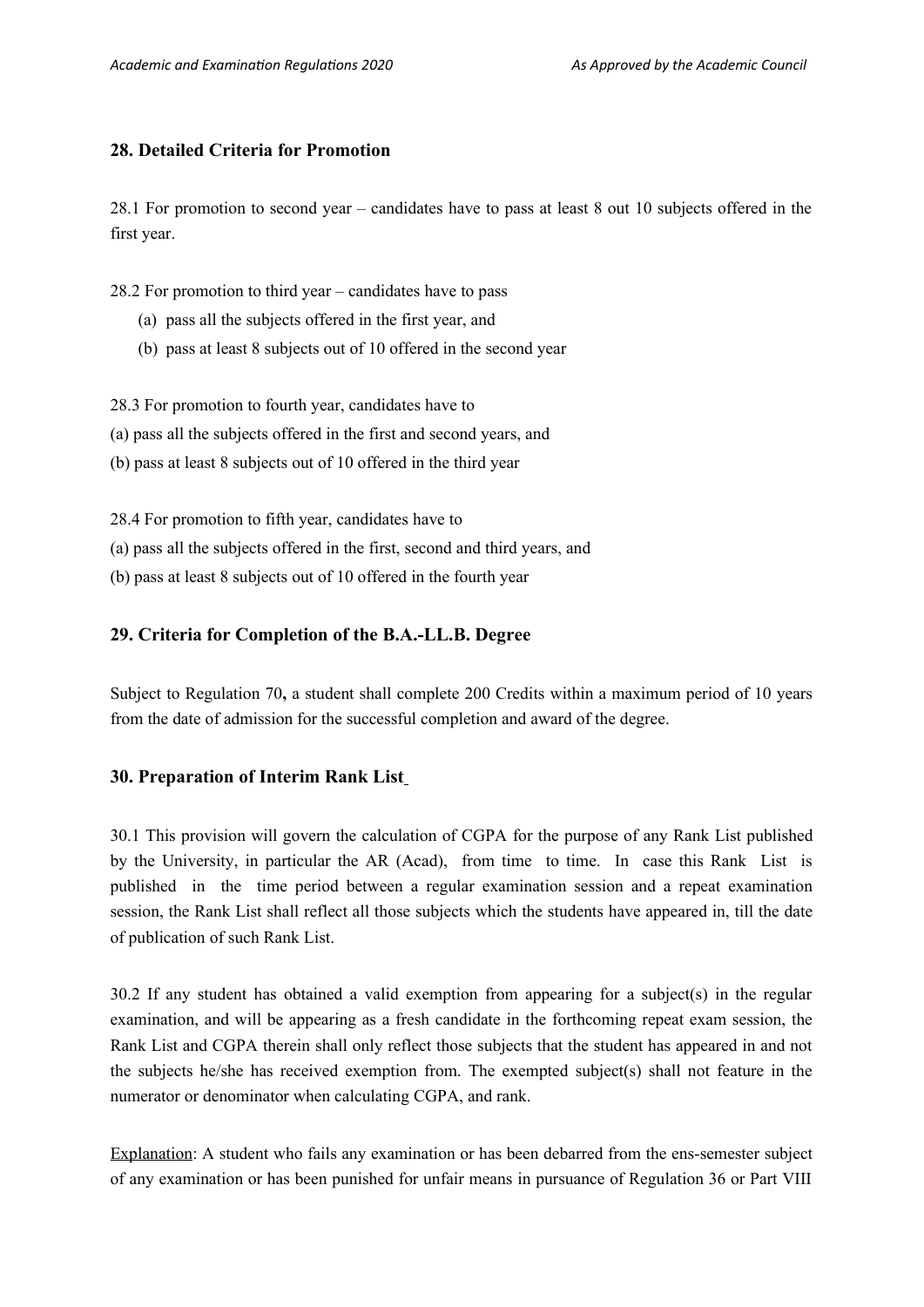shall not have the benefit of this clause and all the subjects shall be considered for the purpose of calculation of CGPA for the purpose of the interim rank list.

#### Illustration:

A 2017 batch student has been hospitalized with a case of typhoid during the regular 6th Semester Winter examinations, and receives an exemption from the relevant University authorities to appear in the repeat examination session in June/July as a fresh candidate for all 5 subjects. If the University releases a Rank List prior to the publication of the repeat examinations, this student's CGPA and Rank shall only reflect 5 semesters (25 subjects) results, thereby having 25 as the denominator in calculating CGPA.

## **PART VII: END-SEMESTER EXAMINATION**

## **31. End-Semester Examination**

Every course taught in the LL.B. programme shall have an end-semester examination, ordinarily of three hours duration. Such examination shall be conducted within the examination hall, either in an open-resource or a close-resource format.

#### **Explanation**

Close-resource format include use of Bare-Acts without commentary (but with explanations, if any), subject to the approval of the concerned subject teacher. The question paper in such cases shall include the name of the Act, which the examinee may refer to during the examination.

Open-resource format include use of any hard copy material by the examinee within the examination hall. However, the concerned teacher shall specify the materials permitted for consultation during the examination.

## **32. Time-frame for the Conduct of End Semester Examination**

32.1 The examination schedule of End Semester Examinations and Repeat Examination shall be prepared by the Academic Section. The examination schedule shall be finalized and published:

a) In case of End-Semester Examination, within 15 working days of publication of final list of students enrolled for each elective course under Regulation 15.12.

b) In case of Repeat Examination, within 7 working days of the last date of submission of application by students for appearing in repeat examination.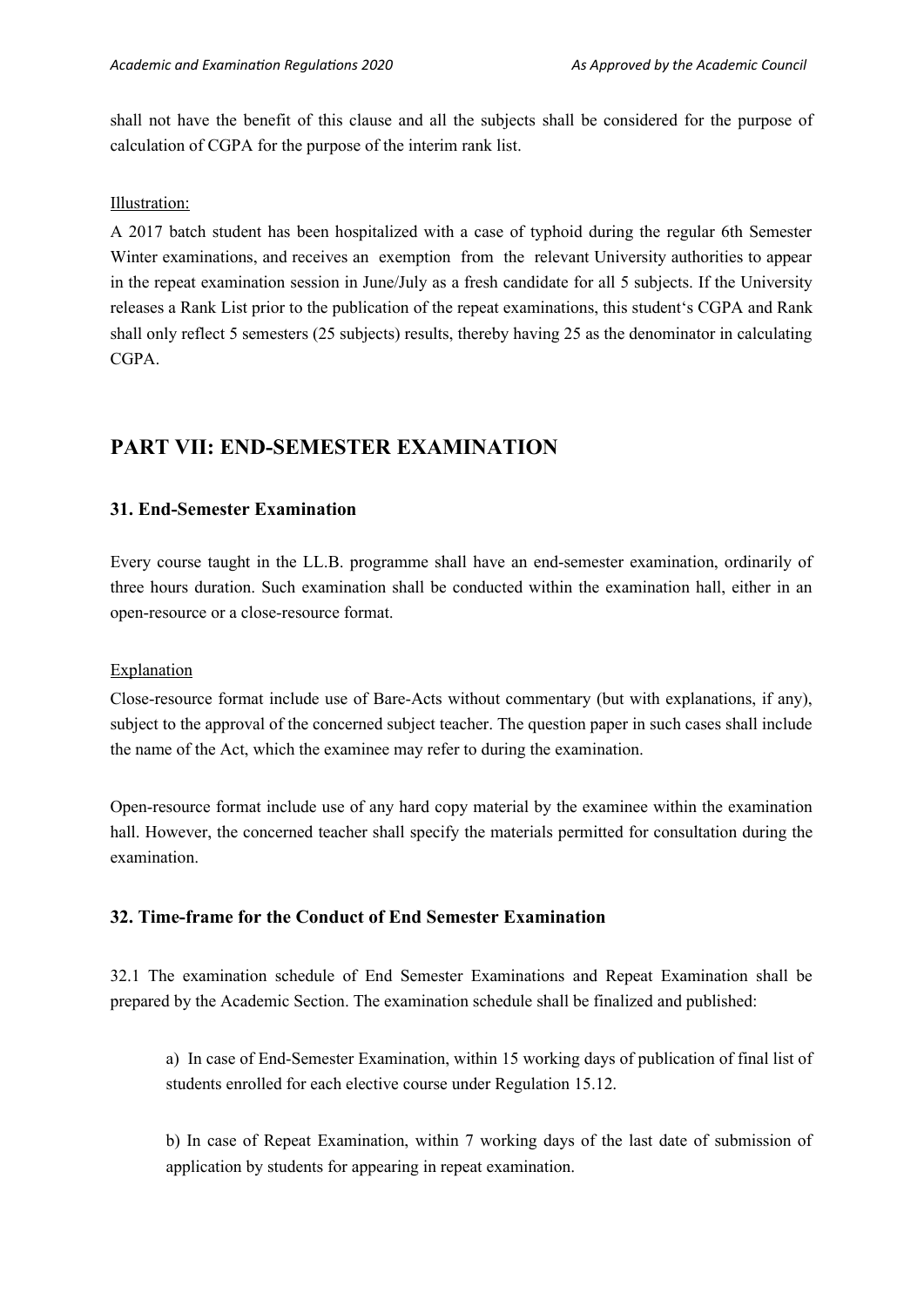32.2 The Repeat Examination for Monsoon Semester shall ordinarily be conducted in March/April of that academic year, after the End-Semester Examination of the Winter Semester of the same academic year.

32.3 The Repeat Examination for Winter Semester shall ordinarily be conducted in June of that academic year.

### **33. Submission of Question Paper**

The concerned course teacher shall submit two end-semester question papers fourteen days before the first day of end semester examination. All question papers shall clearly mention the total marks and the time duration of the examination. All question papers shall have a space for ID No, in which the examinee shall write his/her ID no.

## **34. Marks for the End Semester Examination**

34.1 Subject to Regulation 16.2, the End Semester Examination of compulsory courses shall be ordinarily evaluated out of 60 marks

34.2 Subject to Regulation 17.2, the End Semester Examination of elective courses shall be ordinarily evaluated out of 50 marks.

## **35. Use of Unfair Means During the End-Semester Examination**

35.1 Unfair means can be understood as any act committed by student/s whereby s/he may obtain advantage which is otherwise not allowed in an examination.

35.2 Unfair means in the course of an examination includes, but is not limited to:

- a) carrying into an exam hall any unauthorized material such as manuscripts, papers and/or any electronic device or mobile phone that facilitates storage and communication of information; provided that any student found in the possession of such material shall be presumed to have carried it in deliberately;
- b) copying from any other person in the examination hall;
- c) writing on any part of the body / furniture / walls/question paper;
- d) violating any specific instruction given by the course instructor or unauthorized use of information in the examination;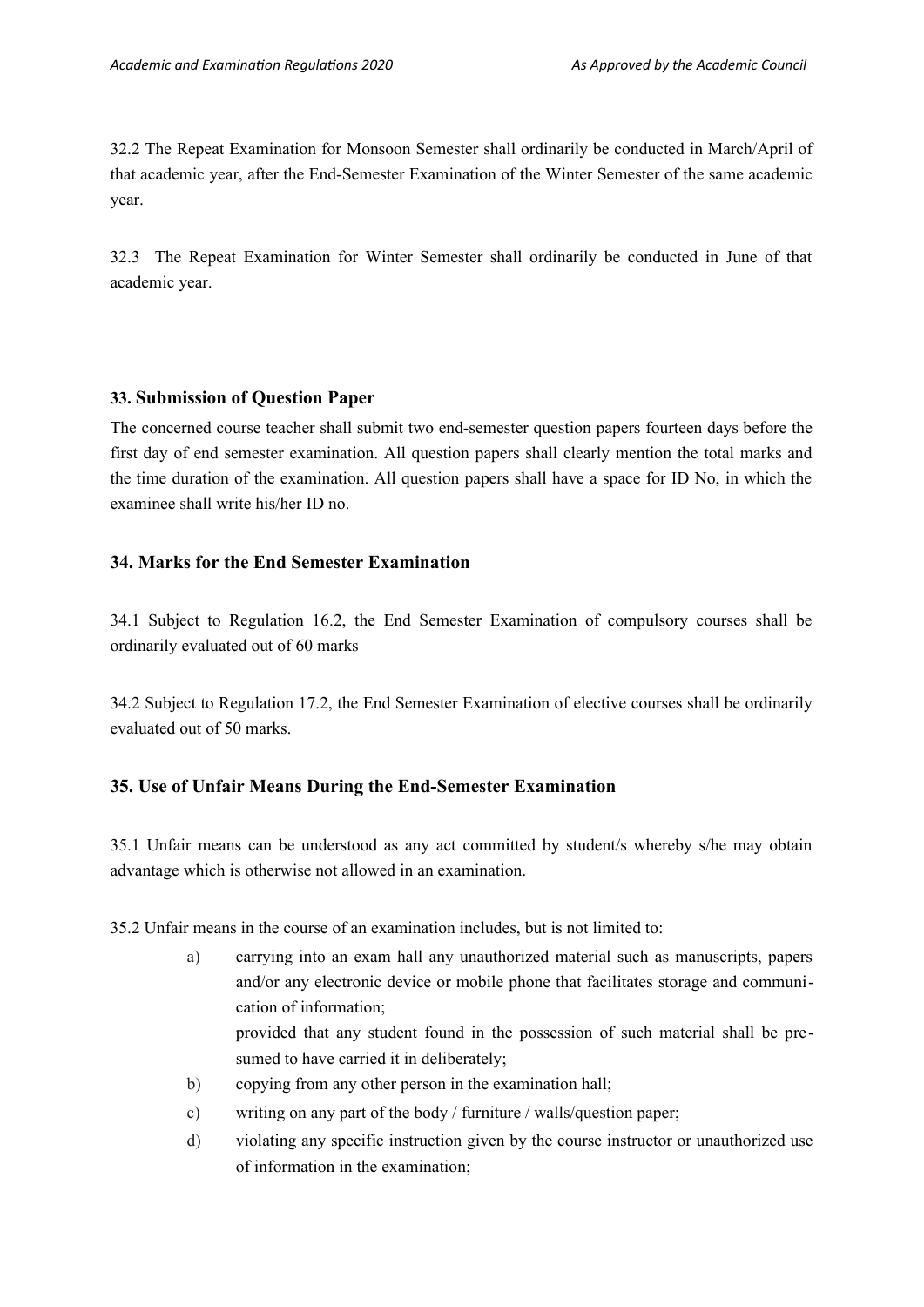- e) any threat / use of abusive language in exam or in the answer sheets;
- f) smuggling an answer book / additional answer book into or out of the Examination Hall;
- g) disclosure of identity in the answer sheet in any form;
- h) inserting / substituting or removing any page from the answer book / additional answer book;
- i) impersonation in exam including interchanging of Roll Numbers and/or Answer Sheets;
- j) aiding or assisting another candidate to adopt any of the above.

#### **36. Penalty for Unfair Means**

- a) Automatic failure in the examination for the subject under question for the first offence;
- b) Repetition of the year along with a note in the student's marks sheet indicating that s/he was found guilty of using unfair means for the second offence;
- c) Rustication for the third offence.

Explanation: Each instance of use of unfair means is regarded as a separate offence. Therefore a student found committing three different instances of use of unfair means in one semester would be committing three separate offences.

#### **37. Procedure in Case of Matters related to Unfair Means**

37.1 Any incident of adoption of unfair means in an examination shall be reported in writing by the faculty member to the **[Annexure 6]** AR(Acad) immediately after the examination is over. The report shall be forwarded to the UC within seven days from the date of filing.

37.2 UC shall provide a show cause notice to the student against whom such a report has been filed. The UC shall provide a reasoned order, after providing a reasonable opportunity to the student to explain his/her conduct.

#### **38. Coding of End Semester Examination Scripts**

38.1 Examination Section shall replace the identity details of the student in the End Semester answer scripts with a code before the evaluation.

38.2 In the repeat examinations, there shall be no indication whether the answer script or code is that of a student appearing for a repeat or as a fresh candidate.

### **39. Submission of marks for End Semester Examinations**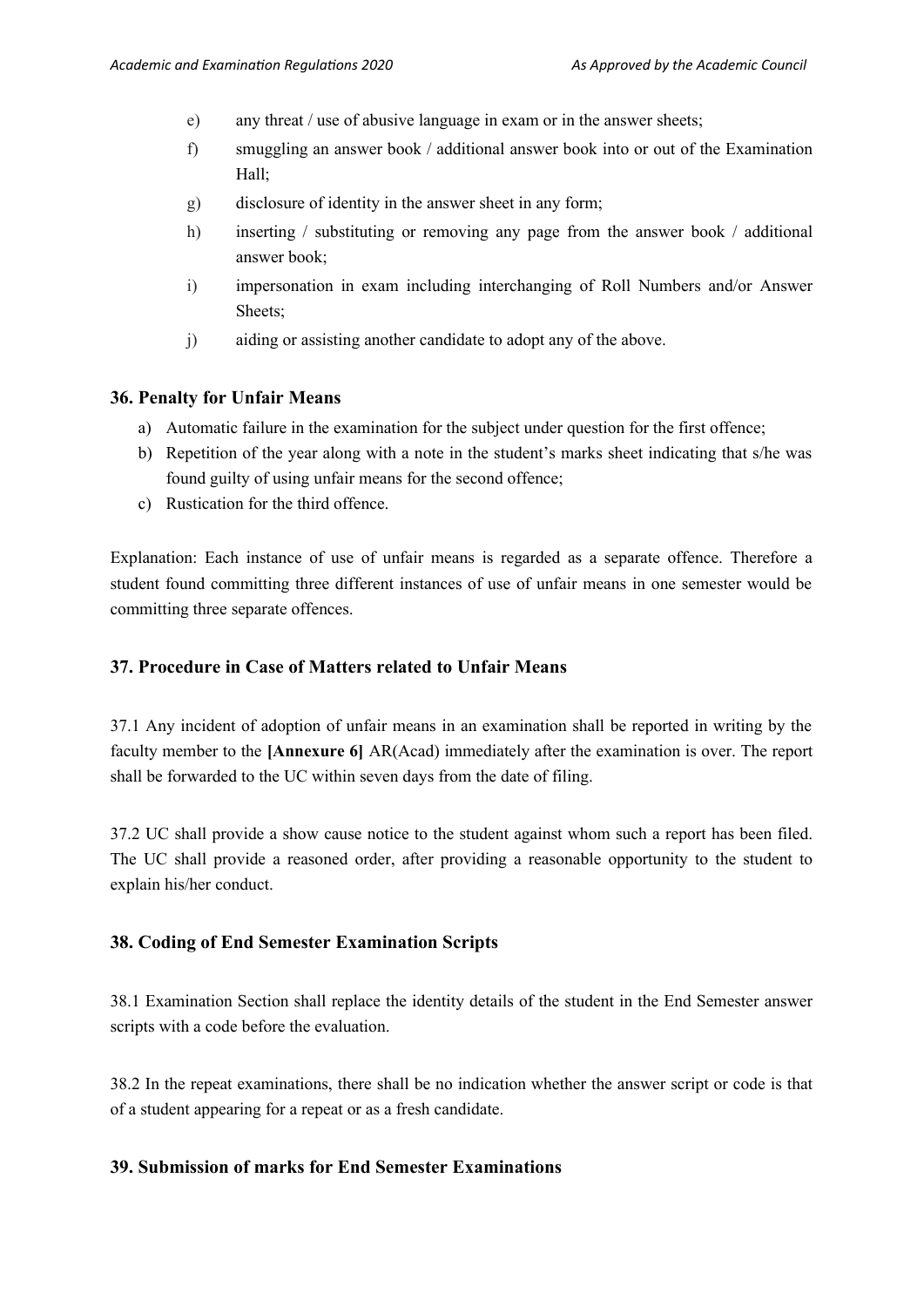39.1 Corrected answer scripts of End-semester examinations along with marks awarded shall be submitted to the Examination Section within twenty one days from the last date of the end-semester examination.

39.2 Corrected answer scripts of Repeat examinations along with marks awarded shall be submitted to the Examination Section within fourteen days from the last date of end-semester examination.

#### **40. Publication of Results**

The Office of AR(Acad) shall publish the Results of the End-Semester Examination along with Internal Component Marks within 7 working days of receipt of all the components from the teachers concerned.

### **41. Consultation of End Semester Answer Scripts**

41.1 Mandatory consultations of the answer script of the End-Semester Examinations and Repeat Examinations shall be held within thirty days of the declaration of results. This period of thirty days shall be exclusive of any vacation. Students shall apply for consultation by submitting the Form contained in **Annexure -7** to the Office of the A.R. Acad.

41.2 A Model Answer-Key shall be made available to students before the consultation of the concerned answer scripts.

41.3 Consultation of the Answer Script shall include only:

(a) the process wherein the student can discuss her/his answer script with the concerned Faculty and discuss methods of qualitatively improving analytical writing skills.

(b) the verification that all the answers have been evaluated and that there has been no clerical or mathematical error in the aggregate marks appearing on the cover page of the answer scripts.

(c) There shall be no increase or decrease in marks on account of qualitative considerations of the students' answers. Revision of marks can take place only if there is a clerical/mathematical error or if certain answers have been left unevaluated.

Provided further that any correction of marks in accordance with this Regulation shall be effected only after the permission of the Vice Chancellor.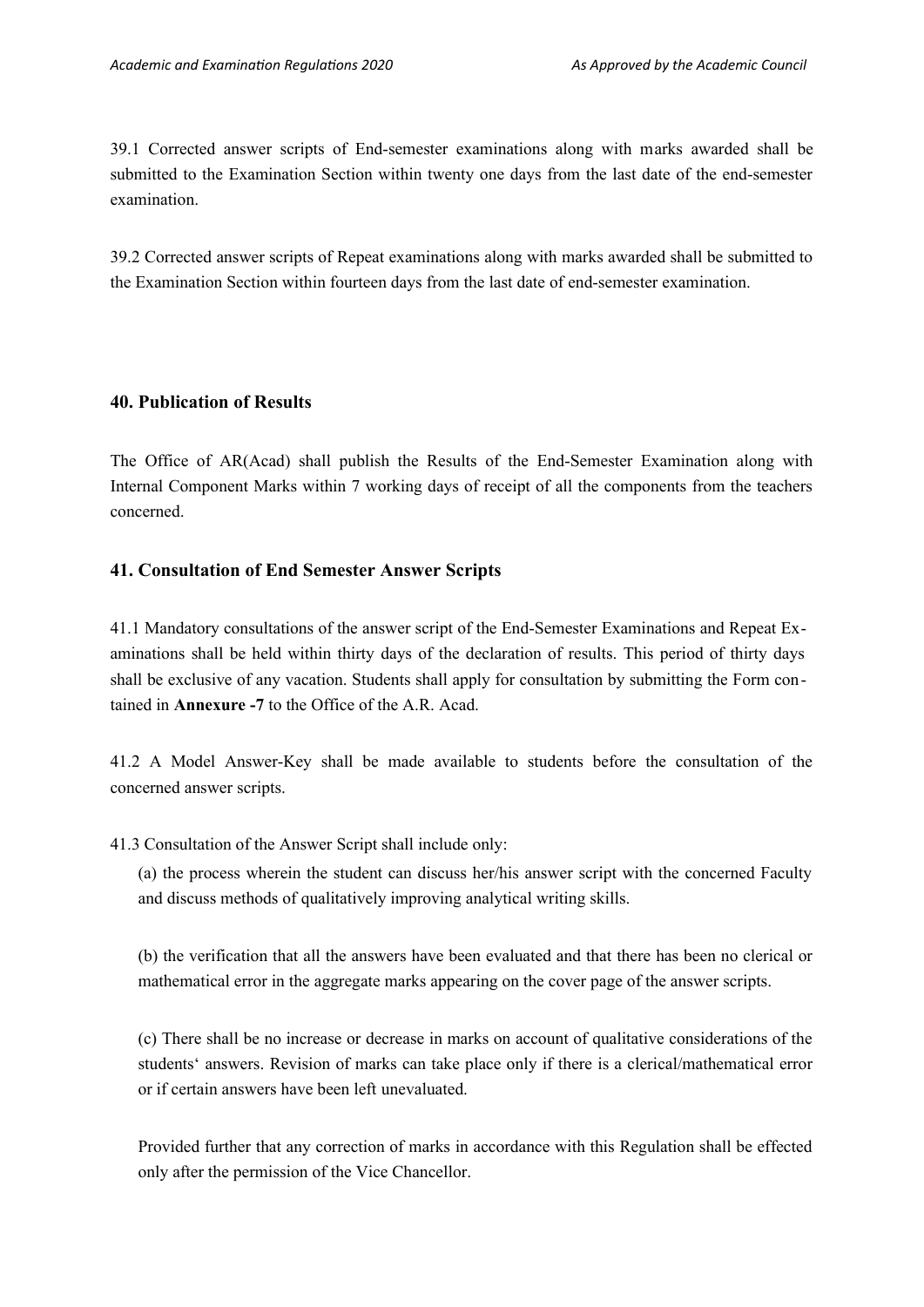## **42. Moderation of Question papers**

42.1 There shall be a Question Paper Moderation Committee, constituted by the Vice-Chancellor, at least one month before the beginning of the end-semester examination.

42.2 The Moderation Committee shall moderate the question papers for the regular as well as repeat end-semester examinations, before the said examinations take place, according to the moderation policy.

42.3 The Moderation Committee shall ensure, to the greatest extent possible, that the standard of difficultly of Question Papers for the End-semesters Examinations and the Repeat Examinations are the same, and that the allocation of question papers for the regular End-semesters Examinations and the Repeat Examinations are at random.

*Provided* however that any change in the question paper, if any, as suggested by the Moderation committee, in writing, shall ordinarily be incorporated only after consultation, including on-the spot consultation, with the concerned subject teacher.

## **43. Moderation of Results**

43.1 The Vice Chancellor shall constitute a Result Moderation Committee comprising of 5 Faculty Members.

43.2 The Moderation Committee shall frame a Moderation Policy after consultation with the Faculty. The said Moderation Policy shall be adoped only after approval of the Academic Council.

43.3 The Results Moderation Committee shall moderate results as per the Moderation Policy, before the declaration of result.

43.4 The Vice Chancellor shall preside over the meeting of the result Moderation Committee.

#### **44. Scribes and Other Accommodation for Differently-abled Candidates**

44.1 A candidate seeking permission to use a scribe/computer/any other accommodation in a written examination shall make a formal application to the Office of the AR Academic, fifteen days prior to the commencement of such examination. **[Annexure 8]**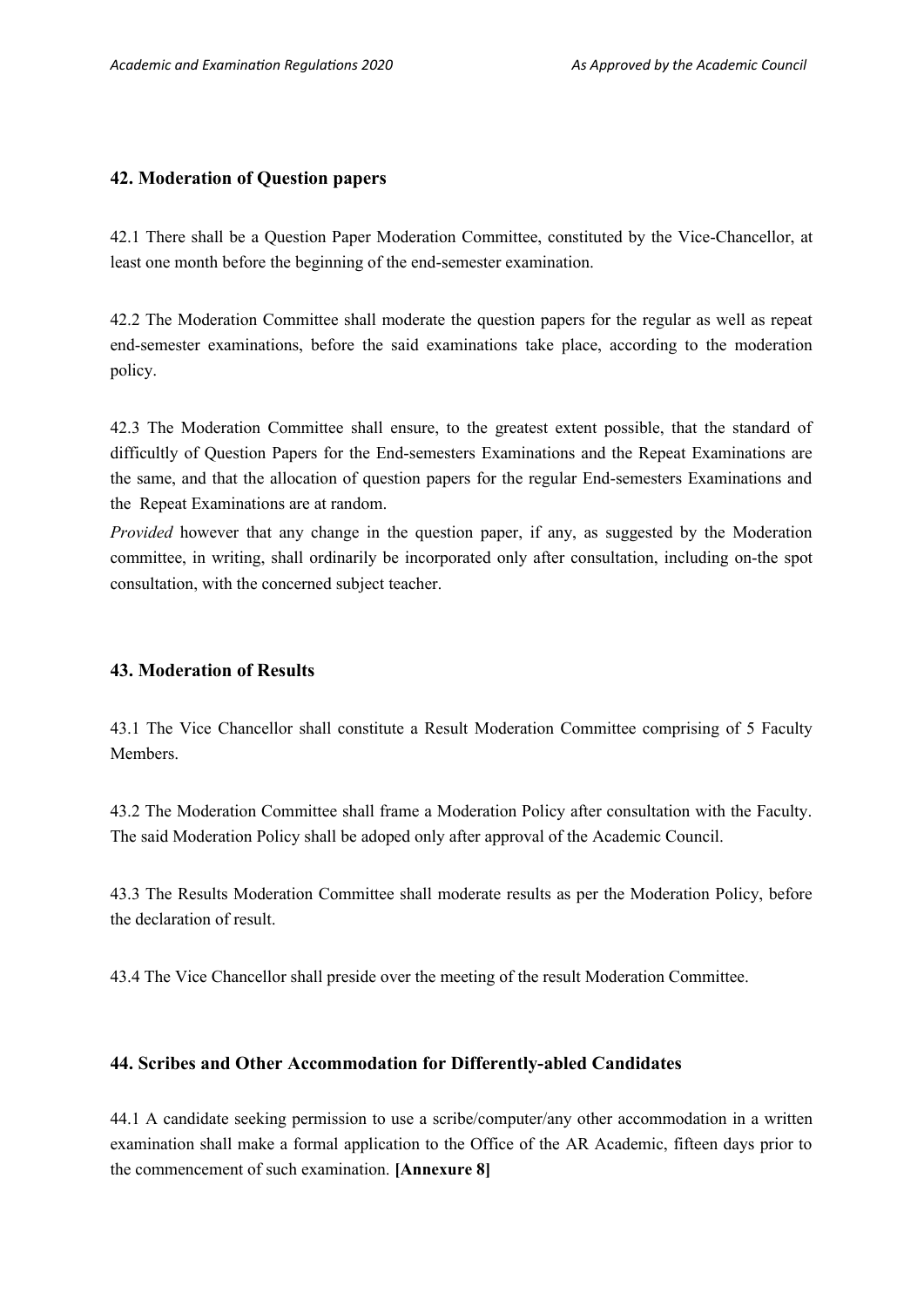44.2 The application shall contain reasons highlighting the need to use a scribe/computer/any other accommodation and shall be accompanied by medical and/other documents establishing the need for such special accommodation of the candidate.

44.3 Necessary action on the application shall be taken by the Office of the AR (Acad) at the earliest but not later than ten days prior to the start of the said written examination. In either case, of acceptance or rejection, the candidate shall be informed of the reasons of the decision.

44.4 The scribe shall be arranged by the concerned candidate on the basis of his/her credentials consisting of

- a) Present Occupation,
- b) Age,
- c) Educational Qualification,
- d) Employment history, if any,

e) Self attested copies of documents supporting the information provided in point a) to d) above

44.5 Such a scribe, selected by the candidate, shall not be any person, who has knowledge of the subject for which the candidate is taking the end semester examination.

44.6 Where a differently-abled student is unable to arrange a scribe, the University shall make alternative arrangements for a scribe for such a student for the concerned examination.

Explanation: A LL.B. or LL.M. degree holder or a student, who has enrolled in LL.B. or LL.M. programme, shall not be eligible to be a scribe. In addition, any graduate or a post graduate degree holder or any student enrolled in graduation or post-graduation degree programme in that or a related subject shall not be eligible to be a scribe.

Illustration:

A differently-abled candidate appearing in Economics examination shall not have as a scribe, a graduate or a post-graduate degree holder or a student of graduate or post-graduate programme in Economics or related subject like Management, Commerce etc.

44.5 The University may provide such other reasonable accommodation to differently-abled students as may be considered necessary for such a student to have an equal opportunity to participate in the academic programmes of the University.

## **45. Special Repeat Examination**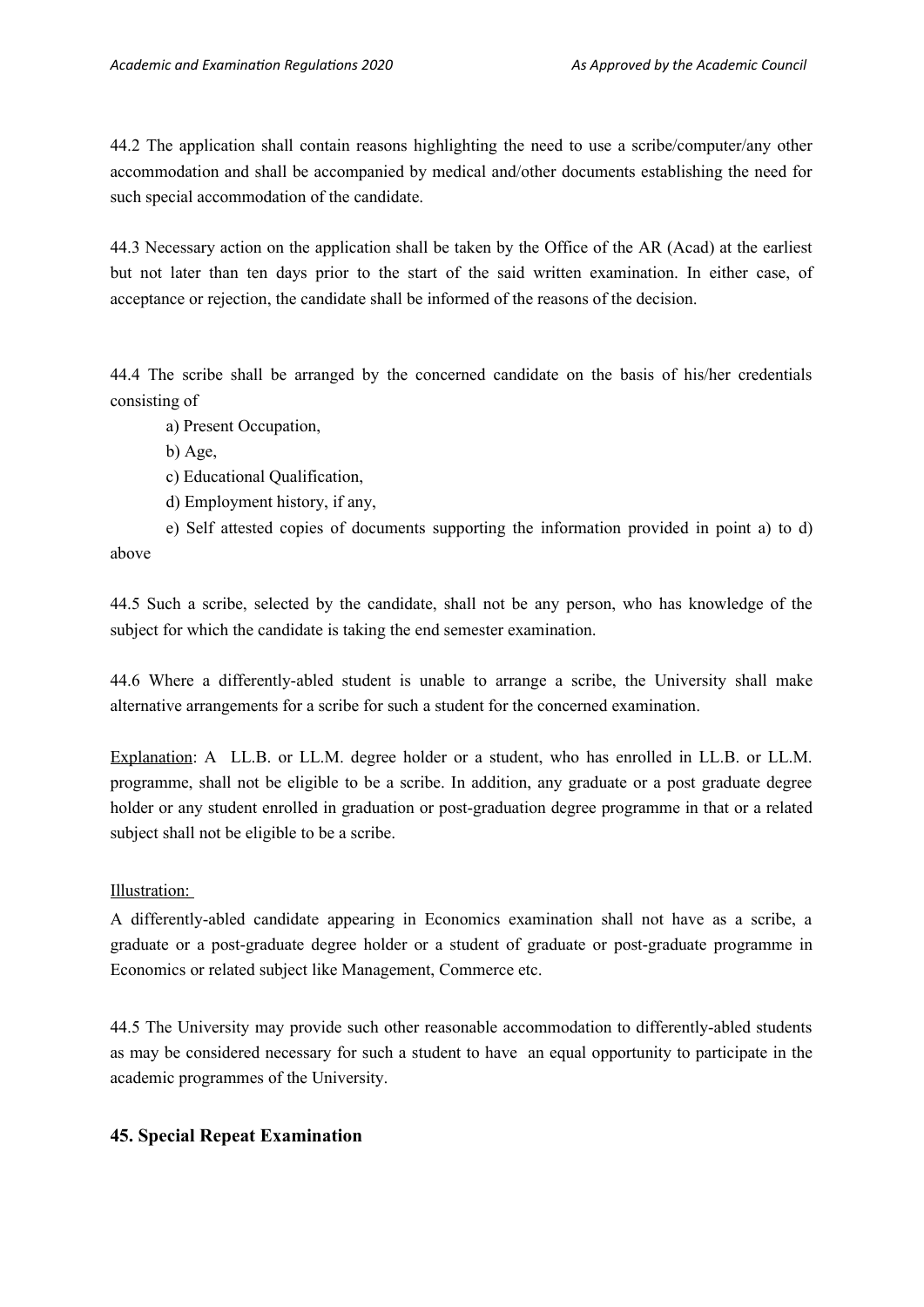In case a student fails a course, compulsory or elective, and the same course is not offered in the next academic year, the university shall conduct a special examination for the same subject along with other repeat examination in that academic year.

## **Part VIII: Plagiarism and Allied Academic Misconduct**

### **46. Cautionary Statement**

Students are expected to exercise the greatest degree of caution in their conduct, in protecting their work and in ensuring that nobody has any opportunity to use it in an unauthorised manner.

### **47. Plagiarism and Allied Academic Misconduct**

47.1 **'**Academic Misconduct' includes, but is not limited to Plagiarism: Failure to cite or otherwise acknowledge in any paper, exercise, tutorial, essay or project submitted for credit, arguments, or phrases gained from another source including but not limited to published text or another person's work.

Explanation : The similarity checks percentage in Turnitin or other designated anti-plagiarism software shall not be considered as synonymous with the extent of plagiarism. In the estimation of the extent of plagiarism in any work, the following shall be excluded:

- i. All duly quoted work reproduced with all necessary attribution.
- ii. All references, bibliography, table of content, preface and acknowledgements except where all references and bibliography have been copied verbatim
- iii. All generic terms, laws, standard symbols and standards equations.

47.2 Cheating**/** Use of Unfair Means: Violating any specific instruction given by the course instructor or unauthorized use of information during any evaluated assignment or exercise.

#### Illustration:

Any discussion of any assignment or tutorial essay in which the whole or part of the class is given the same question but students are expected to come up with an answer individually and not through discussion, in contravention of the teachers' instruction, shall be considered as a form of cheating.

47.3 Multiple Submissions: The submission of one piece of work in more than one offering or in any two exercises for credit.

Explanation: If a student makes substantial addition to any work previously submitted for credit, it shall not amount to multiple submissions.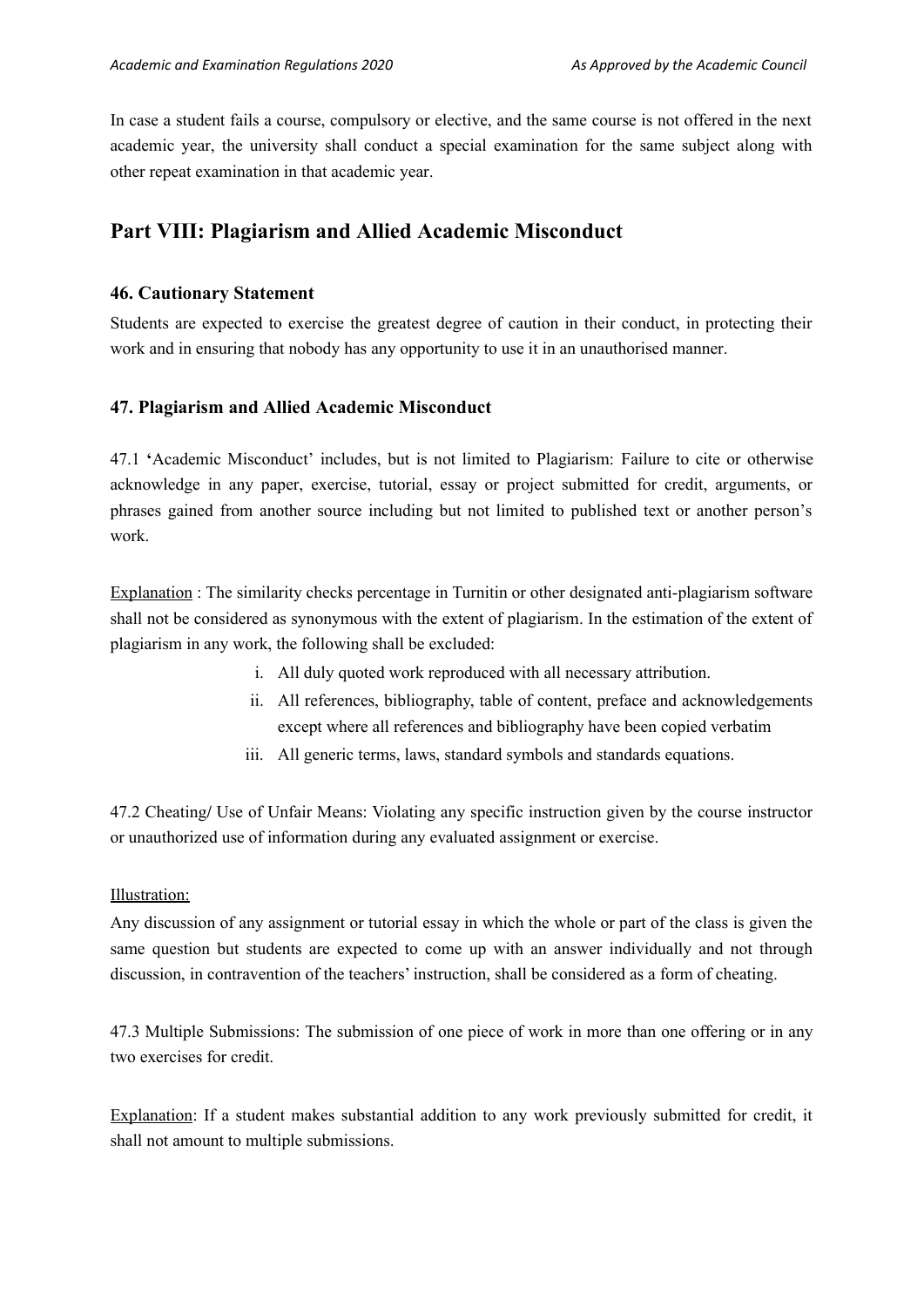47.4 Preparation by Another: The submission of work, a substantial part of which has been prepared by another, as one's own.

Explanation: If a student got a friend to proofread his/her paper and point out prominent grammatical/ typographic errors, this would not count as substantial help. However if the friend rewrote a significant part of the paper, this would count as substantial help.

## **48. Penalties**

The Penalties for Plagiarism and Misconduct defined in this Chapter shall be imposed in accordance with the following classification

48.1 Category I: Forms of Academic Misconduct punishable under this category:

(a) Instances where less than 20% of the total work has been plagiarised or less than 15% of total work has been plagiarised from a single source.

48.2 Forms of Academic Misconduct under Category I would be punishable,

- a) for a first offence, by: Re-doing the assignment under question or deduction of such marks as may be considered appropriate by the UG Council.
- b) For the second offence since the date of admission, automatic failure in the subject under question

Explanation I: In case, a student is deemed to have failed in a subject in pursuance of this clause, he/she shall be allowed to write the Repeat Examination for that subject conducted in the same year and he/she must repeat all such internal components as required under Regulation 26.

Explanation II: The punishment provided for Category I would apply to the case of a second Category III offence, as though such second offence was the first offence in Category I

48.3 Category II: Forms of Academic Misconduct punishable under this category are:

- a) Cheating,
- b) Multiple Submissions,
- c) Preparation by another, and
- d) Plagiarism (where more than 20% of the total work has been plagiarised OR more than 15% of the total work has been plagiarised from a single source).

48.4 Forms of Academic Misconduct punishable under Category II would be punishable by: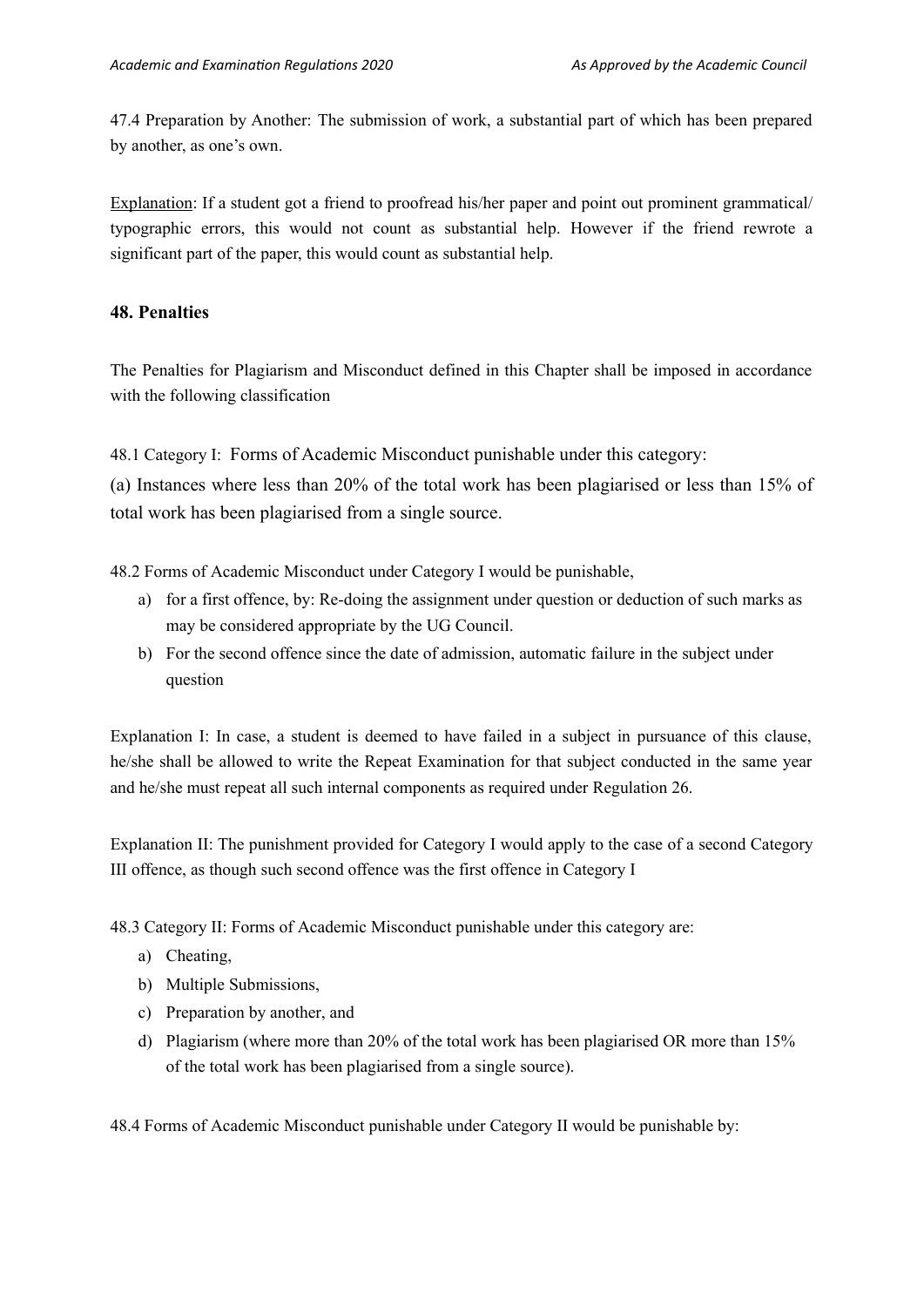a) For the first offence since the date of admission, automatic failure in the subject under question;

Explanation: In case, a student is deemed to have failed in a subject in pursuance of this clause, he/she shall be allowed to write the Repeat Examination for that subject conducted in the same year and he/she must repeat all such internal components as required under Regulation 26.

- b) For the second offence since the date of admission, automatic failure in the subject under question. In this case the concerned student shall be allowed to repeat the subject under question only in the next academic year;
- c) For the third offence since the date of admission, automatic failure in the subject under question and repetition of the year. The concerned student shall not be promoted even if he has passed the requisite number of courses;
- d) For the fourth offence since the date of admission, automatic failure in the subject under question and repetition of year, along with a note in the student's transcript indicating that he was found guilty of using unfair means.
- e) For the fifth offence since the date of admission, rustication.

48.5 Category III: Forms of Academic Misconduct punishable under this category include any violation of Instructions that does not constitute an offence under Categories I and II.

48.6 Forms of Academic Misconduct under Category III would be punishable by: A fine of Rs. 5,000/- (This amount may be reduced by the Vice-Chancellor if a student can demonstrate through copies of his/ her parents' Income Tax returns or salary/ pension slips that the amount would be an undue hardship for the family).

48.7 Where two or more projects submitted for a course are found to have been plagiarised from each other, all the concerned students would be deemed to be guilty of plagiarism under this Part.

#### **49. Reporting, Complaint Procedure and Hearing**

49.1 Any member of the Faculty of the University (including guest faculty), or anyone else may report any form of Academic Misconduct. Teachers and tutors would be required to take special care to detect Academic Misconduct. In addition, any student or other member of staff who has evidence of someone's Academic Misconduct may present the same, in writing, to the A R (Acad) and request that proceedings be initiated.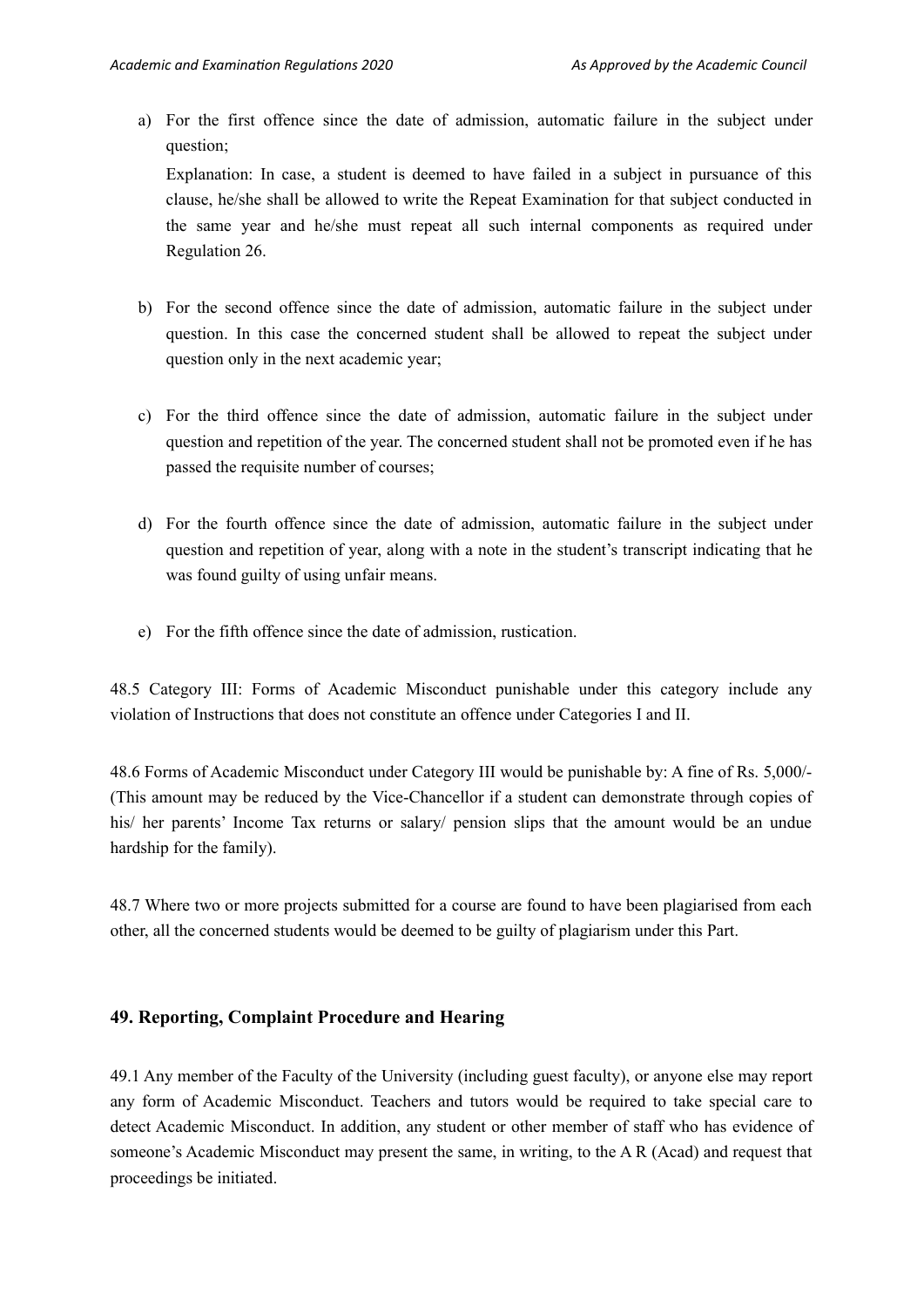49.2 The A R (Acad) shall forward the complaint within 7 working days to the UC and notify the same to the person complained against.

49.3 The UC shall, within three days of receipt of the complaint from the A R (Acad), issue a show cause notice, to the person complained against.

49.4 After providing to the person complained against, a reasonable opportunity to be heard, which may include personal hearing in appropriate cases, to present his or her defence, the UC shall submit its findings and recommendations to the Vice-Chancellor.

49.5 If the student fails to respond to the show cause notice within the specified time, the UC shall proceed ex parte on the matter.

49.6 The UC shall submit its findings and recommendations to the Vice-Chancellor within 15 days of the receipt of the complaint.

## **50. Plagiarism and Misconduct outside the University**

50.1 In case, a student is found to have committed any act of academic misconduct listed in this Part, during his or her interaction outside the University (egs. moots, conferences, submissions for publication), such student shall be subjected to the following penalties:

- (a) A fine of Rs. 10,000/- (This amount may be reduced by the Vice-Chancellor if a student can demonstrate through copies of his/ her parents' Income Tax returns or salary/ pension slips that the amount would be an undue hardship for the family);
- (b) Withdrawal of all scholarships awarded by the University,
- (c) Disqualification from any medal awarded by the University ,
- (d) Disqualification from Moots and Other University Activities for a term of a year; and
- (e) Disqualification from Teaching Assistance Programme and Tutorial.

50.2 In case of a second commission of an act of academic misconduct listed in this Part since the date of admission, the student shall be subjected to the following penalties:

- (a) A fine of Rs. 20,000/- (This amount may be reduced by the Vice-Chancellor if a student can demonstrate through copies of his/ her parents' Income Tax returns or salary/ pension slips that the amount would be an undue hardship for the family);
- (b) Complete prohibition from representing the University in any forum, national or international, academic or extra-curricular.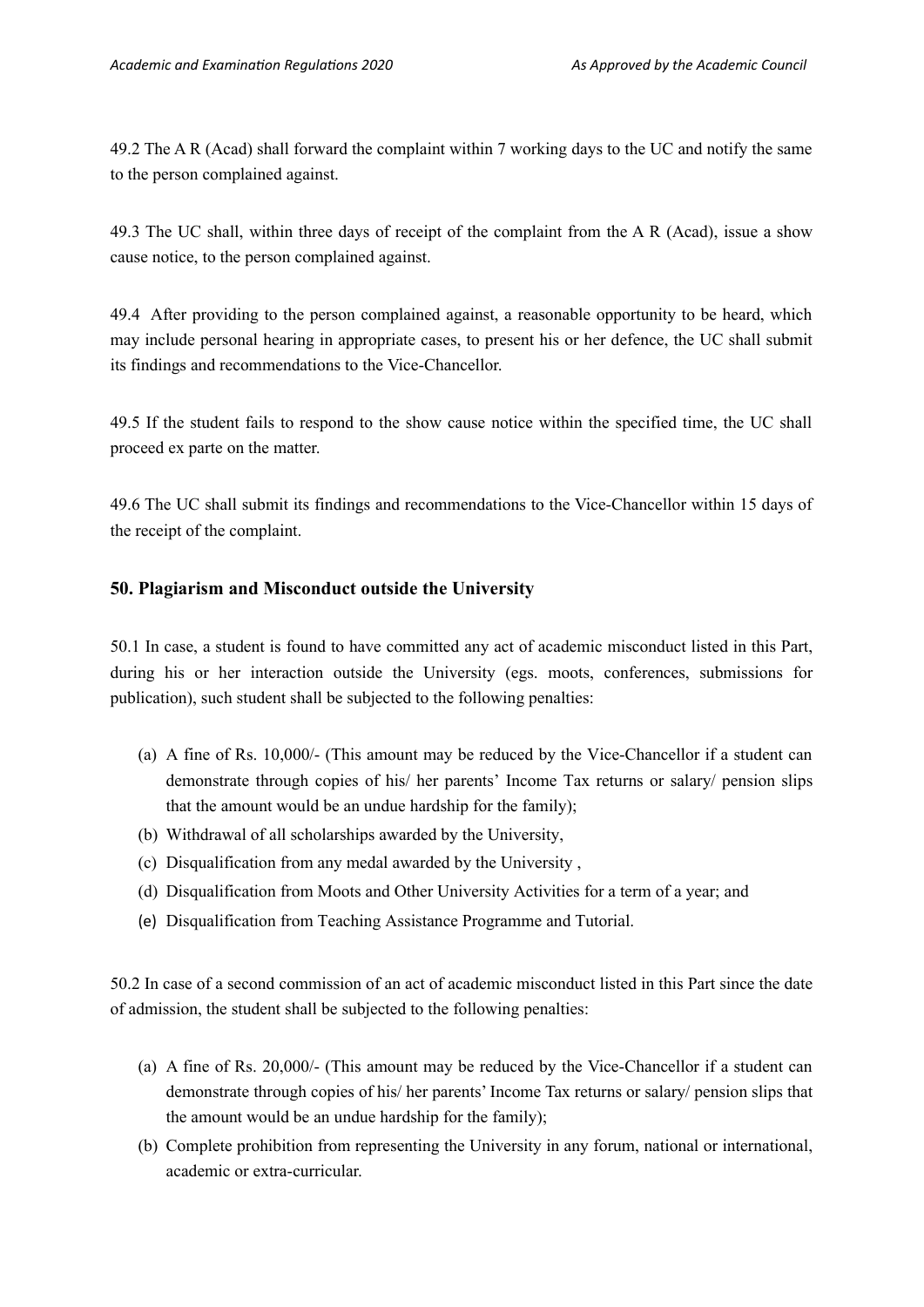## **PART IX: TEACHING ASSISTANTSHIP PROGRAMME**

The Teaching Assistantship Programme is designed for students who are interested in a career in academia or are looking for exposure to responsibilities and skills exercised by an academic. The programme aspires to inculcate basic pedagogic skills in the participants and also motivate more students into pursuing academics as a serious career option.

## **51. Eligibility**

51.1 The Programme shall be offered in the Monsoon and Winter Semesters of every academic year to Final Year LL.B. students and LL.M. students with excellent academic credentials.

51.2 The eligibility criteria for applying to this programme is a minimum CGPA of 4 (as on the date of application) or A+ grade in the subject the student wishes to teach.

51.3 In case of more than one applicant for any subject, the Teaching Assistant shall be selected on the basis of CGPA+ Grade Value obtained in the concerned subject.

51.4 The list of courses in which student teachers can participate shall be finalised by the Vice-Chancellor in consultation with the Faculty, only if the concerned faculty member agrees to take in a student- teacher for the course s/he offers.

51.5 This programme shall be open for both compulsory courses and elective courses offered in the B.A..-LL.B. Programme.

Provided however that no elective course which is taught to  $5<sup>th</sup>$  Year class, either singly or jointly with other class, shall be a part of this Programme.

Provided further that no faculty member shall be allowed to take more than one student-teacher per course.

## **52. Components of the Programme**: **[Annexure-9]**

The Teaching Assistantship Programme shall have the following components

- (a) Lectures (30 Marks)
	- i. The student-teacher shall be required to present 5 lecture-hours (for each Section) in a semester on her subject. The lectures are to be held in the month of September for the Monsoon Semester and in the month of March for Winter Semester.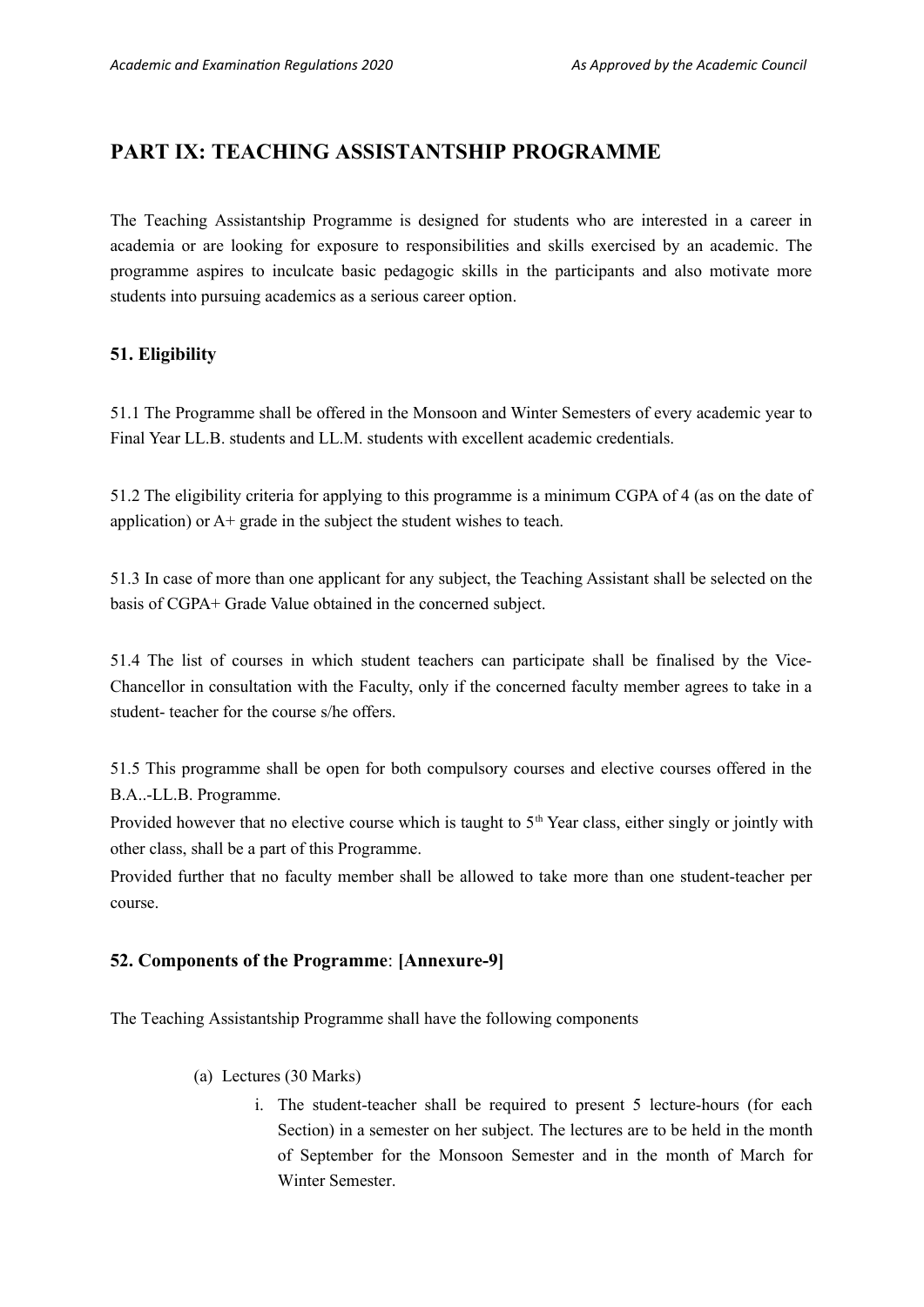- ii. The date and the topic of the lectures would be decided in consultation with the subject teacher.
- iii. The subject-teacher shall, on or before the designated date, communicate to the A R (Acad) the probable date and the topic of the lectures to be taken by the student-teacher.
- iv. The faculty shall provide feedback on each of the lectures to the studentteacher, on a copy of the proforma.
- v. The student-teacher shall be evaluated on the basis of her communication and articulation (6), knowledge of the subject-matter (6), level of preparation for the class (6), response to questions ability to generate class discussion (8), class management (4).
- vi. The course teacher shall submit the marks to the Office of the A R (Acad) on a copy of the proforma.
- (b) Presentation to a Faculty Panel (20 Marks)
	- i. The student-teacher shall make a presentation to the entire Faculty.
	- ii. Evaluation of the presentation shall be done by a Faculty Panel consisting of two faculty members, the subject teacher and another Faculty Member, to be nominated by the Vice-Chancellor in consultation with the subject-teacher.
	- iii. The presentation shall be on the subject of her research paper.
	- iv. The topic shall be finalised after consultation with the subject teacher.
	- v. The date and the venue for the presentation shall be notified by the Office of the A R (Acad).
- (c) Research Paper (30 marks)
	- i. The student-teacher shall write a research paper of 5000 words (excluding footnotes) on a topic of his/her choice and related to the concerned Course.
	- ii. The research paper must be of publishable quality, as determined by the same Faculty Panel constituted for evaluating the presentation.
	- iii. The Faculty-Panel shall evaluate the Reading Material on the basis of the heads outlined in the proforma.
	- iv. The average of the marks given by the Faculty Members shall be taken into account.
- (d) Preparation of Reading Material (20 Marks)
	- i. The Student-Teacher shall prepare a compilation of readings for the lectures that he/she would be delivering.
	- ii. The reading material would be only on the topic the student-teacher would be teaching.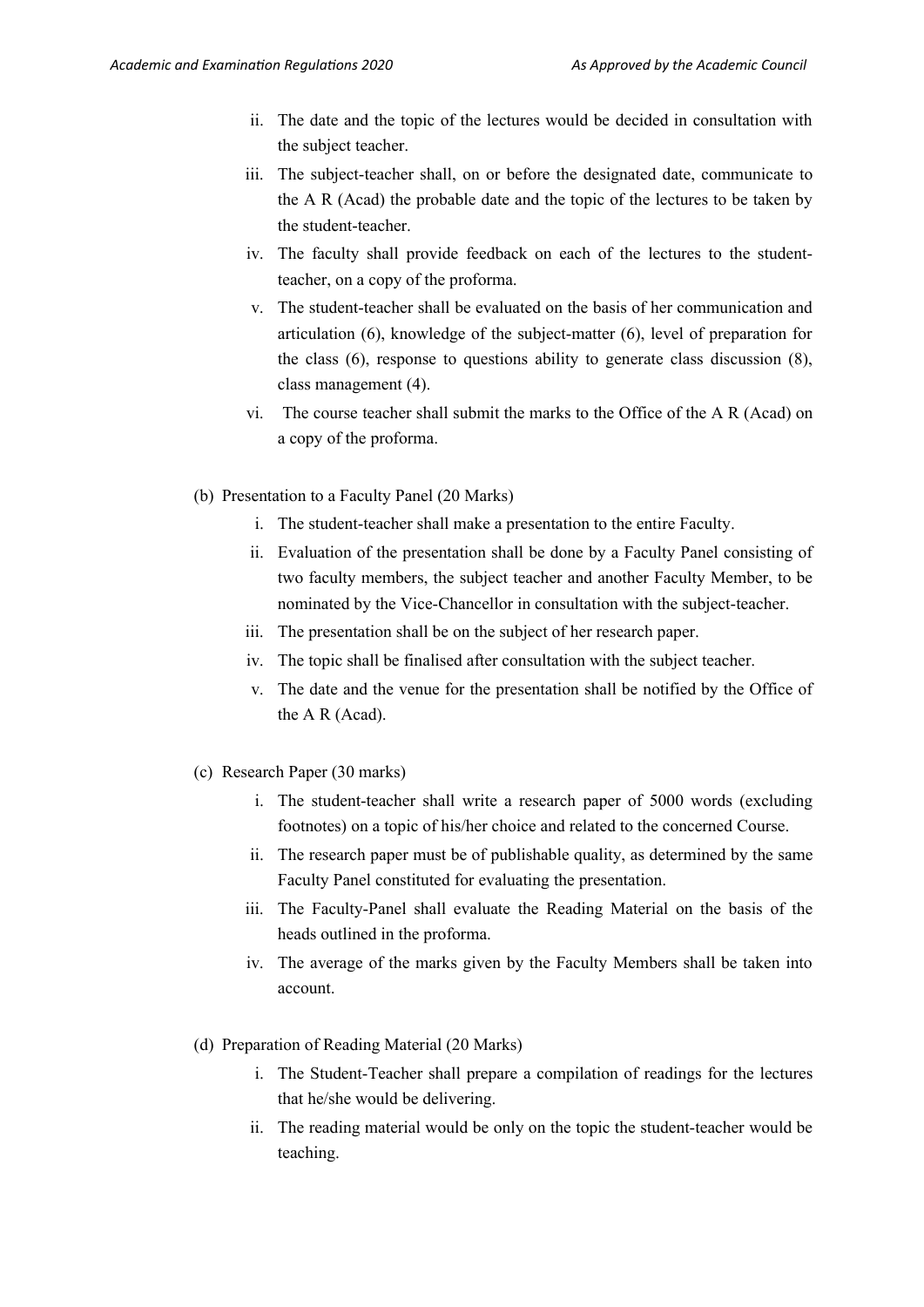- iii. The material shall be handed over to the subject teacher (and a copy to the Office of the A R (Acad) by the end of the month of August for the Monsoon Semester and February for the Winter Semester.
- iv. The subject-teacher shall evaluate the Reading Material on the basis of the heads outlined in the proforma.

#### **53. Finalisation of Courses for which Teaching Assistants Required**

53.1 The A R (Acad) shall request, by a notification, on or before March 1 of each year (for the following Monsoon Semester) or September 1 of each year (for the following Winter Semester), Faculty Members interested in having a Teaching Assistant in the following semester. Such Faculty Members shall inform his office in writing.

53.2 Thereafter, the A R (Acad) shall, on the basis of the response from Faculty Members, compile a list of courses which shall be open to the participation of Teaching Assistants. This list shall be placed before the Vice-Chancellor for his/her approval.

53.3 After obtaining the approval of the Vice-Chancellor, the A R (Acad) shall, not any later than on March 15 (for the following Monsoon Semester) and September 15 (for the following Winter Semester) of every year, notify the list to students and invite applications for the programme.

### **54. Application Procedure**

54.1 Interested students shall inform the office of the A R (Acad) of the courses they are interested and also mail a Statement of Purpose (not exceeding 500 words) to the designated email address of the AR Acad before March 30 (for the following monsoon semester) and September 30 (for the following Winter Semester) of each year.

54.2 The Office of the A R (Acad) shall forward all the applications to the UC.

54.3 The UC shall select the candidates on the basis of CGPA and grades of the students in the relevant subject. The selection shall be on the basis of CGPA+ Grade Value obtained in the concerned subject.

54.4 The names of selected candidates shall be announced by the Office of the A R (Acad) by April 15 (for the following Monsoon Semester) and November 01 of every year.

#### **55. Finalising Lesson Plans**

Selected students shall meet their respective subject teachers within the first fortnight from the commencement of the Winter Semester.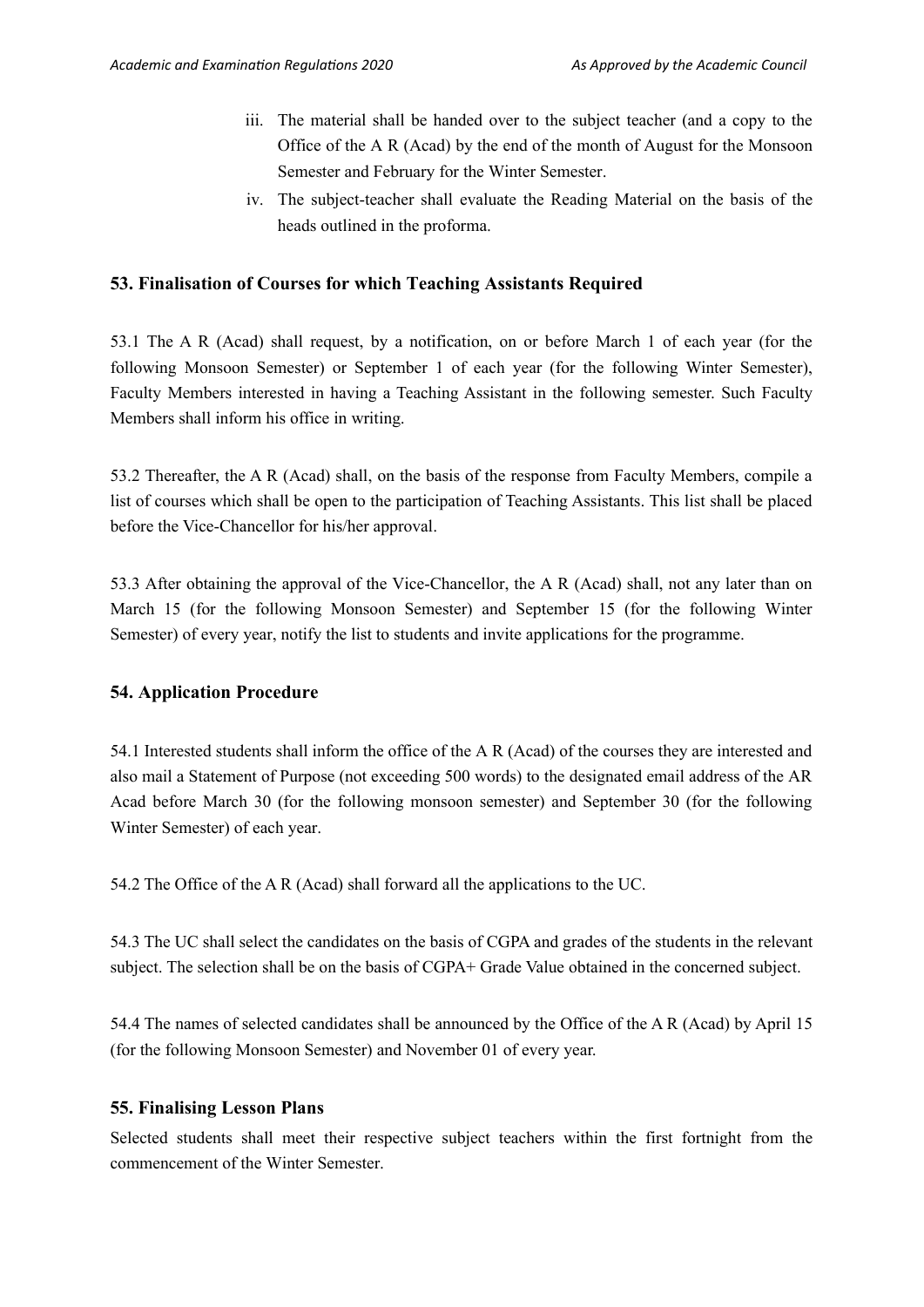#### **56. Deadline for Submission of Research Paper**

Teaching Assistants shall have to submit their research papers to the office of the A R (Acad) on or before the last teaching day of the Semester.

## **PART X: SHORT CREDIT COURSES**

### **57. Short Credit Courses to be Offered**

In furtherance of Regulation 11, the University shall offer Short-Credit Courses to the students of Third, Fourth and Fifth Year Batches of the B.A-LL.B. Programme carrying such credits as allocated by the Curriculum Review Board.

## **58. Allocation of Credits**

58.1 Short Credit courses can have credits ranging from 1 to 3, depending on the number of actual contact teaching hours.

58.2 Credits shall be allocated for such Short Credit Courses on the basis of the following

- a) 1 credit elective: minimum of 15 contact teaching hours
- b) 2 credit elective: minimum of 28 contact teaching hours
- c) 3 credit elective: minimum of 40 contact teaching hours

## **59. Requirements for a Course Proposal**

Any person including a University Faculty, intending to offer a Short Credit Course shall submit to the Vice-Chancellor, a detailed course outline which shall include:

- a) Brief description of the course including course objectives and broad issues in the course,
- b) Break up of topics to be covered,
- c) Prescribed Readings,
- d) Description of assignments, if any, proposed to be prescribed,
- e) Evaluation pattern,
- f) Proposed number of teaching hours (classroom sessions), and
- g) Any basic pre-requisites for course (for example, knowledge of another branch of law, completion of another course, etc).

## **60. Prior Scrutiny of the Proposed Course**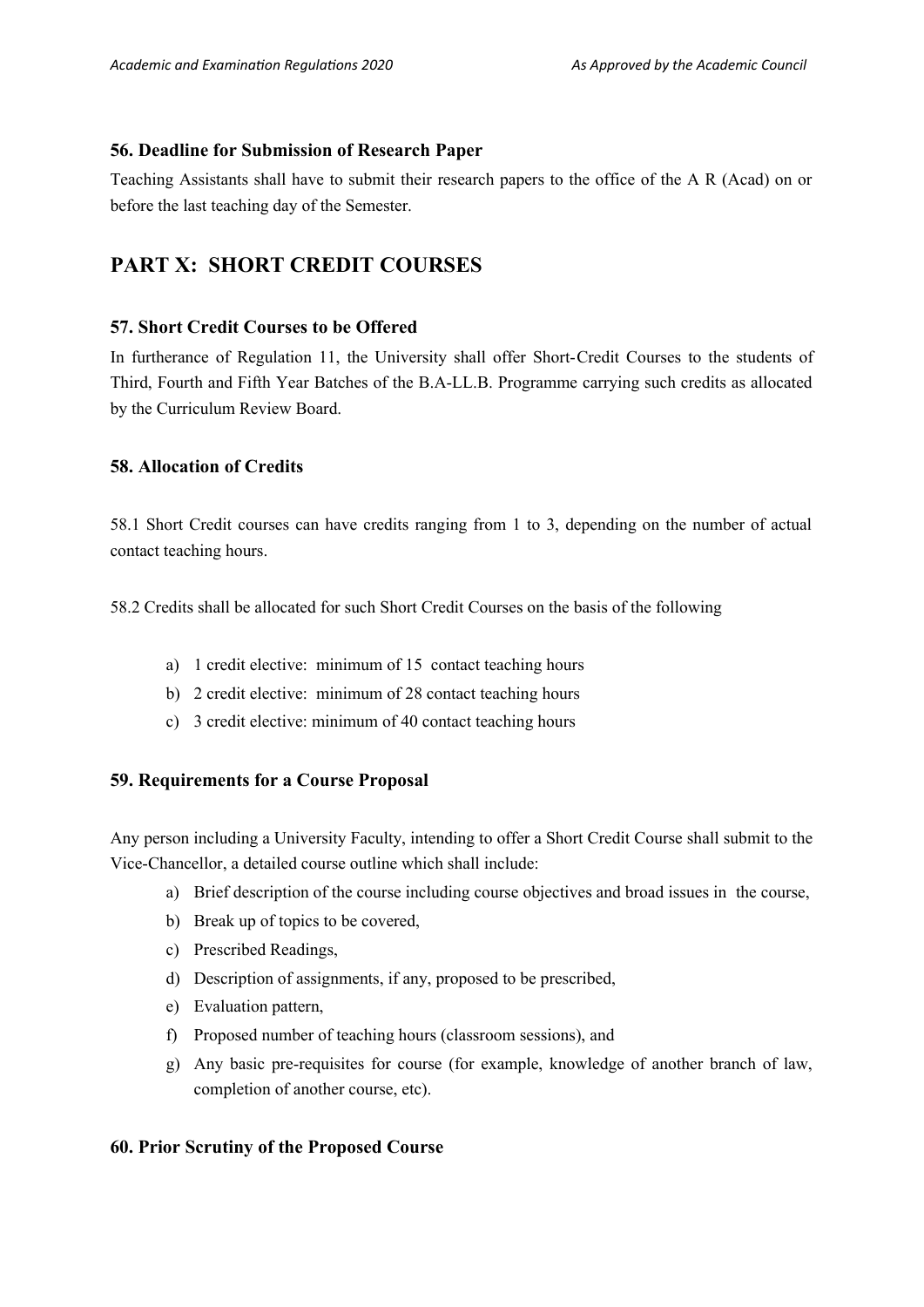60.1 The Vice-Chancellor shall place the Course Outline before the Curriculum Review Board.

60.2 The Curriculum Review Board shall scrutinise the proposed course and forward, in writing, its recommendations to the Vice-Chancellor. The Board may also consult such other Faculty Members as it may deem appropriate, having regard to domain expertise, before finalising its recommendations.

60.3 In its scrutiny, the Curriculum Review Board shall have the following parameters:

- a) Relevance of topics proposed to be covered
- b) Possibility of covering the suggested topics within the suggested timeline,
- c) Suggested readings,
- d) Evaluation pattern, and
- e) The coverage of such topics in regular course curriculum of the University

60.4 The Curriculum Review Board shall submit its recommendations to the Vice-Chancellor within a week of the receipt of a copy of the proposed course-outline.

60.5The final decision on whether or not to permit the credit course shall lie with the Vice Chancellor.

## **61. Evaluation in a Short Credit Course**

61.1 Mode of Evaluation shall consist of the following:

- a) Written examination including a take home exam, or
- b) Research paper, or
- c) Any model that is adopted by the course teacher and approved by the Curriculum Review Board.

61.2 All evaluation shall be out of a total of 100 marks. All evaluation shall be completed and marks declared within two months of completion of the said Short Credit Course or by the end of the semester in which the Course is offered, whichever is earlier.

61.3 A Short credit course shall be deemed to have been successfully completed if the student has:

- a) minimum requisite percentage of attendance (as prescribed), and
- b) obtained a minimum of 40%

61.4 Repeat examinations shall not be conducted for any credit course offered in pursuance of this Part.

## **62. Number of Credit Courses that can be taken by a Student**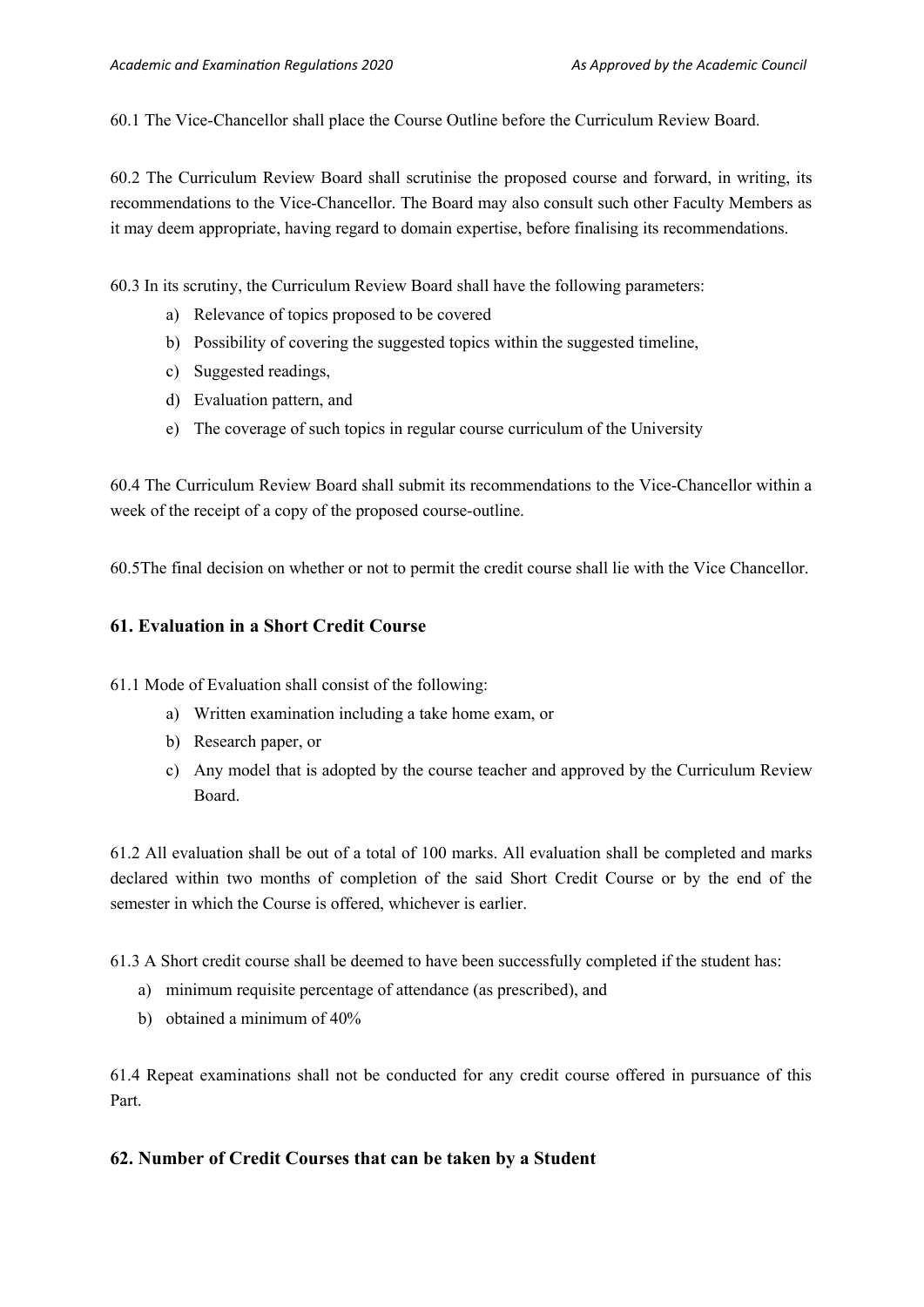No student shall be allowed to enroll for a more than maximum of 9 credits through Short Credit Courses in a single academic year. Signing up for a credit course and being allotted a seat shall count towards the number of credit courses a student can take in an academic year.

Explanation

If a student signs up and is allotted a course but does not, for whatever reasons, complete the course, it would still count towards the limit of the number of credit courses a student can take.

#### **63. Utilisation of Credits for Exemption from Elective Courses**

63.1 Students can seek exemption from an elective course (and not from a compulsory course) only on the basis of equivalent credits already earned and not otherwise. Such exemption can be obtained at any time after completion of the credit course, including the very next semester.

*Explanation*: - Credits utilised for obtaining an exemption from an elective course cannot be further utilised for seeking exemption from another elective course.

*Illustration*: A student who has successfully completed four credit through courses on Sports Law and on Law and Ethics may utilise the same for seeking an exemption from an elective course, Media and Law. Credits earned for Sports Law and Law and Ethics cannot be further utilized for seeking an exemption from any other elective course.

63.2 Once credits have been earned [marks have been released and a student has passed the credit course], a student can swap such credits against elective courses at any point of time. For example, credits earned in 5<sup>th</sup> semester can be swapped with an elective course offered in the tenth semester.

63.3 An elective course can be swapped only when equivalent credits [four credits] have been earned through one or more credit courses.

63.4 A student can swap earned credits with an elective course only before the last date of the window for transfer between elective courses for that semester, as per Rule 5.7.

Provided however that a student of the tenth semester will be allowed to swap earned credits with an elective course within one month of commencement of classes for that semester.

63.5 There shall be no swapping and exemption from an elective course after the transfer window has closed for the semester. Further, there can be no exemption from an elective course through swapping of credits after a student has completed the elective course.

#### Illustrations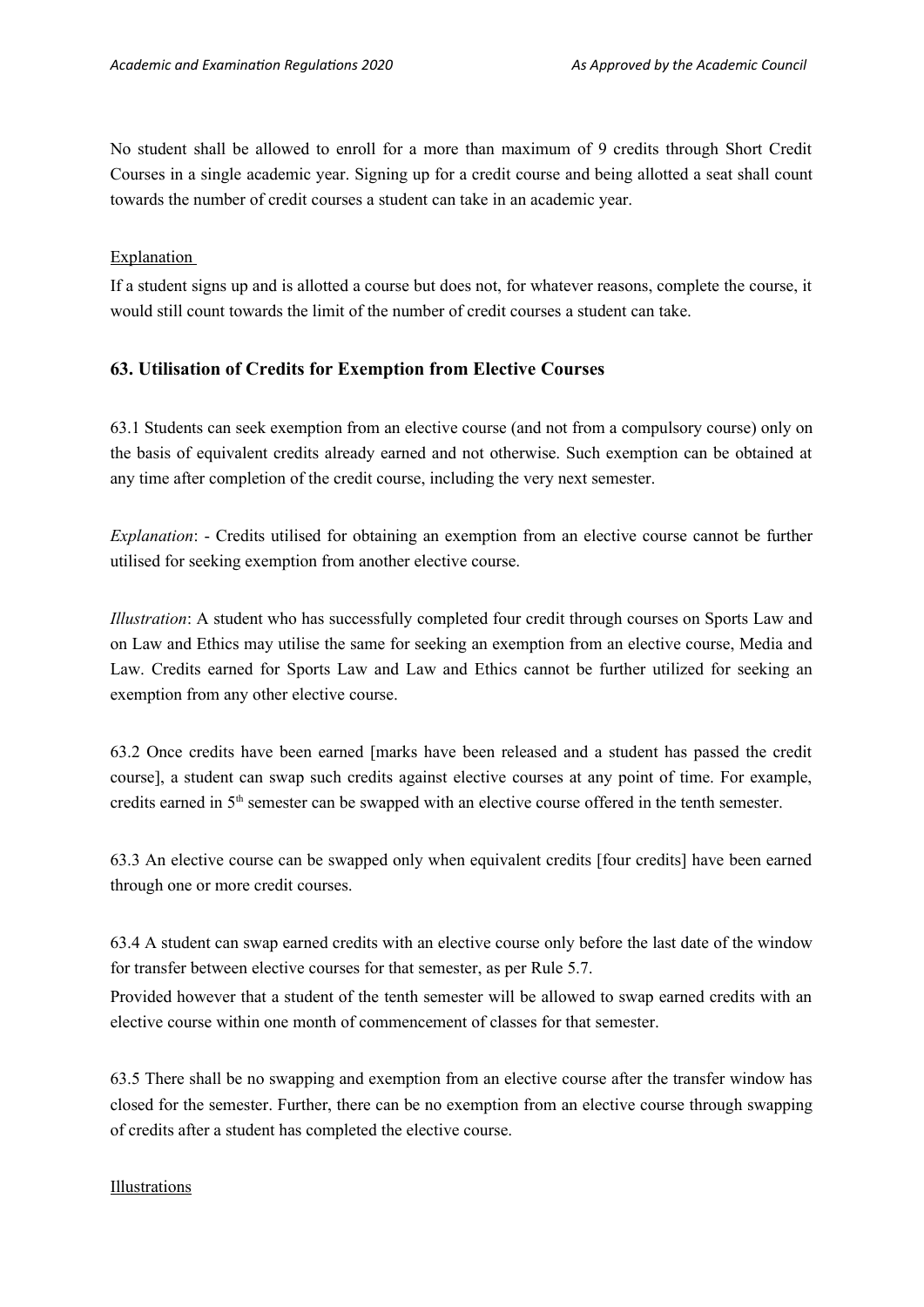- (a) A student completes 4 credits through credit courses on 'Law and Religion' and 'Information Technology and Law' in her 5<sup>th</sup> Semester. She can in her 10<sup>th</sup> semester, within one month of the date of commencement of classes in that semester, swap these 4 credits with an elective course. As a result, the student would be exempted from one elective course in that semester.
- (b) A student completes 4 credits through credit courses on 'Law and Religion' and 'Information Technology and Law' in her 7<sup>th</sup> Semester. She enrols for all the Elective Courses required for her 8<sup>th</sup> Semester and does not seek any exemption on the basis of Credits earned by the closure of the window for transfer of elective courses. She will not be able to use the accumulated credits against any elective in the 8<sup>th</sup> Semester.
- (c) A student completes 4 credits through credit courses on 'Law and Religion' and 'Information Technology and Law' in her 9<sup>th</sup> Semester. She enrols for all the Elective Courses required for her 10<sup>th</sup> Semester and does not seek any exemption on the basis of Credits earned by the closure of the window of one month from the date of commencement of classes in that semester. She will not be able to use the accumulated credits against any elective during her B.A- LL.B. Programme.

63.6 A student can seek exemption from only one elective course per academic year on the basis of credits accumulated through short credit courses.

#### **64. Procedure for Seeking Exemption**

64.1 In the event an exemption is sought under Regulation 63, the following shall be done:

- a) The student shall submit an application to this effect in the prescribed format to the Office of the AR (Acad) within the prescribed time. Once submitted, the application shall be deemed final and irrevocable. **[Annexure-10]**
- b) The Office of the AR (Acad) shall keep a record of all the exemptions sought.
- c) The records maintained by the Office of the AR (Acad) shall be final and conclusive for all exemptions sought.
- d) At the end of an academic year, the Office of the AR (Acad) shall issue a year-wise list of all exemptions sought.
- 64.2 The student may also choose not to claim an exemption.

#### **65. Mention in transcript**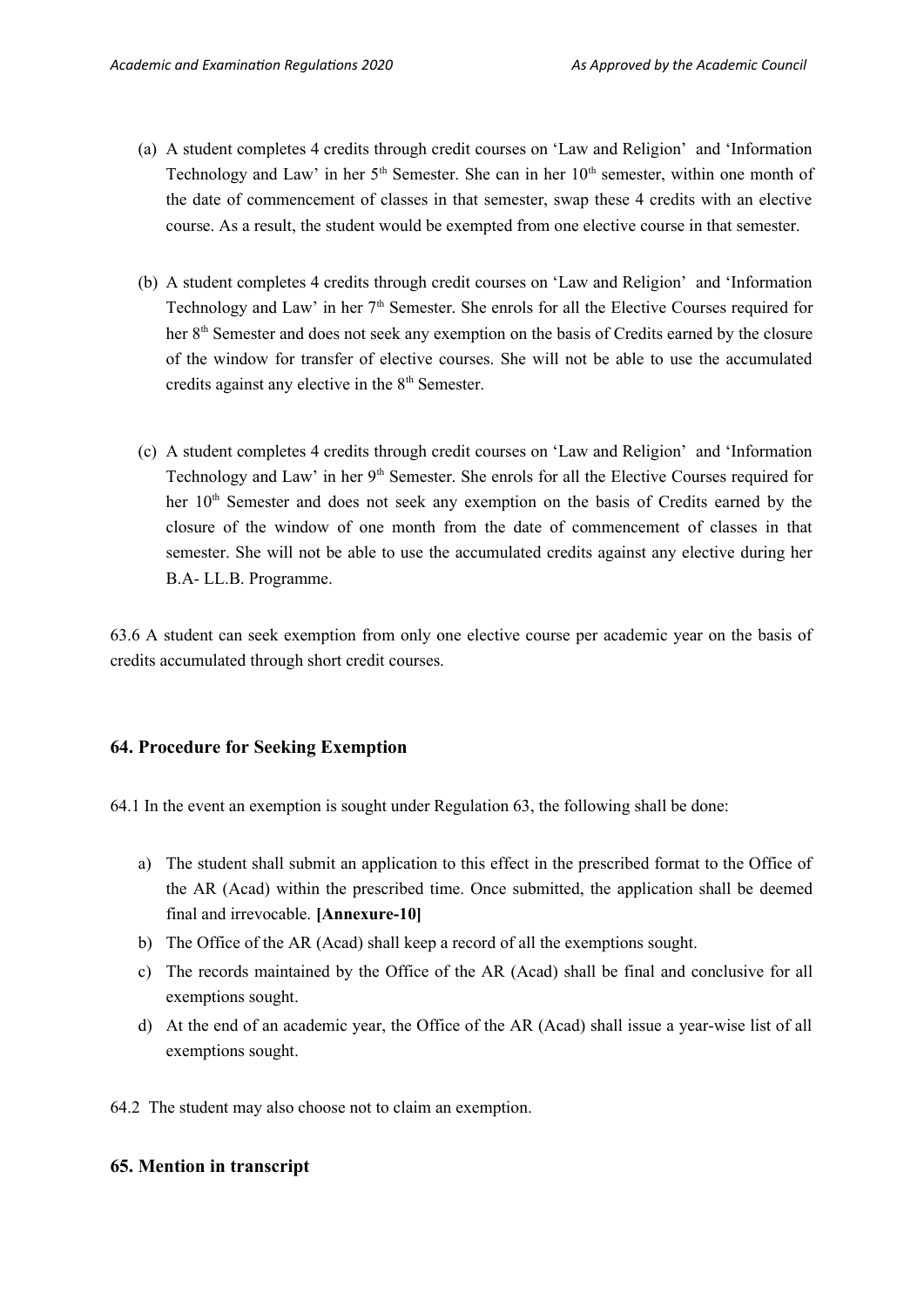65.1 All Credit Courses selected by a student, unless deregistered within the stipulated deadline, shall be mentioned in his/her transcript. In the event a student fails to clear the credit course, a grade F shall be mentioned.

Explanation: Period of deregistration shall be announced by the Credit Course Coordinator.

65.2 For Certificate Courses, a certificate would be issued by the academic department on successful completion.

#### **66. Calculation of CGPA**

Marks in only those credit courses which have been selected by a student for claiming an exemption from an elective under Regulation 63 shall be taken into consideration for the calculation of CGPA.

### **67. Credit Course Co-ordinator**

In the event a credit course is being offered by an external expert, a member of the faculty appointed by the Vice Chancellor shall act as the course co-ordinator. The course co-ordinator would be the single point of contact for the concerned course

#### **68. Responsibilities of Academic Section**

68.1 The Office of the AR (Acad), shall after consultation with the Vice-Chancellor, announce all credit courses to be offered in a given semester with the following details:

- a) Duration of the course (one, two or three credit course),
- b) Duration of the lecture (one, two or three hour lecture/seminar)
- c) Course outline and readings,
- d) Classroom where the course would be held,
- e) Open or restricted course, in the event of latter, clearly specifying the restrictions,
- f) Attendance requirements and evaluation pattern in consultation with the course teacher, and
- g) Last date for signing up for the credit course.

68.2 The Office of the AR (Acad) shall also extend all logistical and administrative support for ensuring successful conduct of any mode of evaluation that the course teacher may adopt.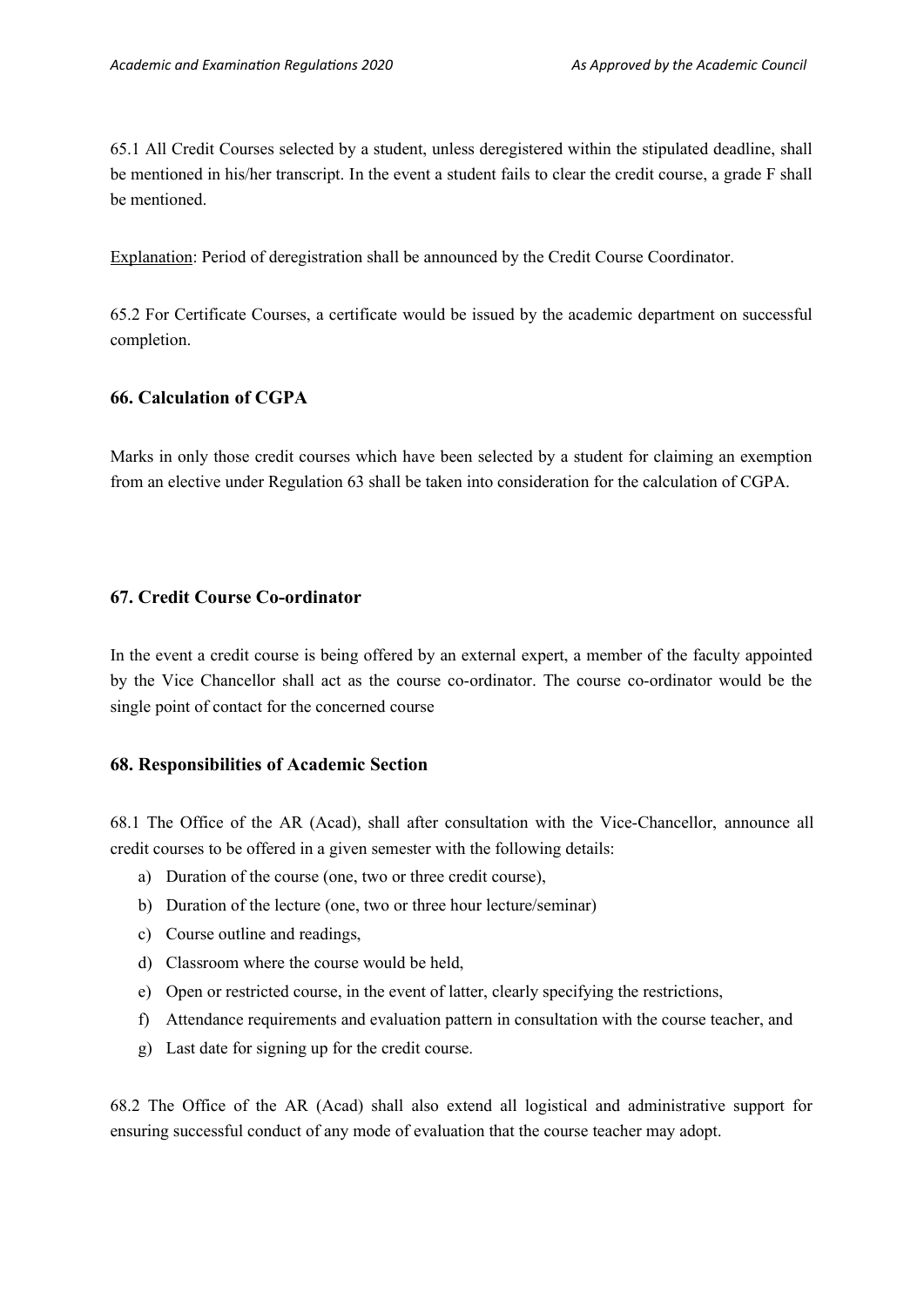## **PART XI – EXCHANGE PROGRAMME WITH A FOREIGN UNIVERSITY**

#### **69. Minimum Credits to be completed as part of the Exchange Programme**

All students who have on exchange to another University must complete 20 credits in a semester or 12 credits in a trimester as the case may be, in the designated foreign University. Completion of any further credits will not offset credits at NUJS.

## **70. Mention in Transcript and Calculation of CGPA**

70.1 The grades obtained at the foreign Universities, as well as the University where the grades were obtained, shall be indicated in the Official Transcript of the student at the time of graduation.

70.2 The grades obtained at a foreign University shall not be included to calculate the CGPA of students who have gone on exchange. CGPA shall be calculated only on the basis of credits and grades obtained in NUJS.

Illustration:

For a student who has completed 180 credits at NUJS and 20 credits in a designated foreign University, the CGPA will be calculated on the basis of the 180 credits completed at NUJS alone.

### **71. Eligibility for Exchange Programmes**

Any exchange programme shall be confined to the students of III, IV and V years.

#### **72. Compulsory Courses missed as a result of Exchange Programme**

Students who miss any Course indicated as compulsory by the Bar Council of India due to participation in an exchange programme, shall be allowed to

- a) Write the Repeat Examination for that course in the semester in which the course was offered to his class or
- b) Re-register for that course in the next academic year [such re-registration shall not entail compliance with the attendance rule as per Regulation 6].

Explanation-I: Grades obtained in such exam(s) shall be shown on the transcripts and considered for calculation of CGPA.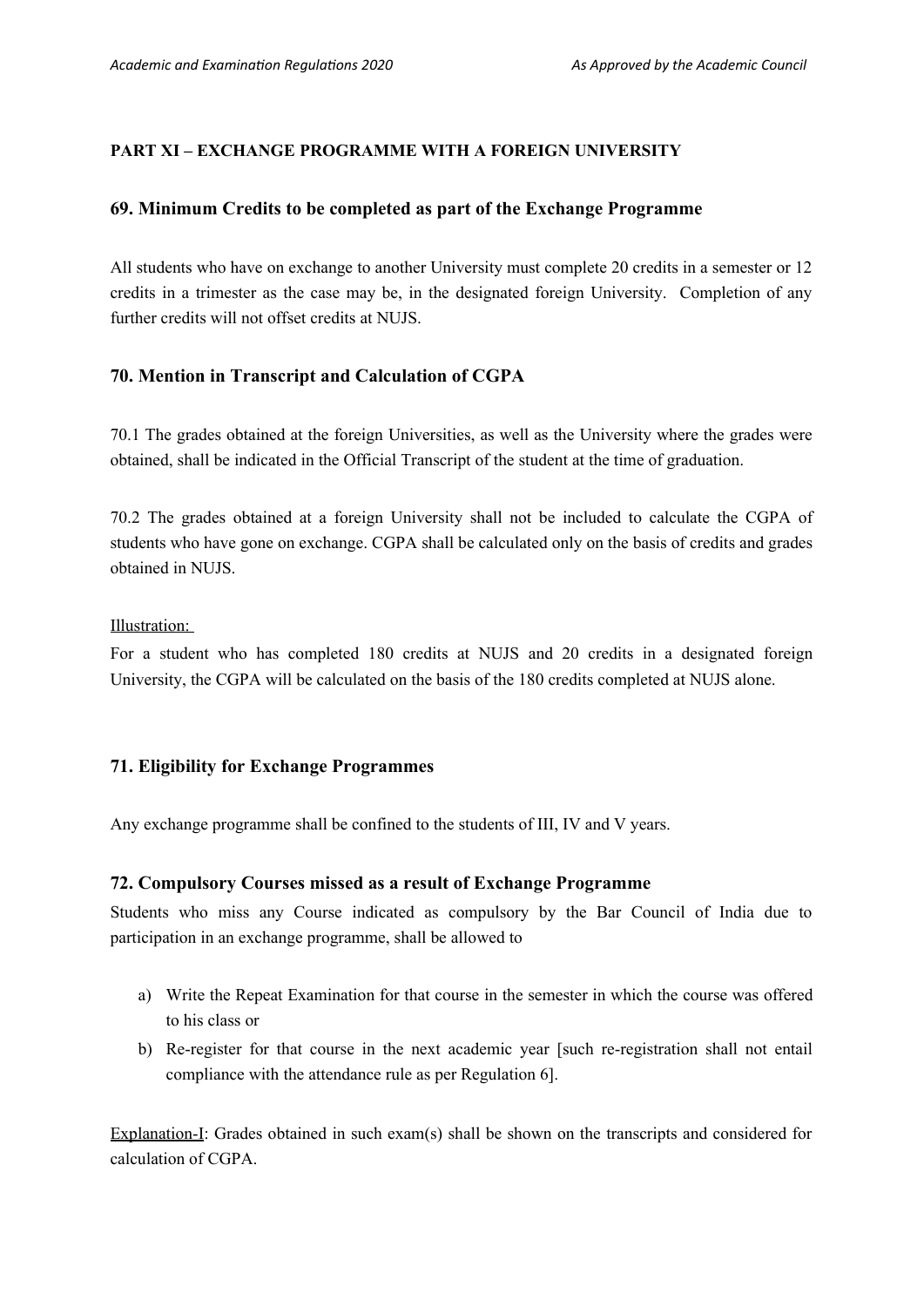Explanation-II: Grades obtained in such exam(s) shall be shown on the transcripts without any indication of 'R'.

## **73. Limit on Participation by a Single Student**

No student shall be allowed to participate in any Exchange Programme in pursuance of this Part more than once.

### **74. Exchange Programme Coordinator**

Vice-Chancellor shall appoint a Faculty Member as the Exchange Programme Coordinator. The Exchange Programme Coordinator shall coordinate the details of the exchange programmes (before the end of the previous academic year in consultation with the UG and PG Councils as the case may be.

## **Part XII: MISCELLANEOUS**

## **75. Removal of Difficulties**

75.1 If any difficulty arises in giving effect to the provisions of these Regulations, the Vice-Chancellor, may by order, do any thing not inconsistent with spirit of these Regulations for the purpose of removing the difficulties

75.2 Without any prejudice to the generality of the preceding provision, the Vice-Chancellor may by order, alternate models of Assessment and Evaluation in case of any public health emergency, natural calamities or other similar circumstances.

75.3 Every order under this Regulation shall be laid, as soon as may be after it is made, before the Academic Council for ratification.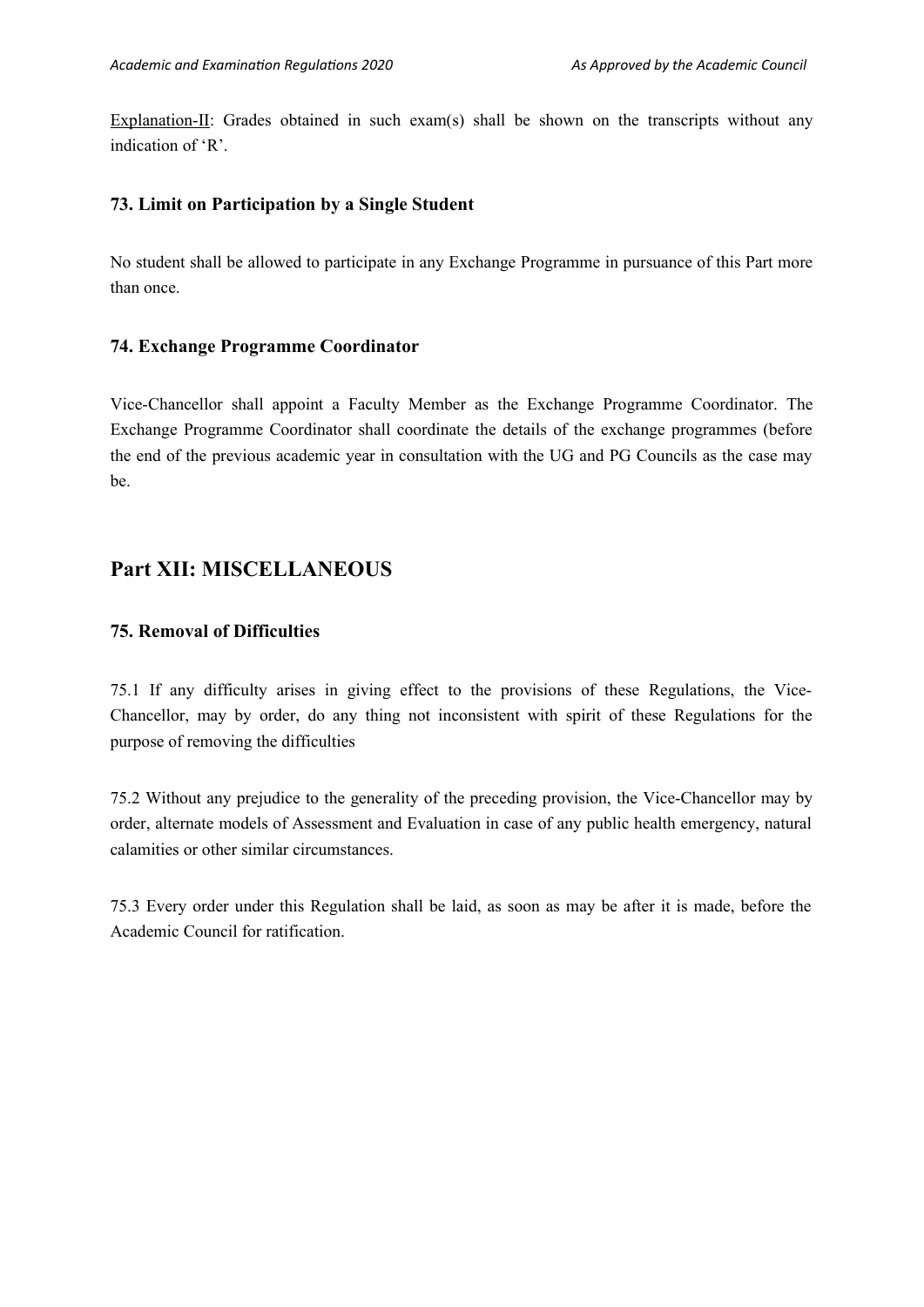## ANNEXURE 1A

### **The West Bengal National University of Juridical Sciences**

## **Application for Condonation of Attendance (Moot Court Debate/ Sports/ Cultural Activities)**

- 1. Name of Student with ID No.:
- 2. Year of Study
- 3. Reason for absence from the class
- 4. Duration of absence: From \_\_\_\_\_\_\_\_\_\_\_\_\_\_\_\_\_\_\_\_to \_\_\_\_\_\_\_\_\_\_\_\_\_\_\_\_\_\_\_\_\_\_\_\_\_\_\_\_\_\_
- 5. Whether the absence was authorised by the University Authority:
- 6. Supporting Documents: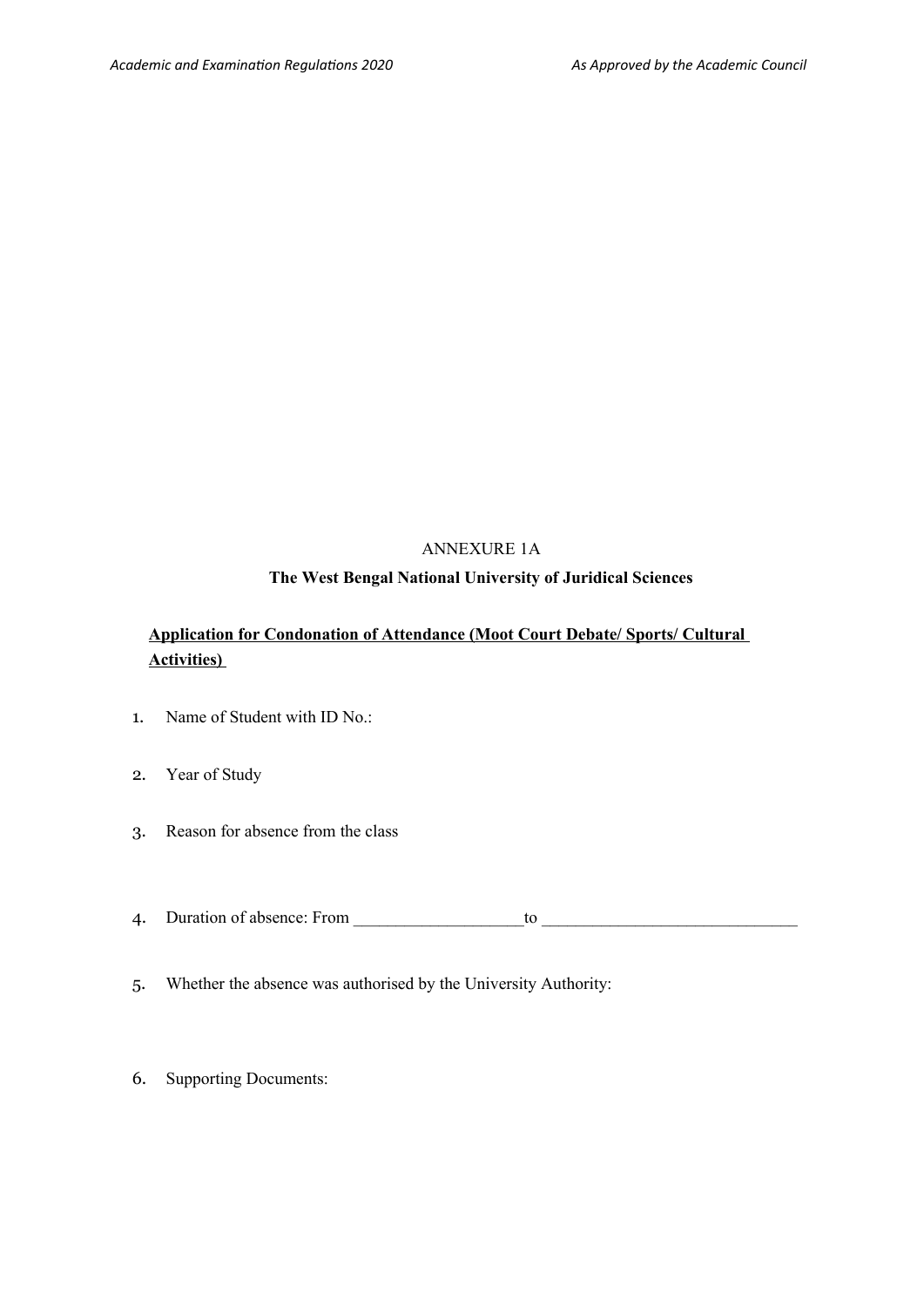I hereby submit that above statements made by me are true to the best of my knowledge.

Date: Signature of the student

Disposal by the University Authority

Date: Signature

For use of the office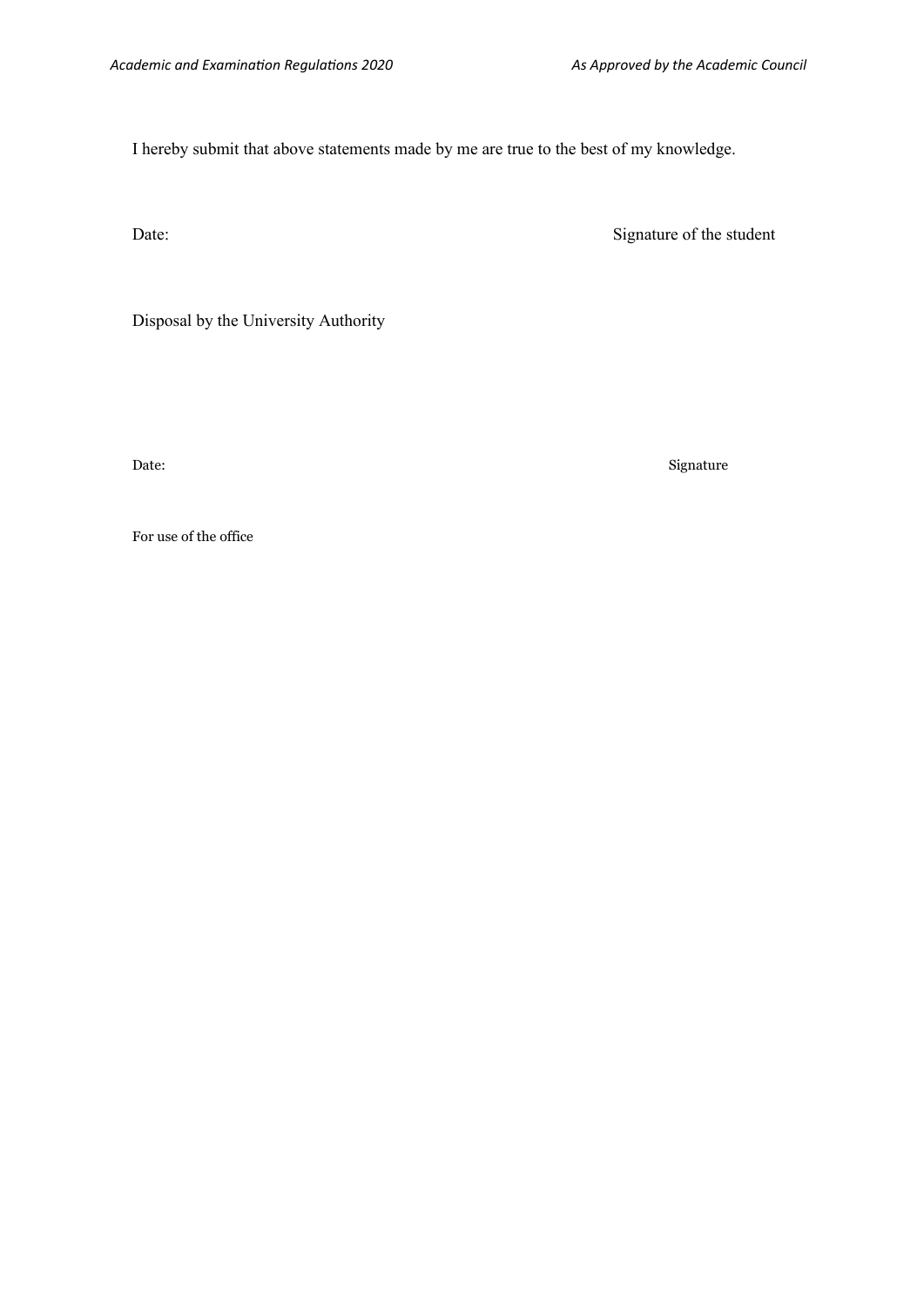#### ANNEXURE 1B

## **The West Bengal National University of Juridical Sciences Application for Attendance on Medical Grounds**

- 1. Name of Student with ID No.
- 2. Year of Study
- 3. Nature of Medical Problem:
- 4. Whether Hospitalized?
- 5. Name of Hospital
- 6. No. of Days absent due to medical problem: From\_\_\_\_\_\_\_\_\_\_\_\_\_\_\_ to \_\_\_\_\_\_\_\_\_\_\_\_\_\_\_\_\_\_\_\_
- 7. Supporting Documents

I hereby submit that above statements made by me are true.

Date Signature of the Student

Disposal of the Application by the University Authority

Date Signature Signature Signature Signature Signature Signature Signature Signature Signature Signature Signature

For use of the office.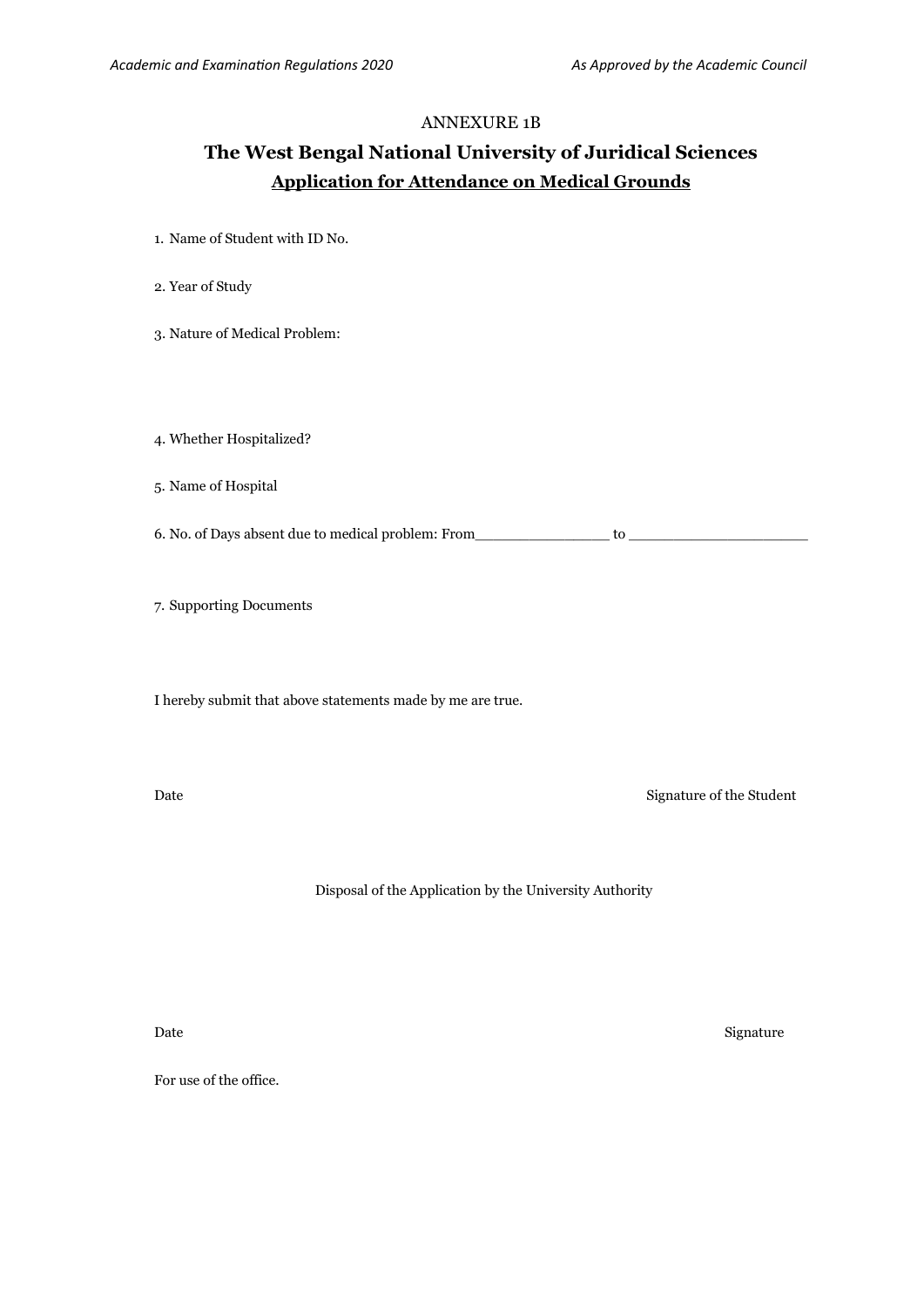# **The West Bengal National University of Juridical Sciences For Change of Elective Courses**

| Name of Student                         | ID No.                               |
|-----------------------------------------|--------------------------------------|
| Year of Study:                          | ${\tt Semester}\_$                   |
| A. Course initially registered in<br>1. | <b>B. New Course Preferred</b><br>1. |
| 2.                                      | 2.                                   |
| 3.                                      | 3.                                   |
| 4.                                      | 4.                                   |
|                                         |                                      |
|                                         | Signature                            |
|                                         | Date                                 |
|                                         | Time                                 |
|                                         |                                      |

 $\_$  , and the set of the set of the set of the set of the set of the set of the set of the set of the set of the set of the set of the set of the set of the set of the set of the set of the set of the set of the set of th

Remarks of A.R. (Academics)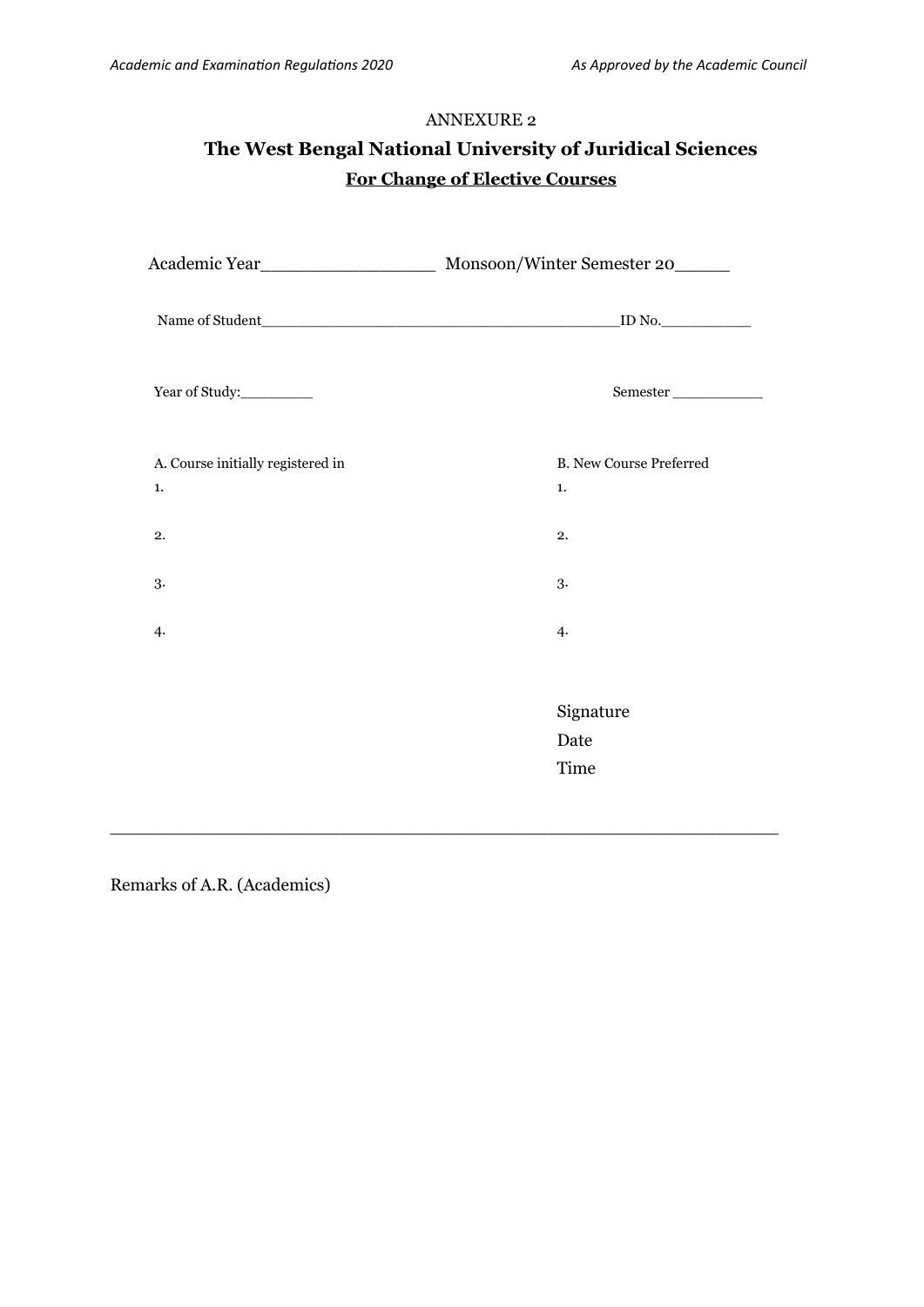## **The West Bengal National University of Juridical Sciences Application for Extension for Submission of Project in Lieu of Participation in Moot Court Competition**

- 1. Name of Student
- 2. ID No.
- 3. Year of Study
- 4. Name and Place of the Moot Court Competition:
- 5. Whether the University has authorised participation in the programme?
- 6. Duration of the Moot Court Competition
- 7. Subject for which extension required
- 8. The official date of submission
- 9. The number of days for which extension required
- 

10. Date Signature of the Student

Recommendation of the Faculty Advisor

Approval of the UG Council

For use of the office.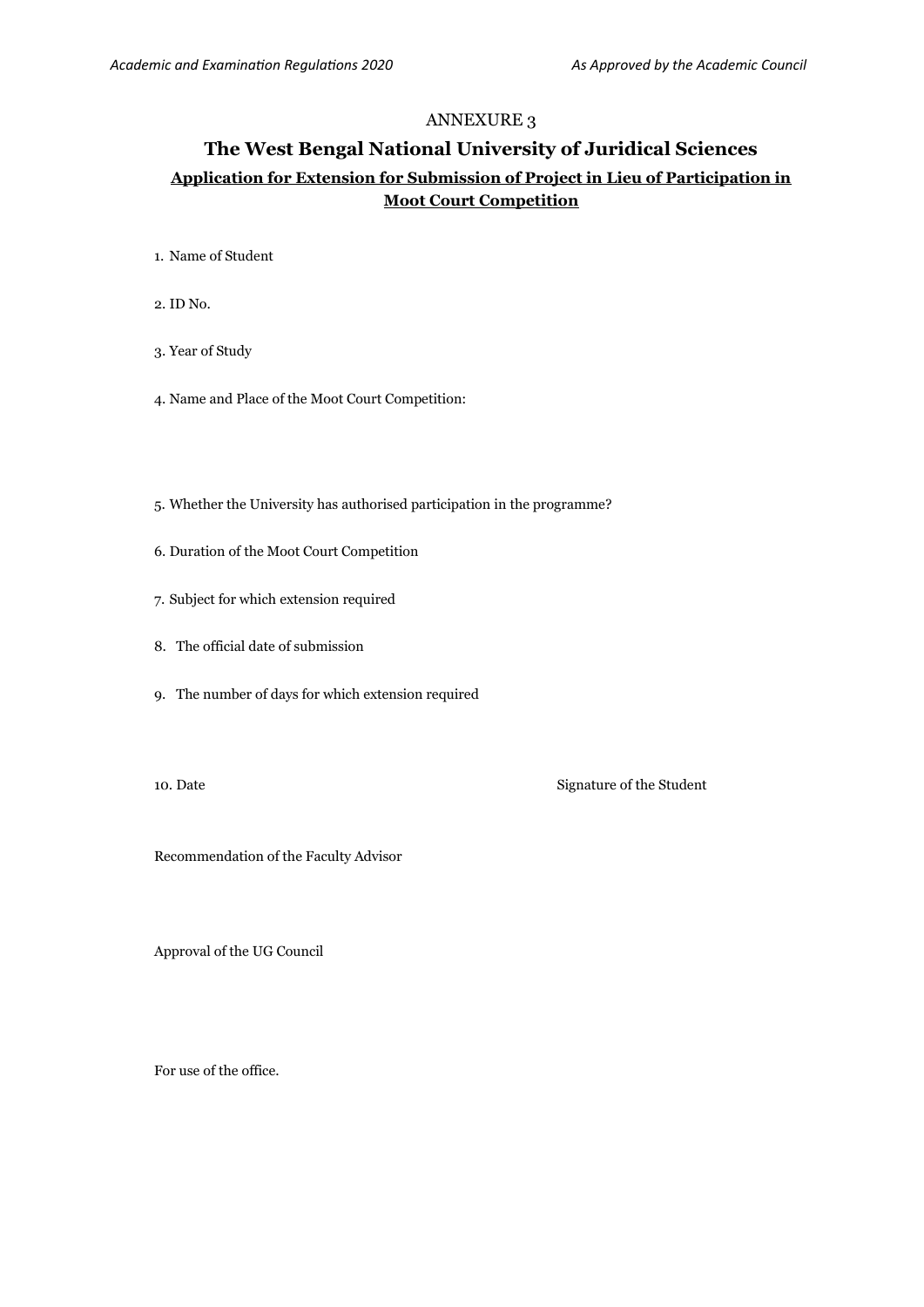# ANNEXURE 4- [Method of Calculating CGPA] **The West Bengal National University of Juridical Sciences**  CALCULATION OF CGPA

The Cumulative Grade Points Average [CGPA] shall be calculated thus:

#### Cumulative Grade Points [Grade Value \*Credits] for all Courses

CGPA = \_\_\_\_\_\_\_\_\_\_\_\_\_\_\_\_\_\_\_\_\_\_\_\_\_\_\_\_\_\_\_\_\_\_\_\_\_\_\_\_\_\_\_\_\_\_\_\_\_

Total Credits earned through all the courses.

This involves the following steps:

- a) Calculation of grade Point for Each Course by Multiplying Grade Value obtained with the credits for that course
- b) Calculation of cumulative grade points [total of all subjects]
- c) Calculation of Cumulative Grade Point Average by dividing the cumulative grade points by total number of credits.

**Illustration** 

| ⊶.<br>– |  |
|---------|--|
|         |  |

| <b>Subjects</b>           | <b>Credits</b> | Grade | <b>Grade Value</b> | <b>Grade Points</b> |
|---------------------------|----------------|-------|--------------------|---------------------|
| Legal Methods             | 4              | Е     | 9                  | $4*9 = 36$          |
| Law of Torts              | $\overline{4}$ | $A+$  | 8                  | $4*8 = 32$          |
| Law of Contracts-I        | $\overline{4}$ | $A+$  | 8                  | $4*8 = 32$          |
| Sociology-I               | $\overline{4}$ | A     | 7                  | $4*7 = 28$          |
| Political Science -I      | $\overline{4}$ | $A+$  | 8                  | $4*8 = 32$          |
| Total                     | 20             |       |                    | 160                 |
| <b>GPA</b> for Semester I |                |       |                    | $160/20 = 8.0$      |

Semester 2

| <b>Subjects</b>            | <b>Credits</b> | Grade | <b>Grade Value</b> | <b>Grade Points</b> |
|----------------------------|----------------|-------|--------------------|---------------------|
| Law of Contracts -II       | $\overline{4}$ | E     | 9                  | $4*9 = 36$          |
| Sociology-II               | $\overline{4}$ | $A+$  | 8                  | $4*8 = 32$          |
| Political Science -II      | $\overline{4}$ | A     | 7                  | $4*7 = 28$          |
| <b>IPC</b>                 | $\overline{4}$ | A     | 7                  | $4*7 = 28$          |
| Legal History-I            | $\overline{4}$ | $A+$  | 8                  | $4*6 = 24$          |
| Total                      | 20             |       |                    | 148                 |
| <b>GPA</b> for Semester II |                |       |                    | $148/20 = 7.4$      |

308 (160+ 148)

 $CGPA = \begin{bmatrix} 2.70 \end{bmatrix}$ 

40 (20+20)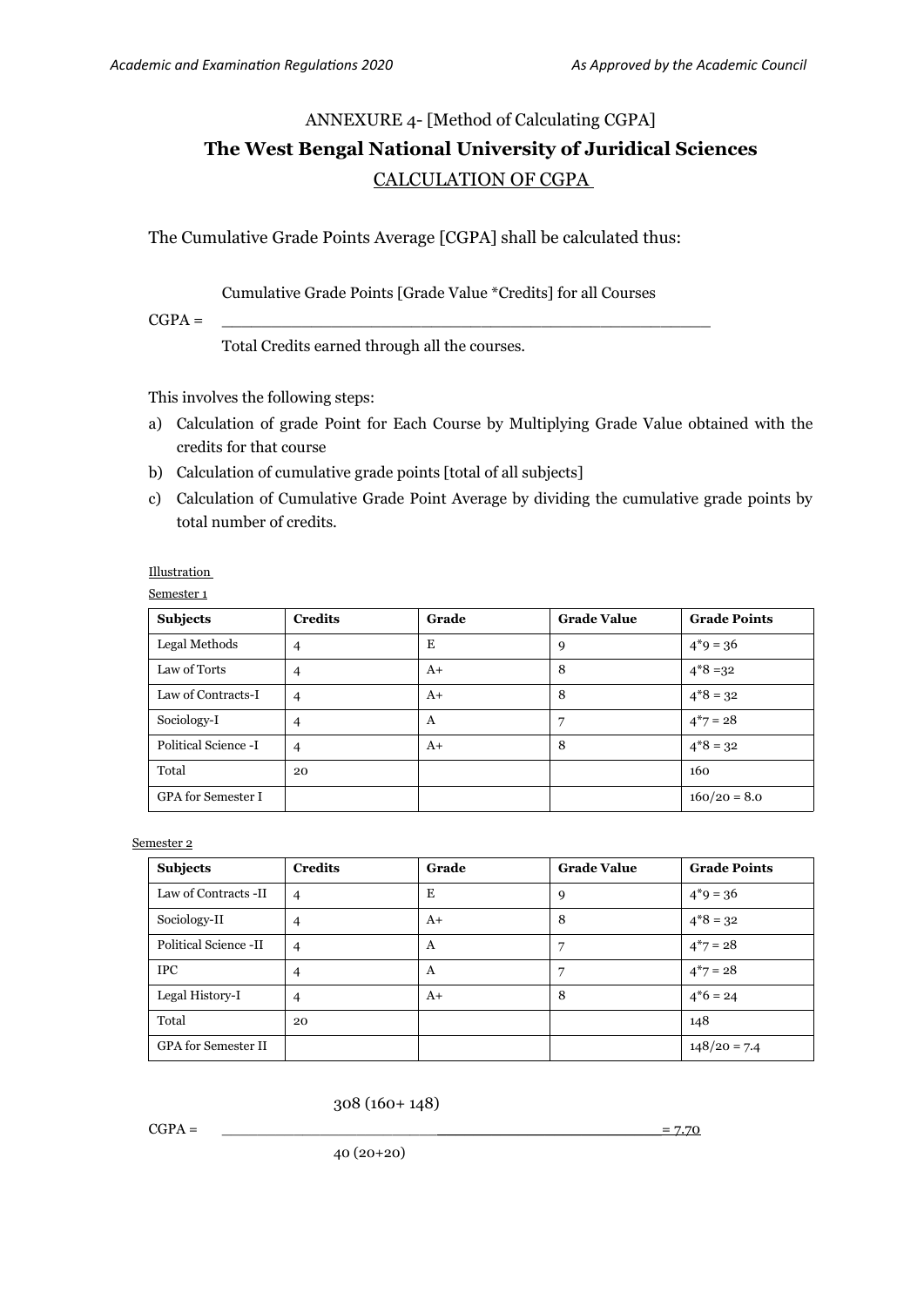# **The West Bengal National University of Juridical Sciences For Repeat Examination during Monsoon/Winter Semester 20\_\_\_**

- 1. Name of Student
- 2. ID No.
- 3. Year of Study
- 4. Name(s) of the paper(s), in which the student would like to repeat/improve

I hereby submit that the above statements made by me are true

Date Signature of the Student

Remarks of A.R. (Acad.) Approved/Not Approved

Date:

For use of the office Signature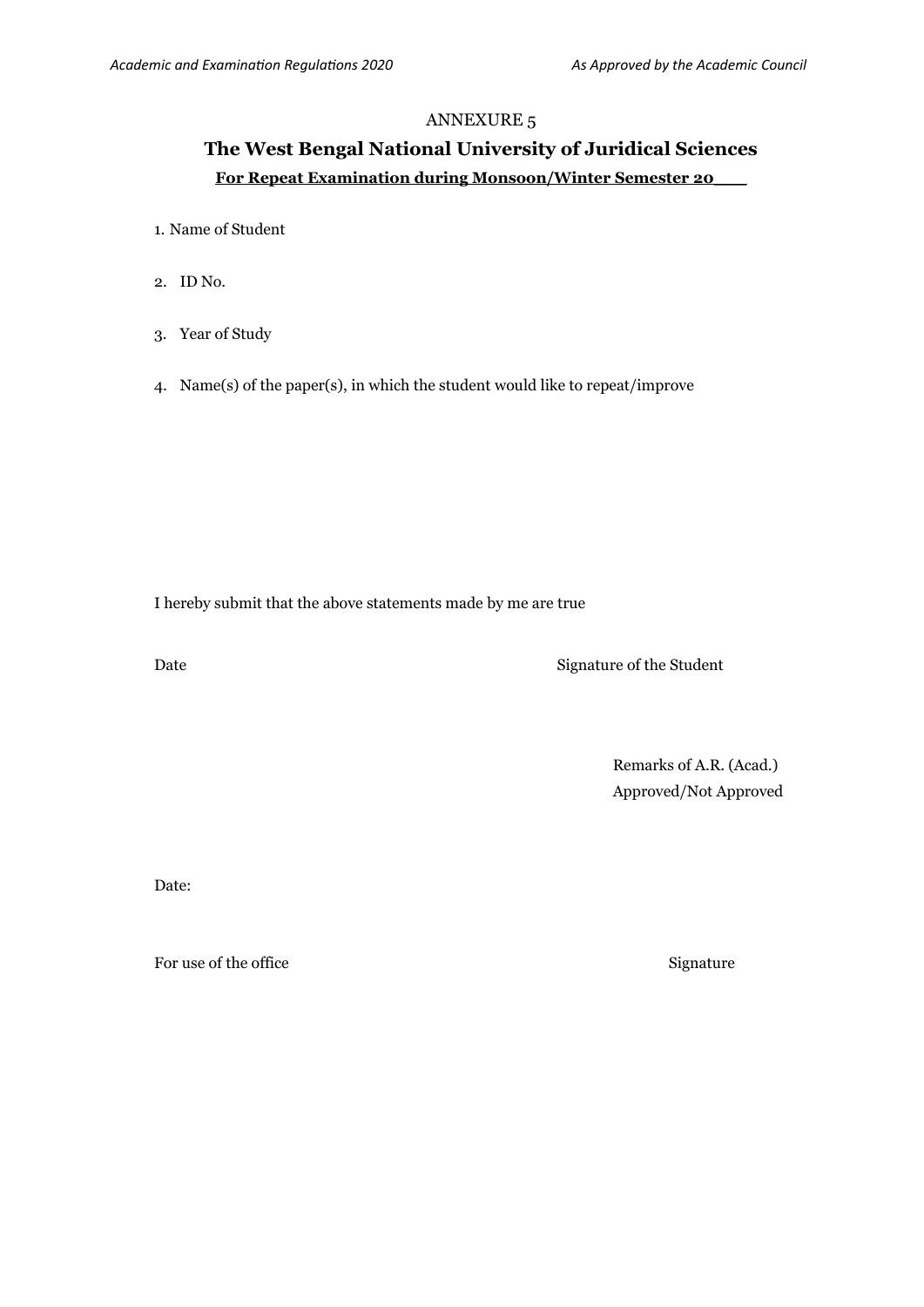# **The West Bengal National University of Juridical Sciences** PROFORMA TO BE RAISED WHILE CAUGHT USING UNFAIR MEANS IN THE EXAMINATION

- 1. Name of the Examination Date of the Examination
	-

- 2. Name of the Invigilator(s)
- 3. Name of the student found using unfair means:
- 4. ID No.
- 5. Matter/documents found with the student while using unfair means:
- 6. Matter/documents enclosed with the proforma

#### DECLARATION OF THE STUDENT

I \_\_\_\_\_\_\_\_\_\_\_\_\_\_\_\_\_\_\_\_\_\_\_\_\_\_\_\_\_\_\_\_\_\_ID No.\_\_\_\_\_\_\_of \_\_\_Year have been accused of unfair means in the \_\_\_\_\_\_\_\_\_\_\_\_\_\_\_\_\_\_\_\_\_\_\_\_\_\_\_ \_\_\_\_\_\_\_\_\_\_ course on\_\_\_\_\_\_ by \_\_\_\_\_\_\_\_\_\_\_\_\_\_\_\_\_\_\_\_\_\_\_\_\_\_\_\_\_\_\_\_\_\_\_.

> Signature of the Student Name Date:

Remarks by the Invigilator (Continue on the back or

an additional sheet if required)

Signature of the invigilator Date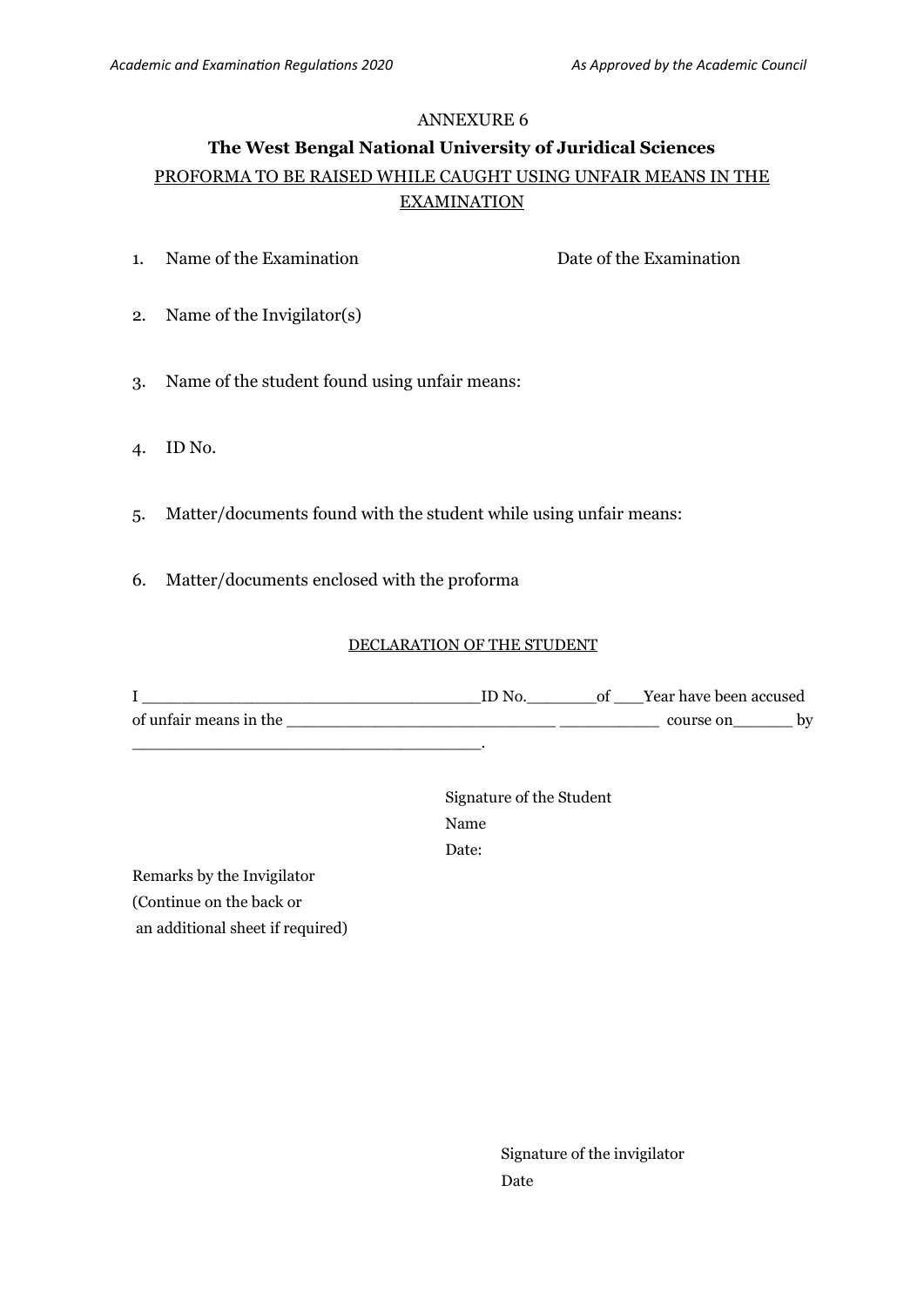# **The West Bengal National University of Juridical Sciences Application for consultation on answer scripts**

- 1. Name of the student
- 2. ID No.
- 3. Year of Study
- 4. Name of subjects for which consultation is required
- 5. Examination for the concerned subjects held in \_\_\_\_\_\_\_\_\_\_\_\_\_\_\_\_\_(semester)

Date: Signature of Candidate

For Office Use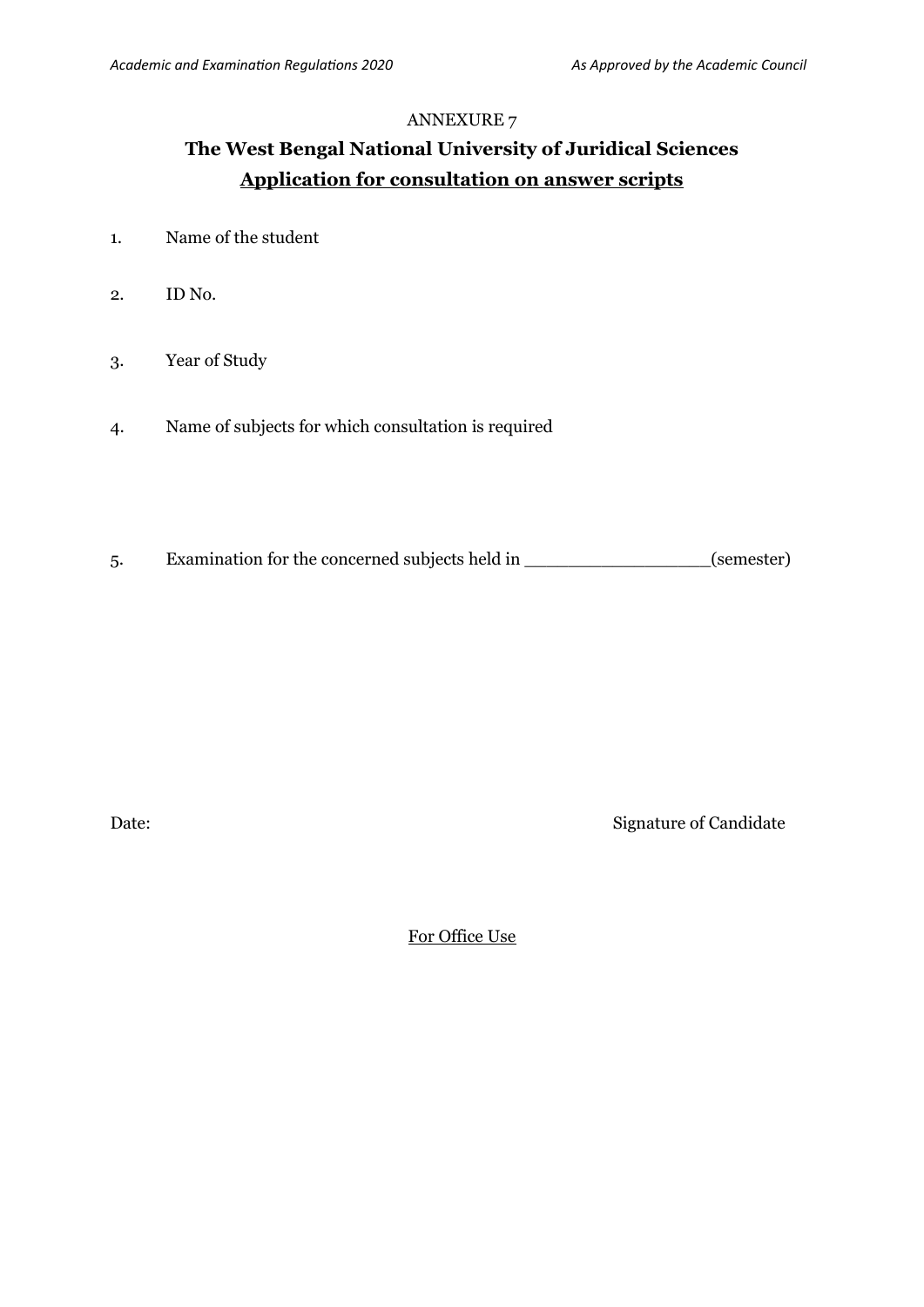# **The West Bengal National University of Juridical Sciences Application for permission to use scribe or computer to accommodate differently-abled candidate**

Name of the student

ID No.

Year of Study

Specific requirements –use of scribe/ Computer/any other requirement:

Reason for the need to use scribe/computer any other requirement

Submission of documents in support of the requirement

Date Signature of the Student

Approval by the authority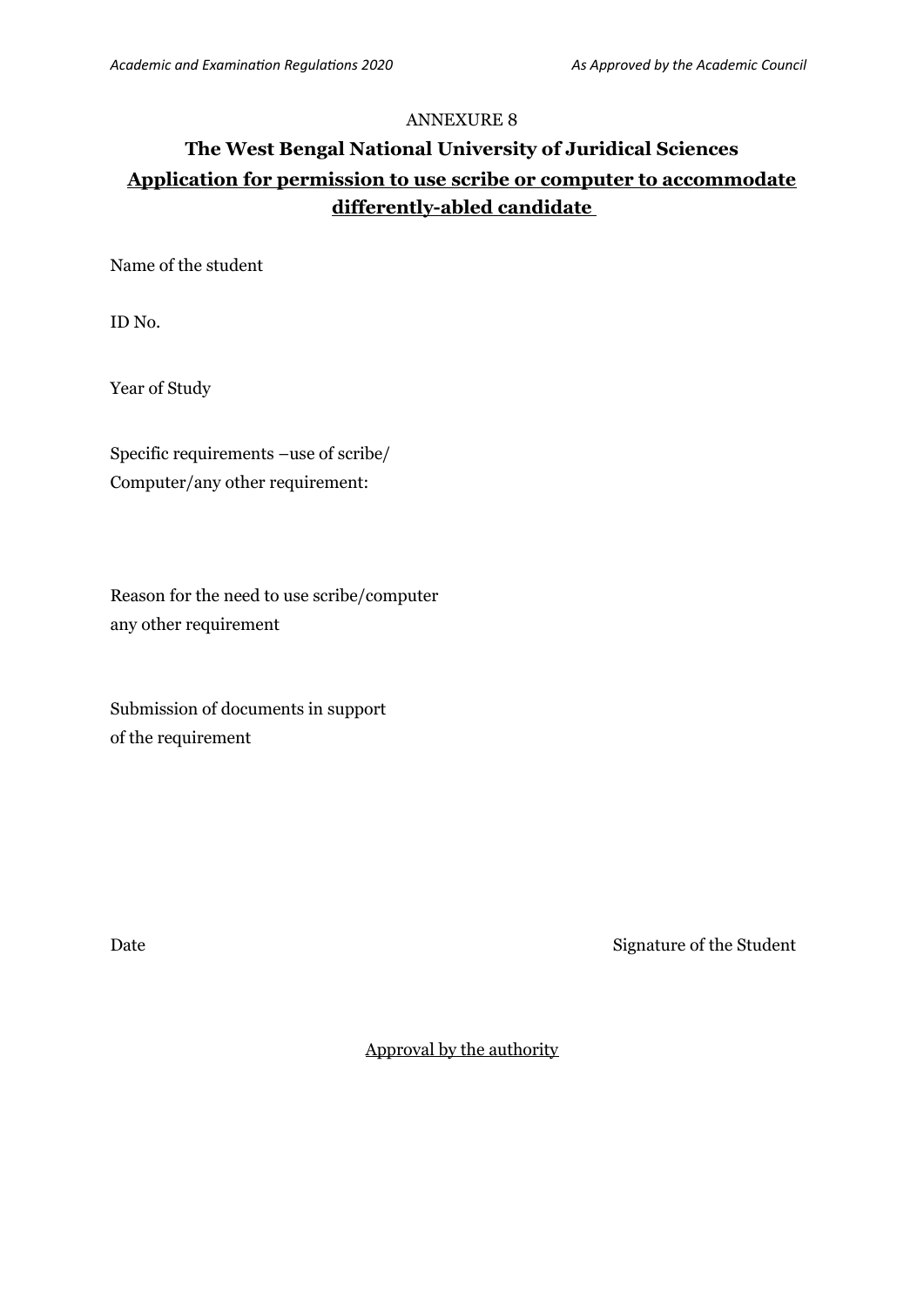## ANNEXURE 9A

# **The West Bengal National University of Juridical Sciences**

## **Evaluation Form- for Research Paper for the Teaching Assistance Programme (30 Marks)**

| Sl.No. | ID No. | Name of<br>Student | Identificatio<br>$\mathbf n$ of problem,<br>coverage of<br>issues,<br>$_{\rm conceptual}$<br>clarity,<br>Literature<br>Review<br>(12 Marks) | Expression and<br>communication<br>skills as<br>evidenced by<br>language<br>and<br>articulation<br>(8 Marks) | Originality<br>in content<br>and<br>$\operatorname{\mathsf{Methods}}$<br>Employed<br>$(5$ marks) | Footnoting<br>And<br>$\Large {\bf Acknowledgment}$<br>(5 Marks) | Total<br>(30 Marks) |
|--------|--------|--------------------|---------------------------------------------------------------------------------------------------------------------------------------------|--------------------------------------------------------------------------------------------------------------|--------------------------------------------------------------------------------------------------|-----------------------------------------------------------------|---------------------|
|        |        |                    |                                                                                                                                             |                                                                                                              |                                                                                                  |                                                                 |                     |
|        |        |                    |                                                                                                                                             |                                                                                                              |                                                                                                  |                                                                 |                     |
|        |        |                    |                                                                                                                                             |                                                                                                              |                                                                                                  |                                                                 |                     |
|        |        |                    |                                                                                                                                             |                                                                                                              |                                                                                                  |                                                                 |                     |
|        |        |                    |                                                                                                                                             |                                                                                                              |                                                                                                  |                                                                 |                     |
|        |        |                    |                                                                                                                                             |                                                                                                              |                                                                                                  |                                                                 |                     |
|        |        |                    |                                                                                                                                             |                                                                                                              |                                                                                                  |                                                                 |                     |
|        |        |                    |                                                                                                                                             |                                                                                                              |                                                                                                  |                                                                 |                     |
|        |        |                    |                                                                                                                                             |                                                                                                              |                                                                                                  |                                                                 |                     |
|        |        |                    |                                                                                                                                             |                                                                                                              |                                                                                                  |                                                                 |                     |
|        |        |                    |                                                                                                                                             |                                                                                                              |                                                                                                  |                                                                 |                     |
|        |        |                    |                                                                                                                                             |                                                                                                              |                                                                                                  |                                                                 |                     |
|        |        |                    |                                                                                                                                             |                                                                                                              |                                                                                                  |                                                                 |                     |
|        |        |                    |                                                                                                                                             |                                                                                                              |                                                                                                  |                                                                 |                     |
|        |        |                    |                                                                                                                                             |                                                                                                              |                                                                                                  |                                                                 |                     |
|        |        |                    |                                                                                                                                             |                                                                                                              |                                                                                                  |                                                                 |                     |
|        |        |                    |                                                                                                                                             |                                                                                                              |                                                                                                  |                                                                 |                     |
|        |        |                    |                                                                                                                                             |                                                                                                              |                                                                                                  |                                                                 |                     |
|        |        |                    |                                                                                                                                             |                                                                                                              |                                                                                                  |                                                                 |                     |
|        |        |                    |                                                                                                                                             |                                                                                                              |                                                                                                  |                                                                 |                     |
|        |        |                    |                                                                                                                                             |                                                                                                              |                                                                                                  |                                                                 |                     |
|        |        |                    |                                                                                                                                             |                                                                                                              |                                                                                                  |                                                                 |                     |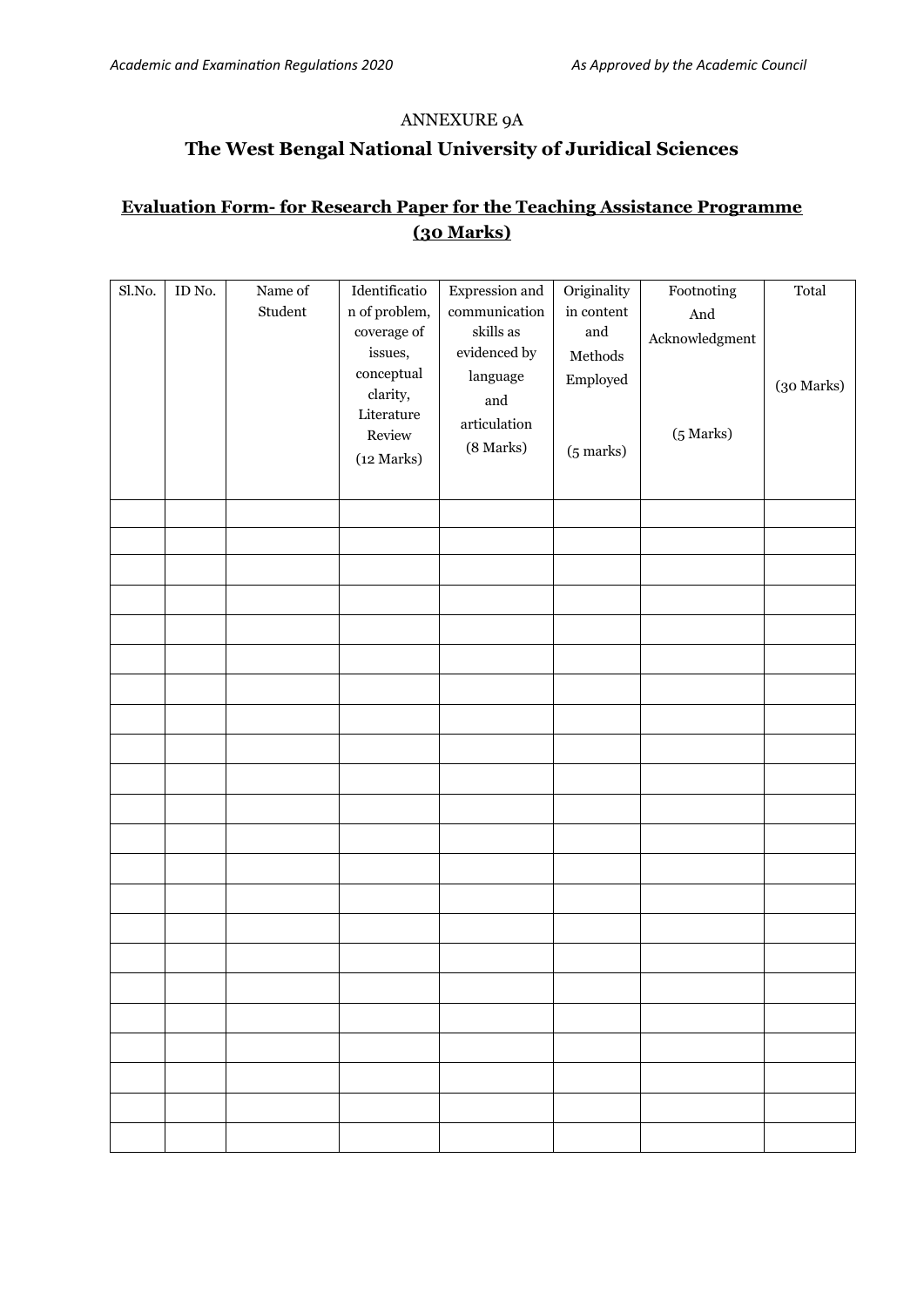## ANNEXURE 9B

## **The West Bengal National University of Juridical Sciences**

## **Evaluation Form for Faculty Presentation for the Teaching Assistance Programme (20 Marks)**

| Sl.No. | $\mathop{\rm ID}\nolimits$ No. | Name of<br>Student | $\mbox{Content/Case}$<br>Coverage | $\begin{minipage}{.4\linewidth} Articulation \end{minipage} \vspace{-0.000\textwidth}$<br>$\quad$ and<br>Presentation | Response to<br>Questions and<br>Comments | Total      |
|--------|--------------------------------|--------------------|-----------------------------------|-----------------------------------------------------------------------------------------------------------------------|------------------------------------------|------------|
|        |                                |                    | (10 Marks)                        | $(5$ Marks)                                                                                                           | $(5$ marks)                              | (20 Marks) |
|        |                                |                    |                                   |                                                                                                                       |                                          |            |
|        |                                |                    |                                   |                                                                                                                       |                                          |            |
|        |                                |                    |                                   |                                                                                                                       |                                          |            |
|        |                                |                    |                                   |                                                                                                                       |                                          |            |
|        |                                |                    |                                   |                                                                                                                       |                                          |            |
|        |                                |                    |                                   |                                                                                                                       |                                          |            |
|        |                                |                    |                                   |                                                                                                                       |                                          |            |
|        |                                |                    |                                   |                                                                                                                       |                                          |            |
|        |                                |                    |                                   |                                                                                                                       |                                          |            |
|        |                                |                    |                                   |                                                                                                                       |                                          |            |
|        |                                |                    |                                   |                                                                                                                       |                                          |            |
|        |                                |                    |                                   |                                                                                                                       |                                          |            |
|        |                                |                    |                                   |                                                                                                                       |                                          |            |
|        |                                |                    |                                   |                                                                                                                       |                                          |            |
|        |                                |                    |                                   |                                                                                                                       |                                          |            |
|        |                                |                    |                                   |                                                                                                                       |                                          |            |
|        |                                |                    |                                   |                                                                                                                       |                                          |            |
|        |                                |                    |                                   |                                                                                                                       |                                          |            |
|        |                                |                    |                                   |                                                                                                                       |                                          |            |
|        |                                |                    |                                   |                                                                                                                       |                                          |            |
|        |                                |                    |                                   |                                                                                                                       |                                          |            |
|        |                                |                    |                                   |                                                                                                                       |                                          |            |
|        |                                |                    |                                   |                                                                                                                       |                                          |            |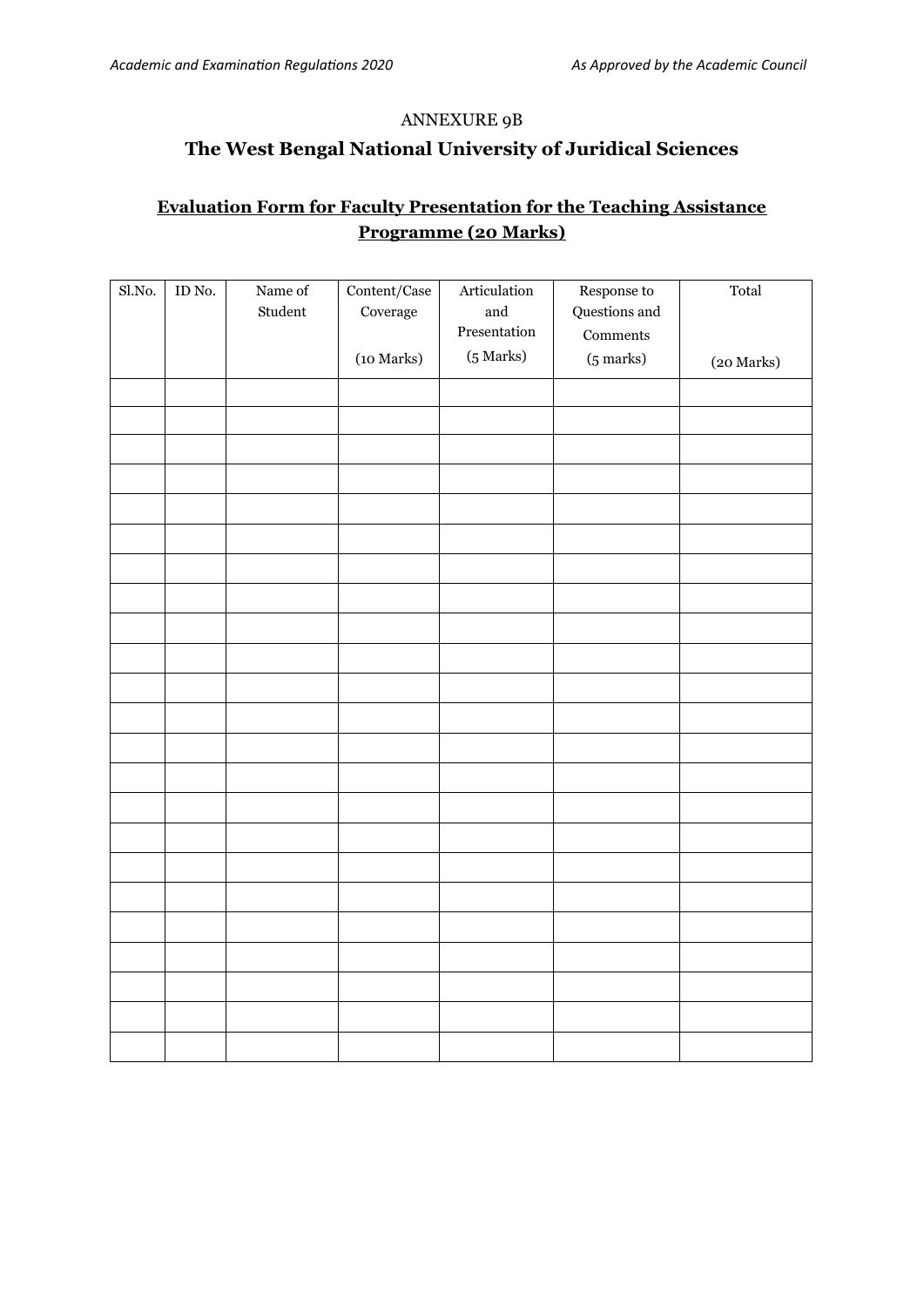### ANNEXURE 9C

# **The West Bengal National University of Juridical Sciences**

# **Evaluation Form for Reading Material for Teaching Assistance Programme (20 Marks)**

| $\overline{S}$ l.No. | ID No. | Name of Student | Contents/case referred to/<br>Articles used/coverage of<br>${\rm recent}$ developments<br>(10 Marks) | Language/<br>${\rm chapterisation}/$<br>$\displaystyle$ sequences<br>(10 Marks) | Total<br>(20 Marks) |
|----------------------|--------|-----------------|------------------------------------------------------------------------------------------------------|---------------------------------------------------------------------------------|---------------------|
|                      |        |                 |                                                                                                      |                                                                                 |                     |
|                      |        |                 |                                                                                                      |                                                                                 |                     |
|                      |        |                 |                                                                                                      |                                                                                 |                     |
|                      |        |                 |                                                                                                      |                                                                                 |                     |
|                      |        |                 |                                                                                                      |                                                                                 |                     |
|                      |        |                 |                                                                                                      |                                                                                 |                     |
|                      |        |                 |                                                                                                      |                                                                                 |                     |
|                      |        |                 |                                                                                                      |                                                                                 |                     |
|                      |        |                 |                                                                                                      |                                                                                 |                     |
|                      |        |                 |                                                                                                      |                                                                                 |                     |
|                      |        |                 |                                                                                                      |                                                                                 |                     |
|                      |        |                 |                                                                                                      |                                                                                 |                     |
|                      |        |                 |                                                                                                      |                                                                                 |                     |
|                      |        |                 |                                                                                                      |                                                                                 |                     |
|                      |        |                 |                                                                                                      |                                                                                 |                     |
|                      |        |                 |                                                                                                      |                                                                                 |                     |
|                      |        |                 |                                                                                                      |                                                                                 |                     |
|                      |        |                 |                                                                                                      |                                                                                 |                     |
|                      |        |                 |                                                                                                      |                                                                                 |                     |
|                      |        |                 |                                                                                                      |                                                                                 |                     |
|                      |        |                 |                                                                                                      |                                                                                 |                     |
|                      |        |                 |                                                                                                      |                                                                                 |                     |
|                      |        |                 |                                                                                                      |                                                                                 |                     |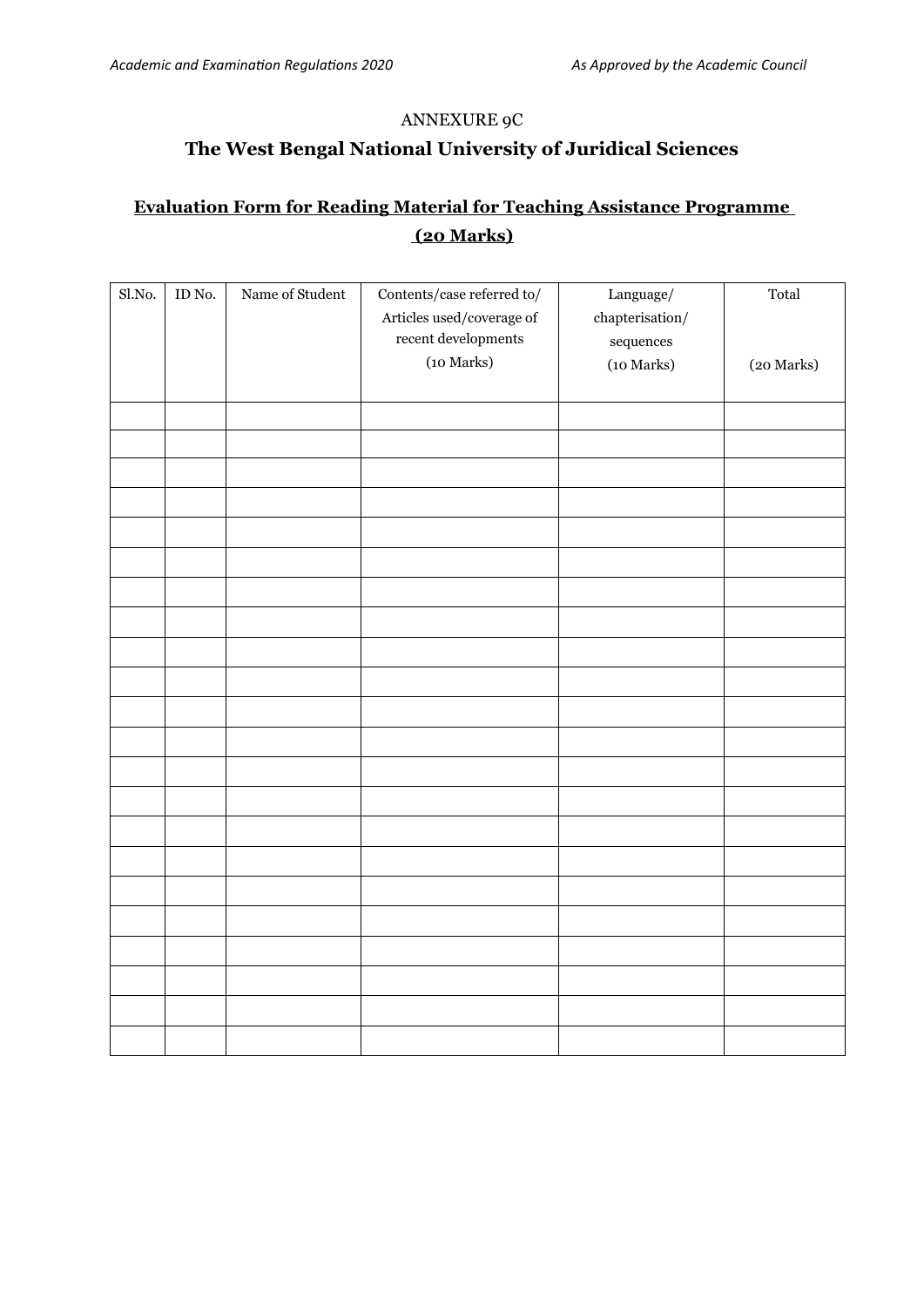### ANNEXURE 9D

# **The West Bengal National University of Juridical Sciences**

# **Evaluation Form for Lectures for Teaching Assistance Programme (30 Marks)**

| Sl.No. | ID No. | Name of Student | <b>PRESENTATION</b>                                                                                                                                                                    | <b>CONTENT</b>                                                                                                   | Total      |
|--------|--------|-----------------|----------------------------------------------------------------------------------------------------------------------------------------------------------------------------------------|------------------------------------------------------------------------------------------------------------------|------------|
|        |        |                 | (Language, voice modulation,<br>use of teaching aids, class<br>discipline, handling of<br>questions, ability to hold<br>$\mbox{interest/attention of}$<br>students)<br>$(18$ Marks $)$ | (subject matter/home<br>work done, sequence,<br>example, clarity of<br>thought,<br>innovativeness)<br>(12 Marks) | (30 Marks) |
|        |        |                 |                                                                                                                                                                                        |                                                                                                                  |            |
|        |        |                 |                                                                                                                                                                                        |                                                                                                                  |            |
|        |        |                 |                                                                                                                                                                                        |                                                                                                                  |            |
|        |        |                 |                                                                                                                                                                                        |                                                                                                                  |            |
|        |        |                 |                                                                                                                                                                                        |                                                                                                                  |            |
|        |        |                 |                                                                                                                                                                                        |                                                                                                                  |            |
|        |        |                 |                                                                                                                                                                                        |                                                                                                                  |            |
|        |        |                 |                                                                                                                                                                                        |                                                                                                                  |            |
|        |        |                 |                                                                                                                                                                                        |                                                                                                                  |            |
|        |        |                 |                                                                                                                                                                                        |                                                                                                                  |            |
|        |        |                 |                                                                                                                                                                                        |                                                                                                                  |            |
|        |        |                 |                                                                                                                                                                                        |                                                                                                                  |            |
|        |        |                 |                                                                                                                                                                                        |                                                                                                                  |            |
|        |        |                 |                                                                                                                                                                                        |                                                                                                                  |            |
|        |        |                 |                                                                                                                                                                                        |                                                                                                                  |            |
|        |        |                 |                                                                                                                                                                                        |                                                                                                                  |            |
|        |        |                 |                                                                                                                                                                                        |                                                                                                                  |            |
|        |        |                 |                                                                                                                                                                                        |                                                                                                                  |            |
|        |        |                 |                                                                                                                                                                                        |                                                                                                                  |            |
|        |        |                 |                                                                                                                                                                                        |                                                                                                                  |            |
|        |        |                 |                                                                                                                                                                                        |                                                                                                                  |            |